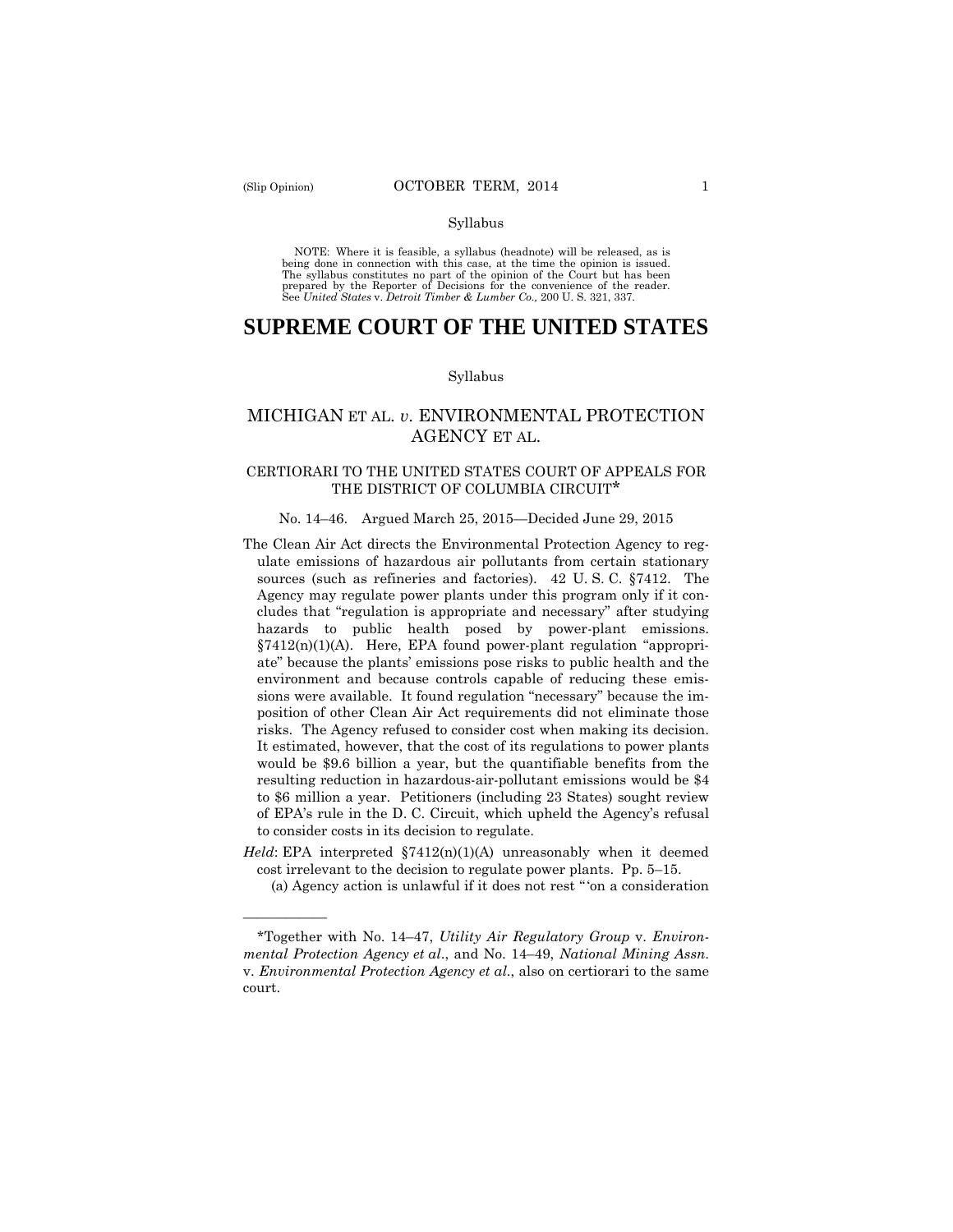#### Syllabus

of the relevant factors." Motor Vehicle Mfrs. Assn. of United States, *Inc.* v. *State Farm Mut. Automobile Ins. Co.*, 463 U. S. 29, 43. Even under the deferential standard of *Chevron U. S. A. Inc.* v. *Natural Resources Defense Council, Inc.*, 467 U. S. 837, which directs courts to accept an agency's reasonable resolution of an ambiguity in a statute that the agency administers, *id.,* at 842–843, EPA strayed well beyond the bounds of reasonable interpretation in concluding that cost is not a factor relevant to the appropriateness of regulating power plants. Pp. 5–6.

(b) "Appropriate and necessary" is a capacious phrase. Read naturally against the backdrop of established administrative law, this phrase plainly encompasses cost. It is not rational, never mind "appropriate," to impose billions of dollars in economic costs in return for a few dollars in health or environmental benefits. Statutory context supports this reading. Section  $7412(n)(1)$  required the EPA to conduct three studies, including one that reflects concern about cost, see  $§7412(n)(1)(B);$  and the Agency agrees that the term "appropriate and necessary" must be interpreted in light of all three studies. Pp. 6–9.

(c) EPA's counterarguments are unpersuasive. That other Clean Air Act provisions expressly mention cost only shows that  $$7412(n)(1)(A)$ 's broad reference to appropriateness encompasses *multiple* relevant factors, one of which is cost. Similarly, the modest principle of *Whitman* v. *American Trucking Assns., Inc.*, 531 U. S. 457—when the Clean Air Act expressly directs EPA to regulate on the basis of a discrete factor that does not include cost, the Act should not be read as implicitly allowing consideration of cost anyway—has no bearing on this case. Furthermore, the possibility of considering cost at a later stage, when deciding *how much* to regulate power plants, does not establish its irrelevance at *this* stage. And although the Clean Air Act makes cost irrelevant to the initial decision to regulate sources other than power plants, the whole point of having a separate provision for power plants was to treat power plants *differently*. Pp. 9–12.

(d) EPA must consider cost—including cost of compliance—before deciding whether regulation is appropriate and necessary. It will be up to the Agency to decide (as always, within the limits of reasonable interpretation) how to account for cost. Pp. 12–15.

748 F. 3d 1222, reversed and remanded.

SCALIA, J., delivered the opinion of the Court, in which ROBERTS, C. J., and KENNEDY, THOMAS, and ALITO, JJ., joined. THOMAS, J., filed a concurring opinion. KAGAN, J., filed a dissenting opinion, in which GINSBURG, BREYER, and SOTOMAYOR, JJ., joined.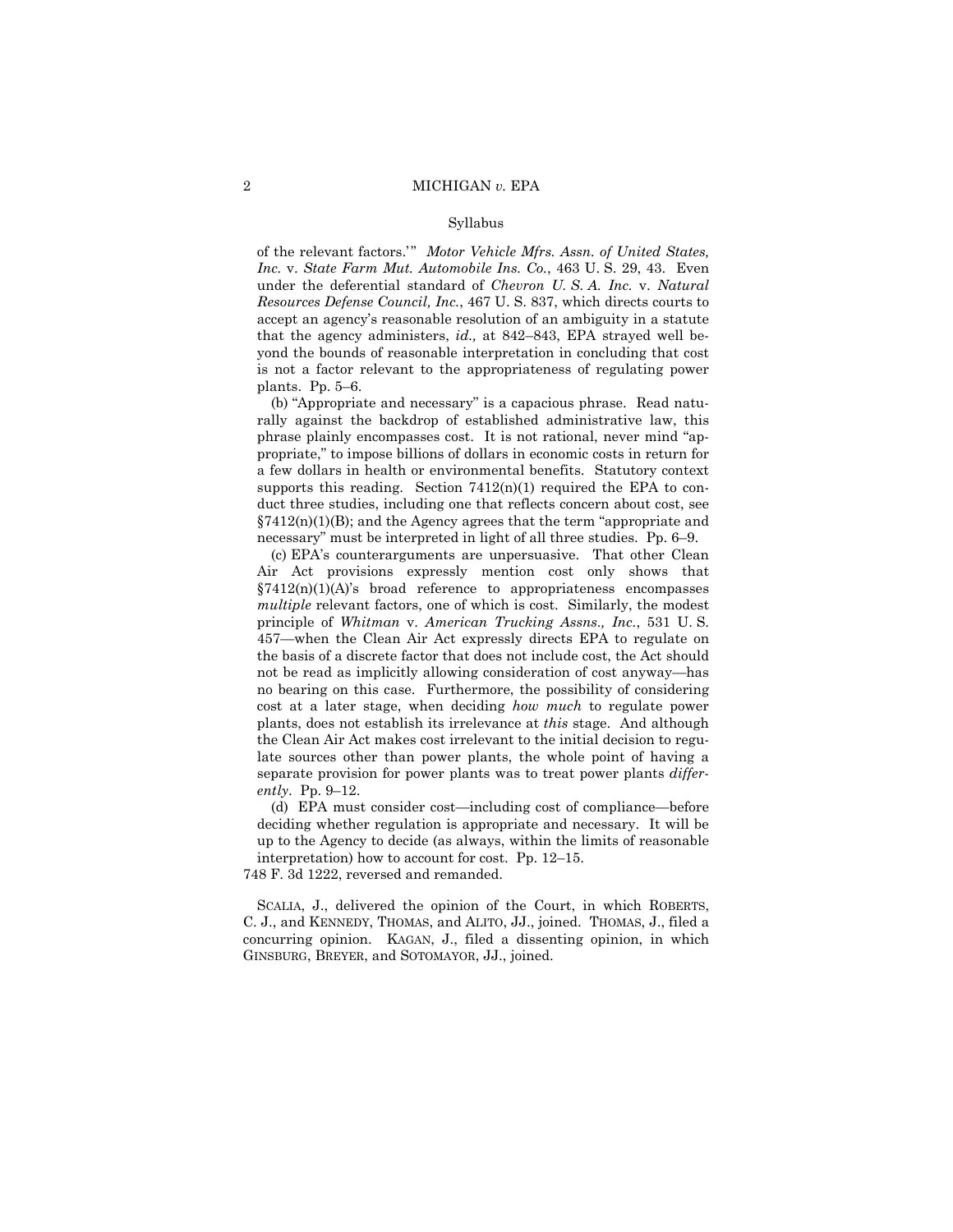preliminary print of the United States Reports. Readers are requested to notify the Reporter of Decisions, Supreme Court of the United States, Wash- ington, D. C. 20543, of any typographical or other formal errors, in order that corrections may be made before the preliminary print goes to press. NOTICE: This opinion is subject to formal revision before publication in the

## $\frac{1}{2}$  ,  $\frac{1}{2}$  ,  $\frac{1}{2}$  ,  $\frac{1}{2}$  ,  $\frac{1}{2}$  ,  $\frac{1}{2}$  ,  $\frac{1}{2}$ **SUPREME COURT OF THE UNITED STATES**

 $\frac{1}{2}$  ,  $\frac{1}{2}$  ,  $\frac{1}{2}$  ,  $\frac{1}{2}$  ,  $\frac{1}{2}$  ,  $\frac{1}{2}$ Nos. 14–46, 14–47, and 14–49

# MICHIGAN, ET AL., PETITIONERS  $14-46$  *v.* ENVIRONMENTAL PROTECTION AGENCY, ET AL.

# UTILITY AIR REGULATORY GROUP, PETITIONER 14–47 *v.*  ENVIRONMENTAL PROTECTION AGENCY, ET AL.

# NATIONAL MINING ASSOCIATION, PETITIONER 14–49 *v.*  ENVIRONMENTAL PROTECTION AGENCY, ET AL.

### ON WRITS OF CERTIORARI TO THE UNITED STATES COURT OF APPEALS FOR THE DISTRICT OF COLUMBIA CIRCUIT

## [June 29, 2015]

# JUSTICE SCALIA delivered the opinion of the Court.

The Clean Air Act directs the Environmental Protection Agency to regulate emissions of hazardous air pollutants from power plants if the Agency finds regulation "appropriate and necessary." We must decide whether it was reasonable for EPA to refuse to consider cost when making this finding.

I

The Clean Air Act establishes a series of regulatory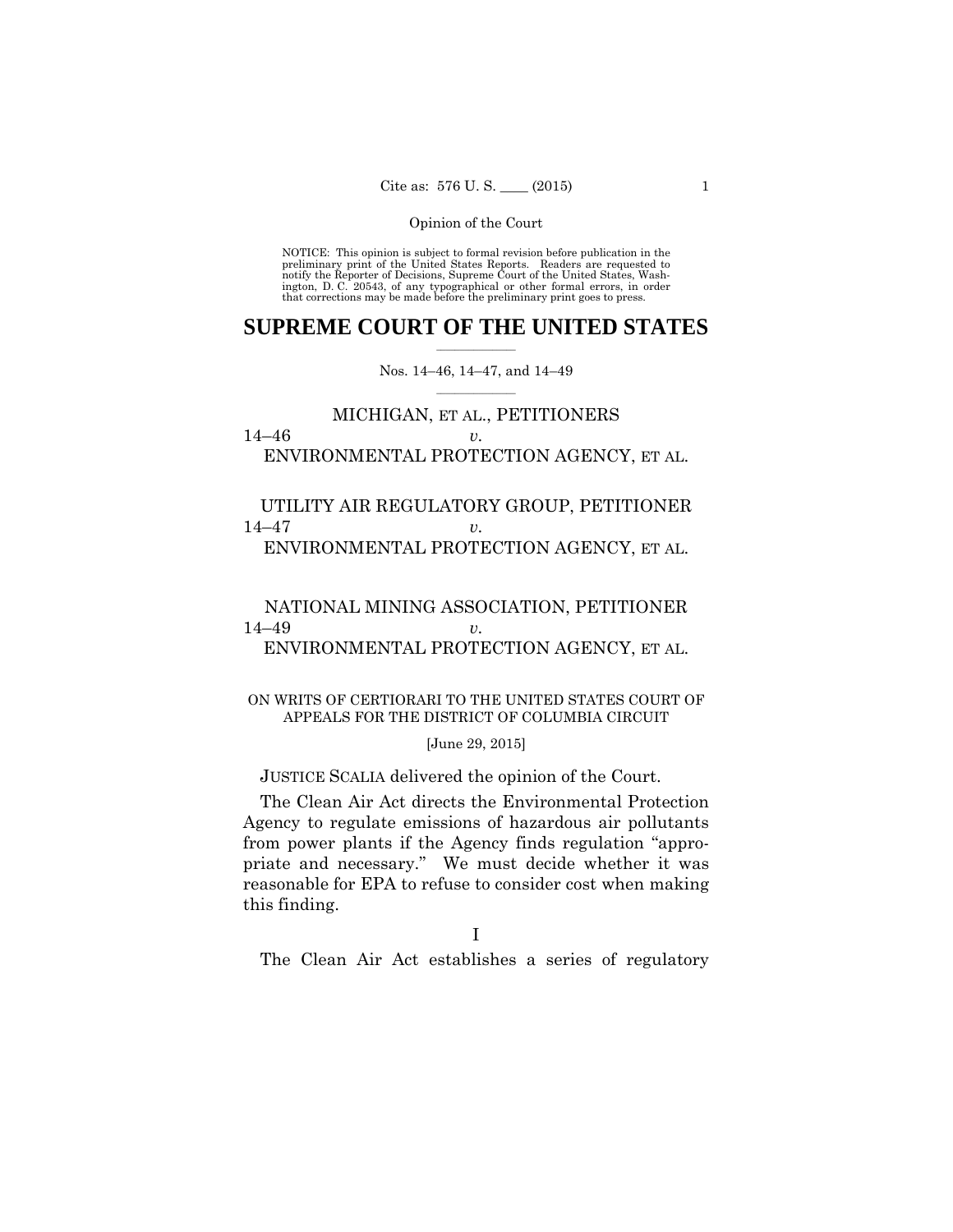### 2 MICHIGAN *v.* EPA

### Opinion of the Court

U.S.C.  $\S$  $7401-7671q$ . gram—the hazardous-air-pollutants program, for short. Established in its current form by the Clean Air Act programs to control air pollution from stationary sources (such as refineries and factories) and moving sources (such as cars and airplanes). 69 Stat. 322, as amended, 42 One of these is the National Emissions Standards for Hazardous Air Pollutants Pro-Amendments of 1990, 104 Stat. 2531, this program targets for regulation stationary-source emissions of more than 180 specified "hazardous air pollutants." §7412(b).

For stationary sources in general, the applicability of the program depends in part on how much pollution the source emits. A source that emits more than 10 tons of a single pollutant or more than 25 tons of a combination of pollutants per year is called a major source. §7412(a)(1). EPA is required to regulate all major sources under the program.  $$7412(c)(1)–(2)$ . A source whose emissions do not cross the just-mentioned thresholds is called an area source.  $$7412(a)(2)$ . The Agency is required to regulate an area source under the program if it "presents a threat of adverse effects to human health or the environment . . . warranting regulation."  $\S 7412(c)(3)$ .

At the same time, Congress established a unique procedure to determine the applicability of the program to fossil-fuel-fired power plants. The Act refers to these plants as electric utility steam generating units, but we will simply call them power plants. Quite apart from the hazardous-air-pollutants program, the Clean Air Act Amendments of 1990 subjected power plants to various regulatory requirements. The parties agree that these requirements were expected to have the collateral effect of reducing power plants' emissions of hazardous air pollutants, although the extent of the reduction was unclear. Congress directed the Agency to "perform a study of the hazards to public health reasonably anticipated to occur as a result of emissions by [power plants] of [hazardous air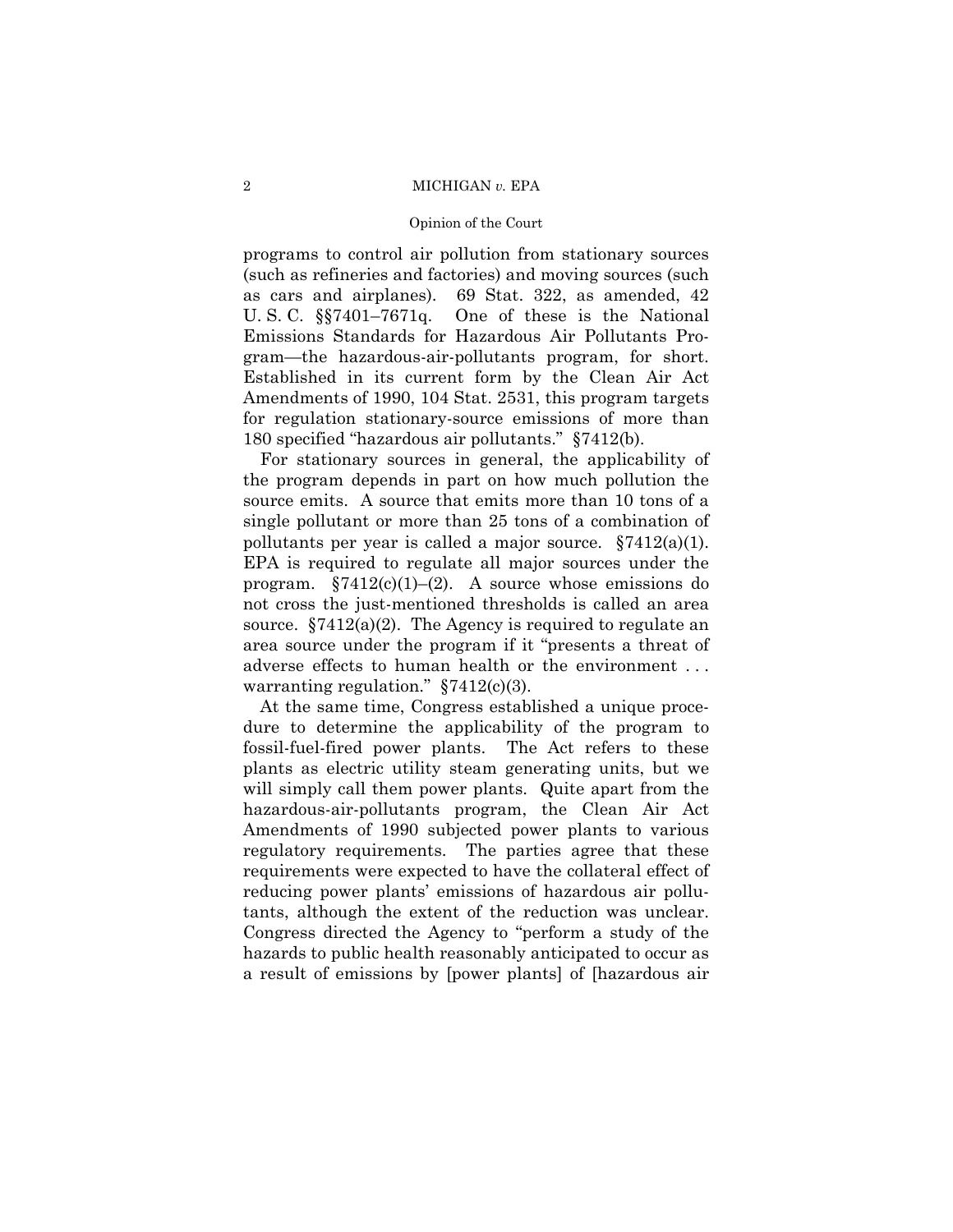pollutants] after imposition of the requirements of this chapter."  $\S 7412(n)(1)(A)$ . If the Agency "finds ... regulation is appropriate and necessary after considering the results of the study," it "shall regulate [power plants] under [§7412]." *Ibid.* EPA has interpreted the Act to mean that power plants become subject to regulation on the same terms as ordinary major and area sources, see 77 Fed. Reg. 9330 (2012), and we assume without deciding that it was correct to do so.

And what are those terms? EPA must first divide sources covered by the program into categories and subcategories in accordance with statutory criteria.  $§7412(c)(1)$ . For each category or subcategory, the Agency must promulgate certain minimum emission regulations, known as floor standards.  $\S7412(d)(1)$ , (3). The statute generally calibrates the floor standards to reflect the emissions limitations already achieved by the bestperforming 12% of sources within the category or subcategory.  $\S 7412(d)(3)$ . In some circumstances, the Agency may also impose more stringent emission regulations, known as beyond-the-floor standards. The statute expressly requires the Agency to consider cost (alongside other specified factors) when imposing beyond-the-floor standards. §7412(d)(2).

EPA completed the study required by  $$7412(n)(1)(A)$  in 1998, 65 Fed. Reg. 79826 (2000), and concluded that regulation of coal- and oil-fired power plants was "appropriate and necessary" in 2000, *id.,* at 79830. In 2012, it reaffirmed the appropriate-and-necessary finding, divided power plants into subcategories, and promulgated floor standards. The Agency found regulation "appropriate" because (1) power plants' emissions of mercury and other hazardous air pollutants posed risks to human health and the environment and (2) controls were available to reduce these emissions. 77 Fed. Reg. 9363. It found regulation "necessary" because the imposition of the Act's other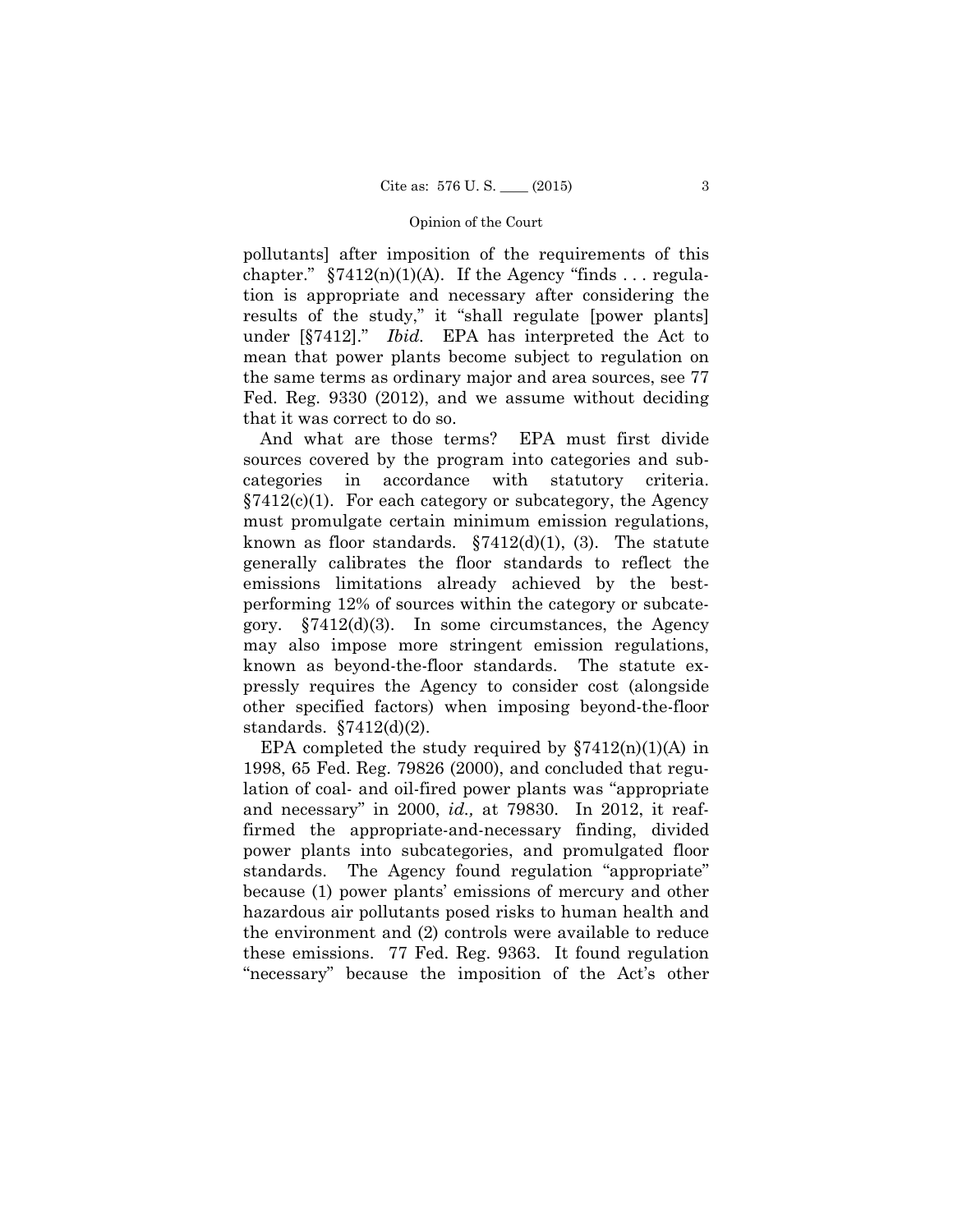requirements did not eliminate these risks. *Ibid.* EPA concluded that "costs should not be considered" when deciding whether power plants should be regulated under §7412. *Id.,* at 9326.

In accordance with Executive Order, the Agency issued a "Regulatory Impact Analysis" alongside its regulation. This analysis estimated that the regulation would force power plants to bear costs of \$9.6 billion per year. *Id.,* at 9306. The Agency could not fully quantify the benefits of reducing power plants' emissions of hazardous air pollutants; to the extent it could, it estimated that these benefits were worth \$4 to \$6 million per year. *Ibid.* The costs to power plants were thus between 1,600 and 2,400 times as great as the quantifiable benefits from reduced emissions of hazardous air pollutants. The Agency continued that its regulations would have ancillary benefits including cutting power plants' emissions of particulate matter and sulfur dioxide, substances that are not covered by the hazardous-air-pollutants program. Although the Agency's appropriate-and-necessary finding did not rest on these ancillary effects, *id.,* at 9320, the regulatory impact analysis took them into account, increasing the Agency's estimate of the quantifiable benefits of its regulation to \$37 to \$90 billion per year, *id.,* at 9306*.* EPA concedes that the regulatory impact analysis "played no role" in its appropriate-and-necessary finding. Brief for Federal Respondents 14.

Petitioners (who include 23 States) sought review of EPA's rule in the Court of Appeals for the D. C. Circuit. As relevant here, they challenged the Agency's refusal to consider cost when deciding whether to regulate power plants. The Court of Appeals upheld the Agency's decision not to consider cost, with Judge Kavanaugh concurring in part and dissenting in part. *White Stallion Energy Center, LLC* v. *EPA*, 748 F. 3d 1222 (2014) (*per curiam*). We granted certiorari. 574 U. S. \_\_\_ (2014).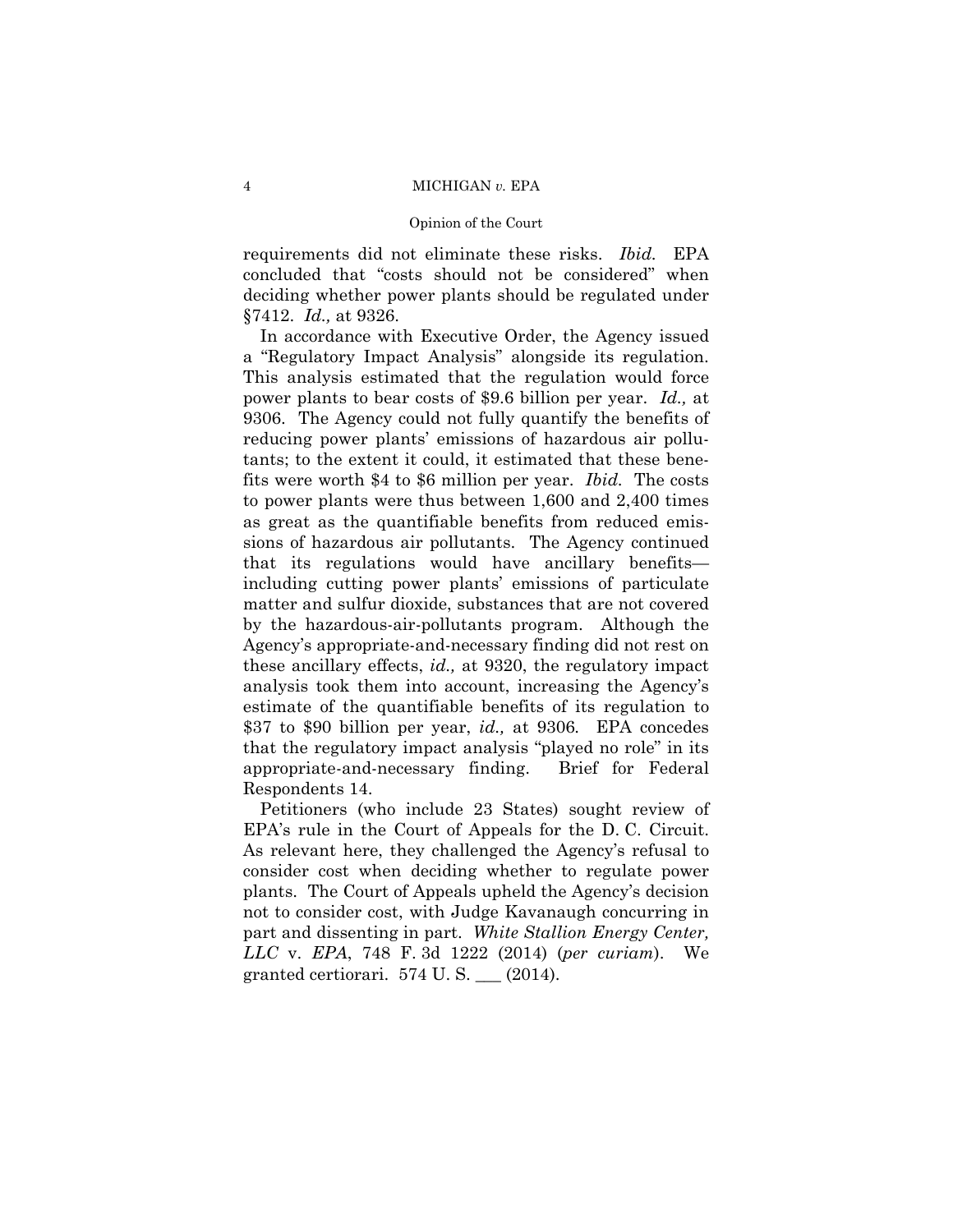### II

Federal administrative agencies are required to engage in "reasoned decisionmaking." *Allentown Mack Sales & Service, Inc.* v. *NLRB*, 522 U. S. 359, 374 (1998) (internal quotation marks omitted). "Not only must an agency's decreed result be within the scope of its lawful authority, but the process by which it reaches that result must be logical and rational." *Ibid.* It follows that agency action is lawful only if it rests "on a consideration of the relevant factors." *Motor Vehicle Mfrs. Assn. of United States, Inc.* v. *State Farm Mut. Automobile Ins. Co.*, 463 U. S. 29, 43 (1983) (internal quotation marks omitted).

EPA's decision to regulate power plants under §7412 allowed the Agency to reduce power plants' emissions of hazardous air pollutants and thus to improve public health and the environment. But the decision also ultimately cost power plants, according to the Agency's own estimate, nearly \$10 billion a year. EPA refused to consider whether the costs of its decision outweighed the benefits. The Agency gave cost no thought *at all*, because it considered cost irrelevant to its initial decision to regulate.

 vant to the decision to add power plants to the program. EPA's disregard of cost rested on its interpretation of  $\S7412(n)(1)(A)$ , which, to repeat, directs the Agency to regulate power plants if it "finds such regulation is appropriate and necessary." The Agency accepts that it *could*  have interpreted this provision to mean that cost is rele-Tr. of Oral Arg. 44. But it chose to read the statute to mean that cost makes no difference to the initial decision to regulate. See 76 Fed. Reg. 24988 (2011) ("We further interpret the term 'appropriate' to not allow for the consideration of costs"); 77 Fed. Reg. 9327 ("Cost does not have to be read into the definition of 'appropriate'").

We review this interpretation under the standard set out in *Chevron U. S. A. Inc.* v. *Natural Resources Defense*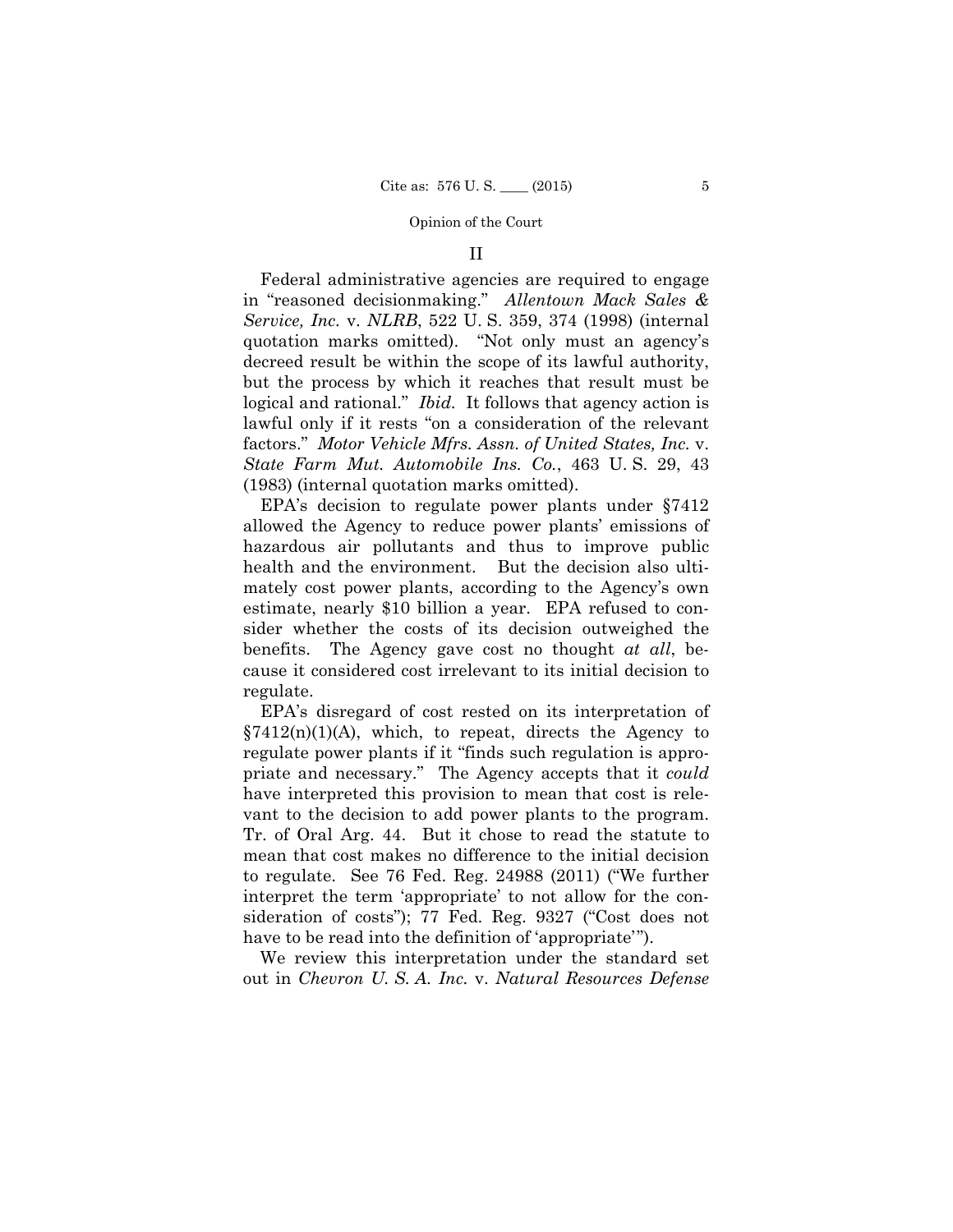### 6 MICHIGAN *v.* EPA

### Opinion of the Court

*Council, Inc.*, 467 U. S. 837 (1984). *Chevron* directs courts to accept an agency's reasonable resolution of an ambiguity in a statute that the agency administers. *Id.,* at 842– 843. Even under this deferential standard, however, "agencies must operate within the bounds of reasonable interpretation." *Utility Air Regulatory Group* v. *EPA*, 573 U. S.  $\_\_\_\_\_\_\_\_\$  (2014) (slip op., at 16) (internal quotation marks omitted). EPA strayed far beyond those bounds when it read  $$7412(n)(1)$  to mean that it could ignore cost when deciding whether to regulate power plants.

A

The Clean Air Act treats power plants differently from other sources for purposes of the hazardous-air-pollutants program. Elsewhere in §7412, Congress established cabined criteria for EPA to apply when deciding whether to include sources in the program. It required the Agency to regulate sources whose emissions exceed specified numerical thresholds (major sources). It also required the Agency to regulate sources whose emissions fall short of these thresholds (area sources) if they "presen[t] a threat of adverse effects to human health or the environment . . . warranting regulation."  $\S 7412(c)(3)$ . In stark contrast, Congress instructed EPA to add power plants to the program if (but only if) the Agency finds regulation "appropriate and necessary."  $\S 7412(n)(1)(A)$ . One does not need to open up a dictionary in order to realize the capaciousness of this phrase. In particular, "appropriate" is "the classic broad and all-encompassing term that naturally and traditionally includes consideration of all the relevant factors." 748 F. 3d, at 1266 (opinion of Kavanaugh, J.). Although this term leaves agencies with flexibility, an agency may not "entirely fai[l] to consider an important aspect of the problem" when deciding whether regulation is appropriate. *State Farm*, *supra*, at 43.

Read naturally in the present context, the phrase "ap-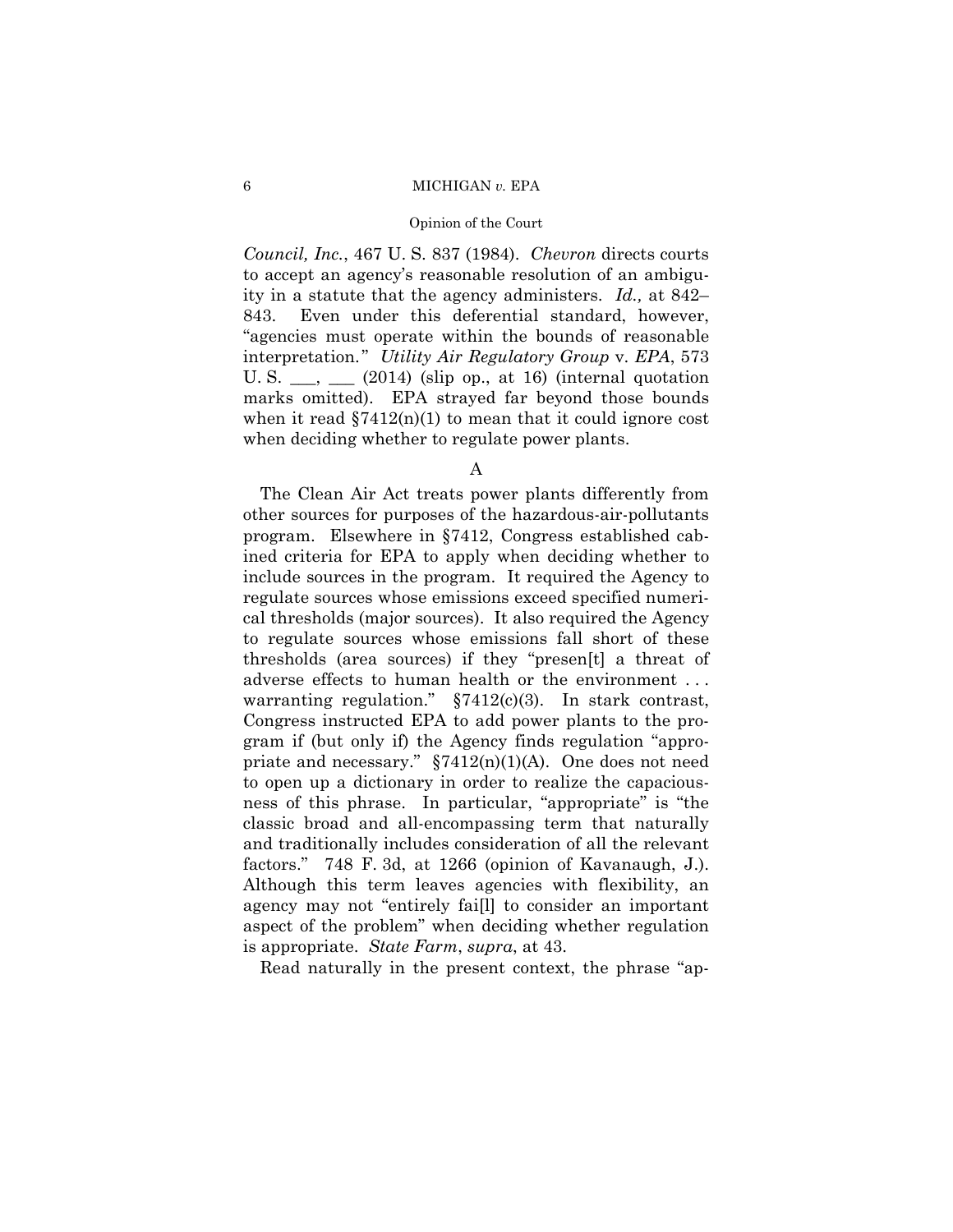propriate and necessary" requires at least some attention to cost. One would not say that it is even rational, never mind "appropriate," to impose billions of dollars in economic costs in return for a few dollars in health or environmental benefits. In addition, "cost" includes more than the expense of complying with regulations; any disadvantage could be termed a cost. EPA's interpretation precludes the Agency from considering *any* type of cost including, for instance, harms that regulation might do to human health or the environment. The Government concedes that if the Agency were to find that emissions from power plants do damage to human health, but that the technologies needed to eliminate these emissions do even more damage to human health, it would *still* deem regulation appropriate. See Tr. of Oral Arg. 70. No regulation is "appropriate" if it does significantly more harm than good.

There are undoubtedly settings in which the phrase "appropriate and necessary" does not encompass cost. But this is not one of them. Section  $7412(n)(1)(A)$  directs EPA to determine whether "*regulation* is appropriate and necessary." (Emphasis added.) Agencies have long treated cost as a centrally relevant factor when deciding whether to regulate. Consideration of cost reflects the understanding that reasonable regulation ordinarily requires paying attention to the advantages *and* the disadvantages of agency decisions. It also reflects the reality that "too much wasteful expenditure devoted to one problem may well mean considerably fewer resources available to deal effectively with other (perhaps more serious) problems." *Entergy Corp.* v. *Riverkeeper, Inc.*, 556 U. S. 208, 233 (2009) (BREYER, J., concurring in part and dissenting in part). Against the backdrop of this established administrative practice, it is unreasonable to read an instruction to an administrative agency to determine whether "regulation is appropriate and necessary" as an invitation to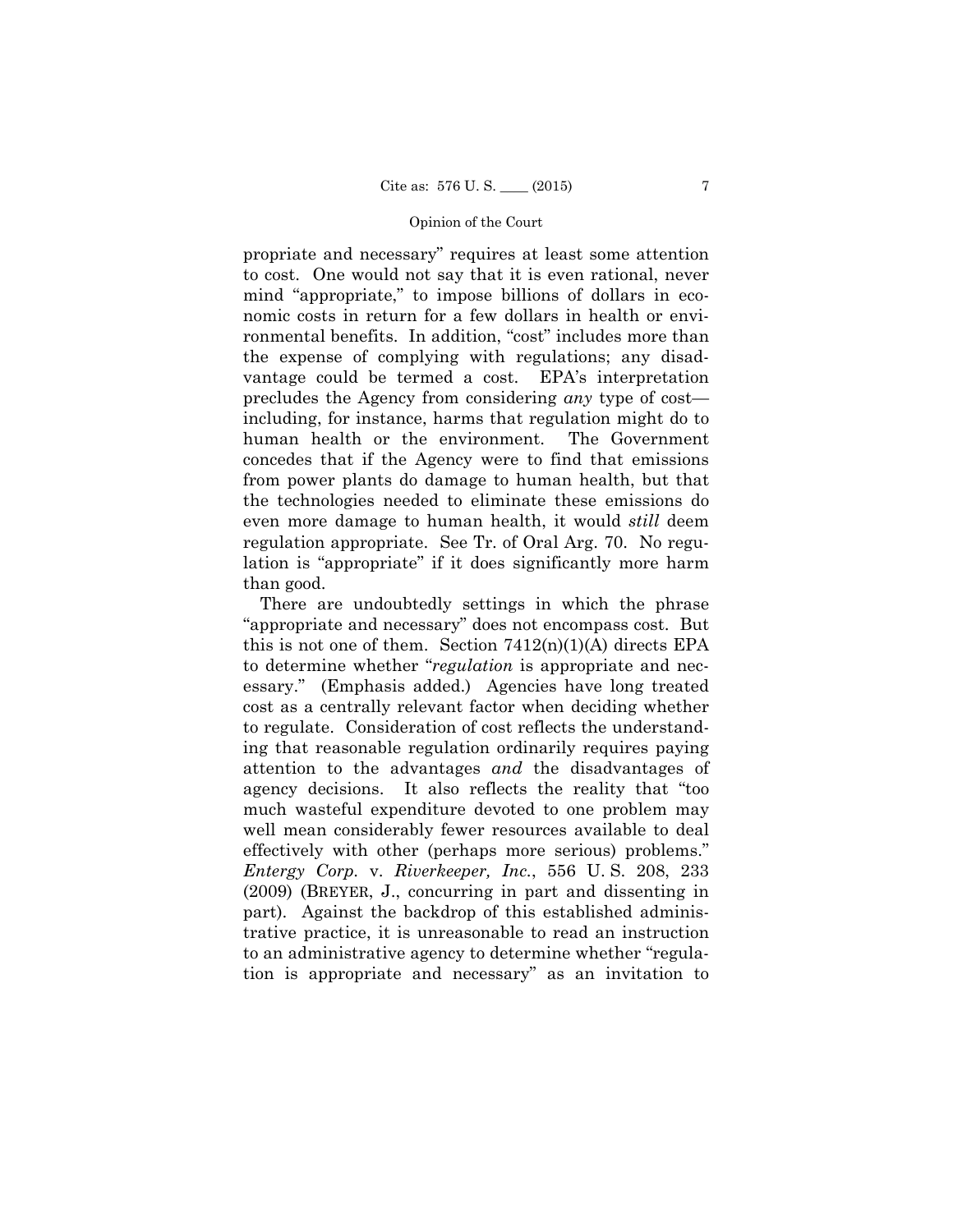ignore cost.

Statutory context reinforces the relevance of cost. The procedures governing power plants that we consider today appear in  $\S7412(n)(1)$ , which bears the caption "Electric utility steam generating units." In subparagraph (A), the part of the law that has occupied our attention so far, Congress required EPA to study the hazards to public health posed by power plants and to determine whether regulation is appropriate and necessary. But in subparagraphs (B) and (C), Congress called for two additional studies. One of them, a study into mercury emissions from power plants and other sources, must consider "the health and environmental effects of such emissions, technologies which are available to control such emissions, *and the costs of such technologies*." §7412(n)(1)(B) (emphasis added). This directive to EPA to study cost is a further indication of the relevance of cost to the decision to regulate.

In an effort to minimize this express reference to cost, EPA now argues that  $$7412(n)(1)(A)$  requires it to consider only the study mandated by that provision, not the separate mercury study, before deciding whether to regulate power plants. But when adopting the regulations before us, the Agency insisted that the provisions concerning all three studies "provide a framework for [EPA's] determination of whether to regulate [power plants]." 76 Fed. Reg. 24987. It therefore decided "to interpret the scope of the appropriate and necessary finding *in the context of all three studies*." 77 Fed. Reg. 9325 (emphasis added). For example:

 EPA considered environmental effects relevant to the appropriate-and-necessary finding. It deemed the mercury study's reference to this factor "direct evidence that Congress was concerned with environmental effects." 76 Fed. Reg. 24987.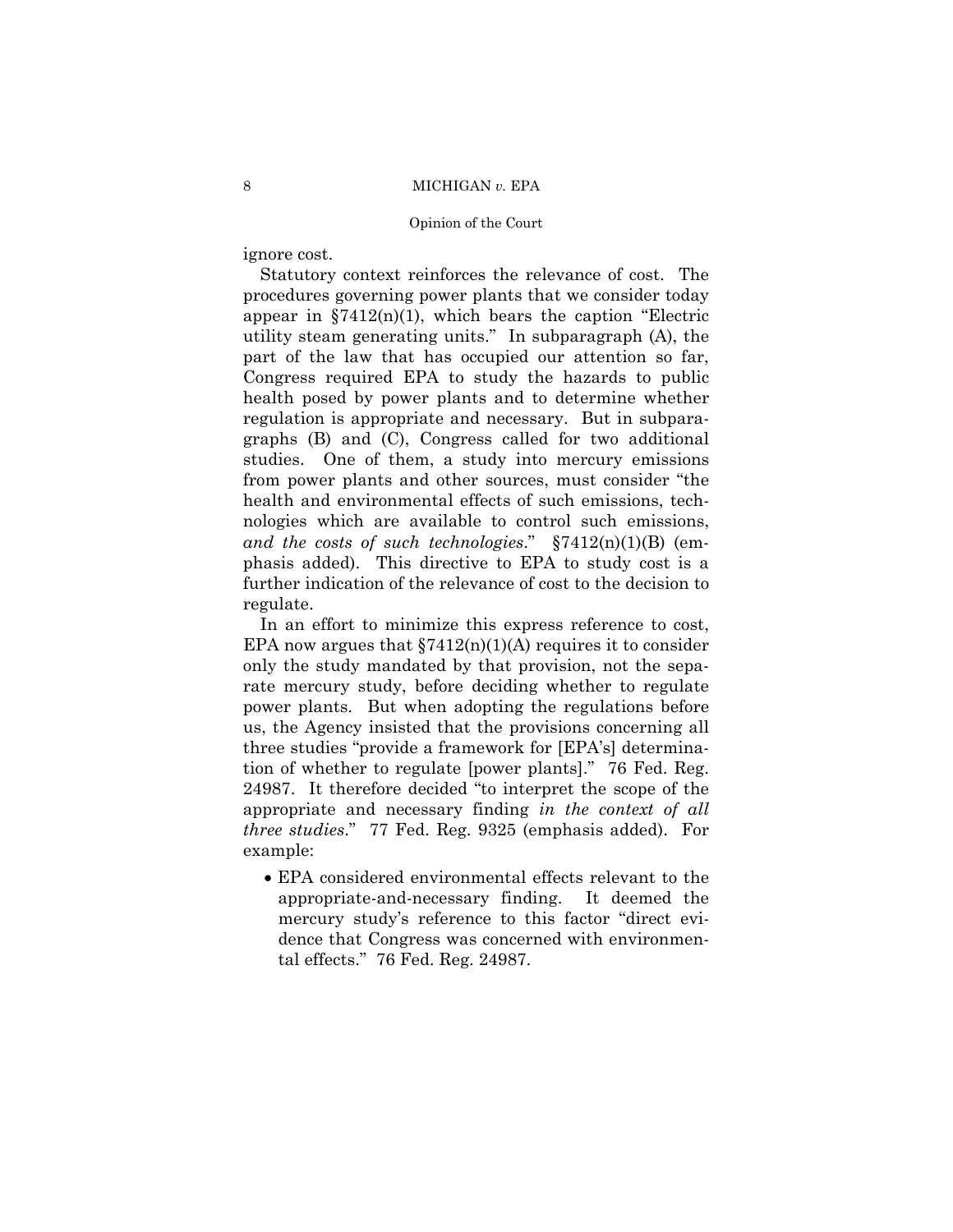- EPA considered availability of controls relevant to the appropriate-and-necessary finding. It thought that doing so was "consistent with" the mercury study's reference to availability of controls. *Id.,* at 24989.
- EPA concluded that regulation of power plants would be appropriate and necessary even if a single pollutant emitted by them posed a hazard to health or the environment. It believed that "Congress' focus" on a single pollutant in the mercury study "support[ed]" this interpretation. *Ibid.*

EPA has not explained why  $\frac{\gamma}{4}$  (1)(1)(B)'s reference to "environmental effects . . . and . . . costs" provides "direct evidence that Congress was concerned with environmental effects," but not "direct evidence" that it was concerned with cost. *Chevron* allows agencies to choose among competing reasonable interpretations of a statute; it does not license interpretive gerrymanders under which an agency keeps parts of statutory context it likes while throwing away parts it does not.

## B

EPA identifies a handful of reasons to interpret  $\S7412(n)(1)(A)$  to mean that cost is irrelevant to the initial decision to regulate. We find those reasons unpersuasive.

EPA points out that other parts of the Clean Air Act expressly mention cost, while  $\S7412(n)(1)(A)$  does not. But this observation shows only that  $\S 7412(n)(1)(A)$ 's broad reference to appropriateness encompasses *multiple* relevant factors (which include but are not limited to cost); other provisions' specific references to cost encompass just cost. It is unreasonable to infer that, by expressly making cost relevant to other decisions, the Act implicitly makes cost irrelevant to the appropriateness of regulating power plants. (By way of analogy, the Fourth Amendment's Reasonableness Clause requires searches to be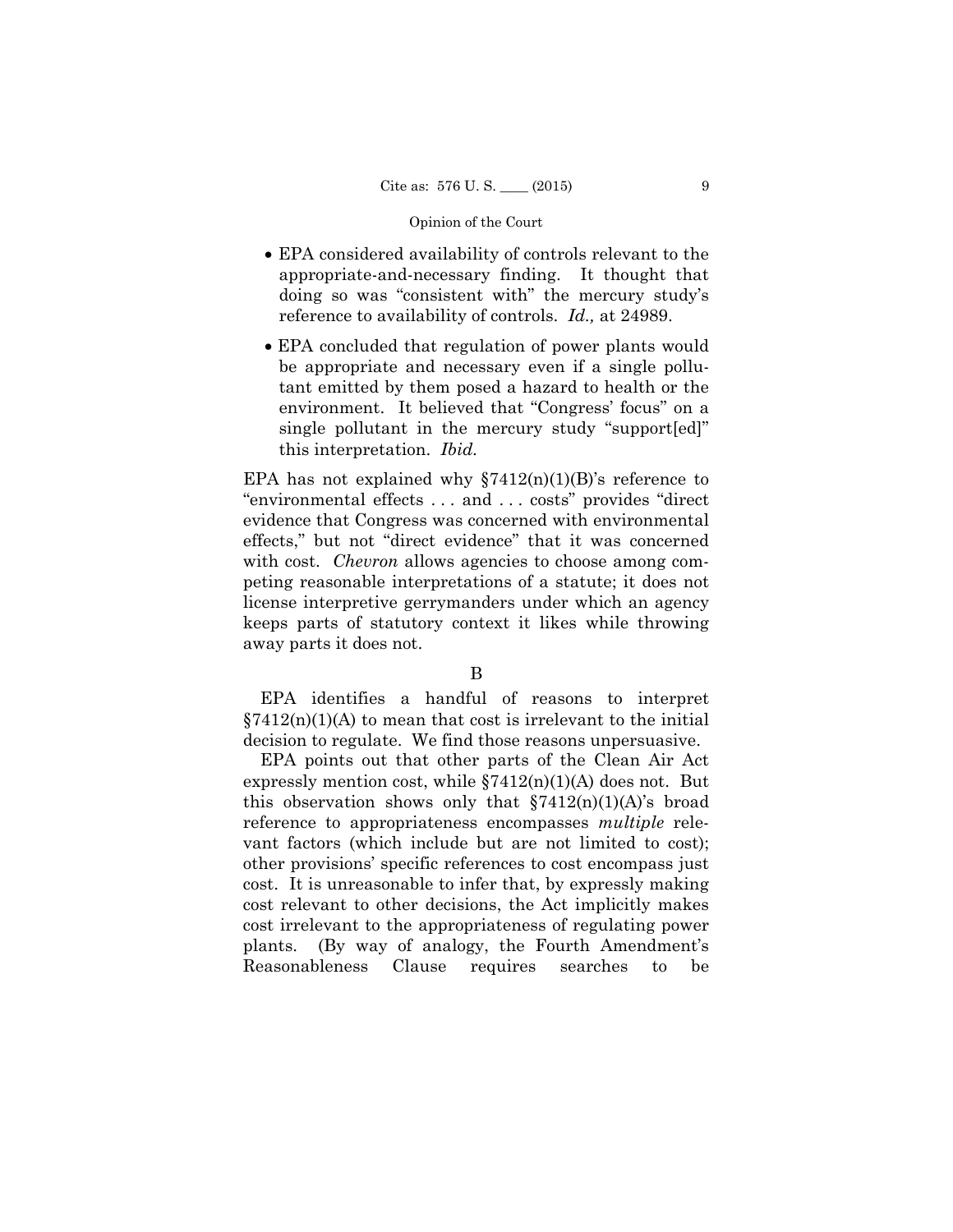### 10 MICHIGAN *v.* EPA

### Opinion of the Court

 degree of suspicion alongside other relevant circumstances.) "[r]easonable," while its Warrant Clause requires warrants to be supported by "probable cause." Nobody would argue that, by expressly making level of suspicion relevant to the validity of a warrant, the Fourth Amendment implicitly makes level of suspicion categorically *irrelevant* to the reasonableness of a search. To the contrary, all would agree that the expansive word "reasonable" encompasses Other parts of the Clean Air Act also expressly mention environmental effects, while  $\S7412(n)(1)(A)$  does not. Yet that did not stop EPA from deeming environmental effects relevant to the appropriateness of regulating power plants.

Along similar lines, EPA seeks support in this Court's decision in *Whitman* v. *American Trucking Assns., Inc.*, 531 U. S. 457 (2001). There, the Court addressed a provision of the Clean Air Act requiring EPA to set ambient air quality standards at levels "requisite to protect the public health" with an "adequate margin of safety." 42 U.S.C. §7409(b). Read naturally, that discrete criterion does not encompass cost; it encompasses health and safety. The Court refused to read that provision as carrying with it an implicit authorization to consider cost, in part because authority to consider cost had "elsewhere, and so often, been expressly granted." 531 U. S., at 467. *American Trucking* thus establishes the modest principle that where the Clean Air Act expressly directs EPA to regulate on the basis of a factor that on its face does not include cost, the Act normally should not be read as implicitly allowing the Agency to consider cost anyway. That principle has no application here. "Appropriate and necessary" is a far more comprehensive criterion than "requisite to protect the public health"; read fairly and in context, as we have explained, the term plainly subsumes consideration of cost.

Turning to the mechanics of the hazardous-air-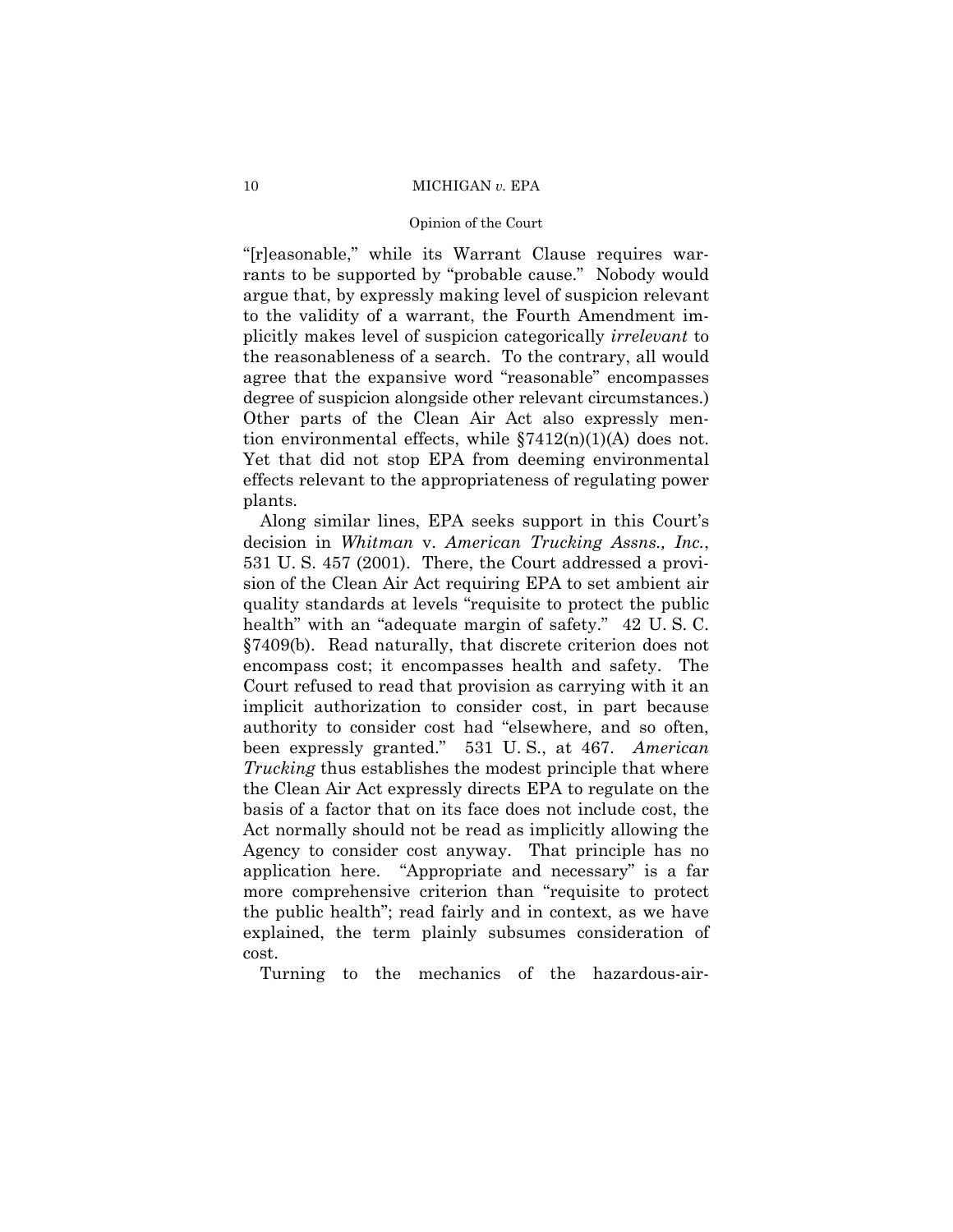pollutants program, EPA argues that it need not consider cost when first deciding *whether* to regulate power plants because it can consider cost later when deciding *how much*  to regulate them. The question before us, however, is the meaning of the "appropriate and necessary" standard that governs the initial decision to regulate. And as we have discussed, context establishes that this expansive standard encompasses cost. Cost may become relevant again at a later stage of the regulatory process, but that possibility does not establish its irrelevance at *this* stage. In addition, once the Agency decides to regulate power plants, it must promulgate certain minimum or floor standards no matter the cost (here, nearly \$10 billion a year); the Agency may consider cost only when imposing regulations *beyond* these minimum standards. By EPA's logic, someone could decide whether it is "appropriate" to buy a Ferrari without thinking about cost, because he plans to think about cost later when deciding whether to upgrade the sound system.

EPA argues that the Clean Air Act makes cost irrelevant to the initial decision to regulate sources other than power plants. The Agency claims that it is reasonable to interpret  $$7412(n)(1)(A)$  in a way that "harmonizes" the program's treatment of power plants with its treatment of other sources. This line of reasoning overlooks the whole point of having a separate provision about power plants: treating power plants *differently* from other stationary sources. Congress crafted narrow standards for EPA to apply when deciding whether to regulate other sources; in general, these standards concern the volume of pollution emitted by the source,  $$7412(c)(1)$ , and the threat posed by the source "to human health or the environment,"  $§7412(c)(3)$ . But Congress wrote the provision before us more expansively, directing the Agency to regulate power plants if "appropriate and necessary." "That congressional election settles this case. [The Agency's] preference for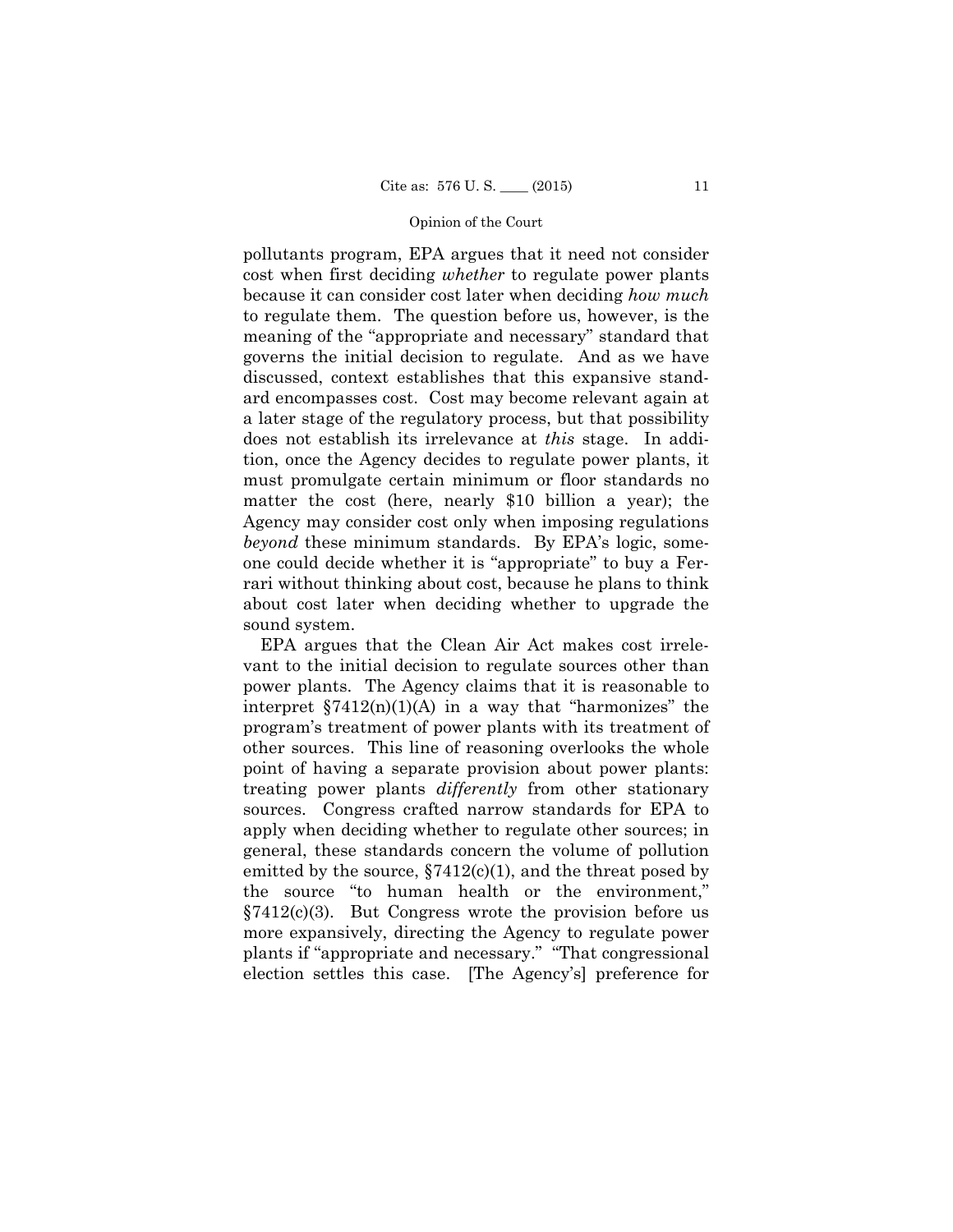symmetry cannot trump an asymmetrical statute." *CSX Transp., Inc.* v. *Alabama Dept. of Revenue*, 562 U. S. 277, 296 (2011).

EPA persists that Congress treated power plants differently from other sources because of uncertainty about whether regulation of power plants would still be needed after the application of the rest of the Act's requirements. That is undoubtedly *one* of the reasons Congress treated power plants differently; hence  $\S7412(n)(1)(A)$ 's requirement to study hazards posed by power plants' emissions "after imposition of the requirements of [the rest of the Act]." But if uncertainty about the need for regulation were the *only* reason to treat power plants differently, Congress would have required the Agency to decide only whether regulation remains "necessary," not whether regulation is "appropriate *and* necessary." In any event, EPA stated when it adopted the rule that "Congress did not limit [the] appropriate and necessary inquiry to [the study mentioned in  $$7412(n)(1)(A)]$ ." 77 Fed. Reg. 9325. The Agency instead decided that the appropriate-andnecessary finding should be understood in light of all three studies required by  $\S7412(n)(1)$ , and as we have discussed, one of those three studies reflects concern about cost.

 $\mathcal{C}$ 

The dissent does not embrace EPA's far-reaching claim that Congress made costs altogether irrelevant to the decision to regulate power plants. Instead, it maintains that EPA need not "explicitly analyze costs" before deeming regulation appropriate, because other features of the regulatory program will on their own ensure the costeffectiveness of regulation. *Post,* at 2 (opinion of KAGAN, J.). This line of reasoning contradicts the foundational principle of administrative law that a court may uphold agency action only on the grounds that the agency invoked when it took the action. *SEC* v. *Chenery Corp.*, 318 U. S.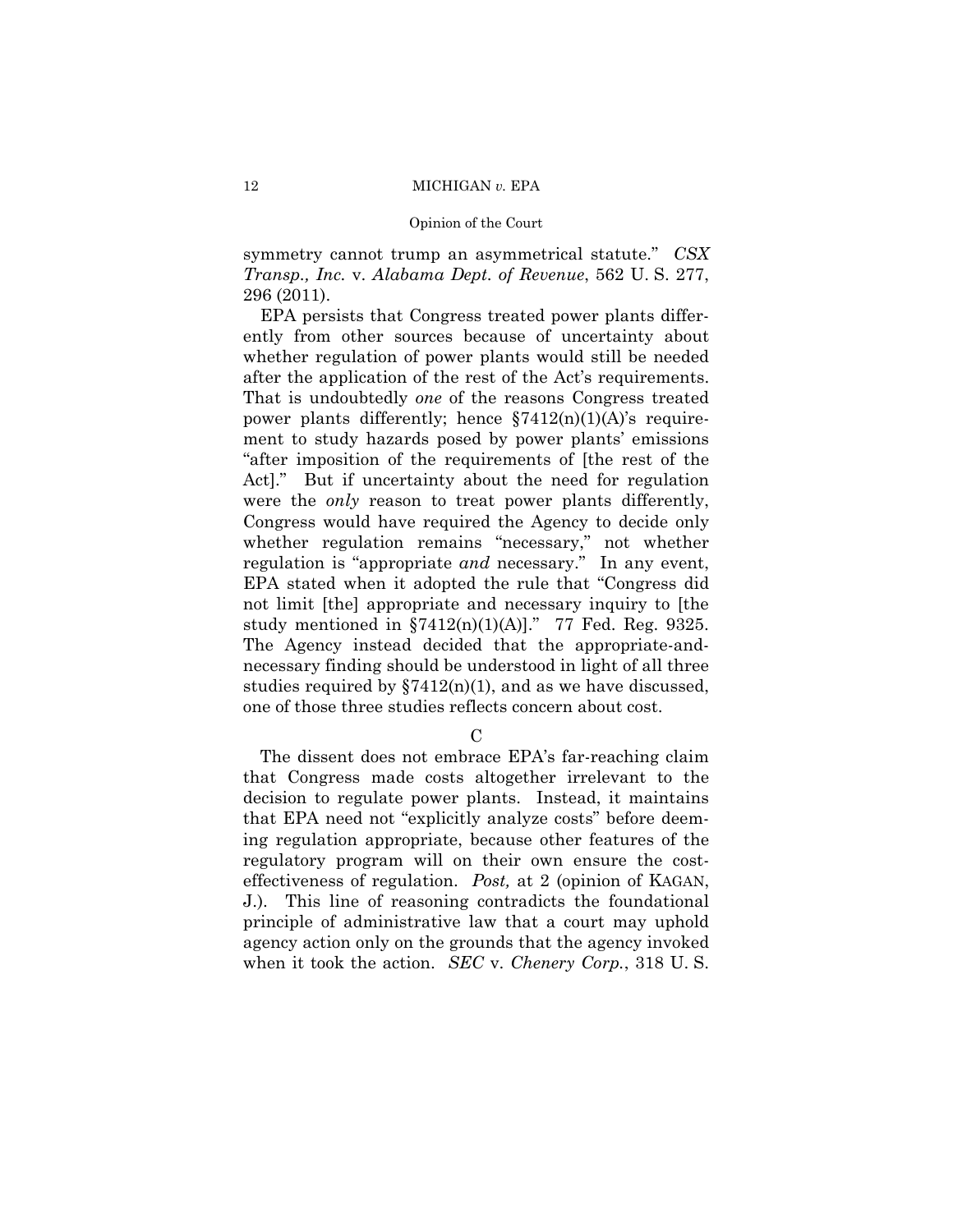80, 87 (1943). When it deemed regulation of power plants appropriate, EPA said that cost was *irrelevant* to that determination—not that cost-benefit analysis would be deferred until later. Much *less* did it say (what the dissent now concludes) that the consideration of cost at subsequent stages will ensure that the costs are not disproportionate to the benefits. What it said is that cost is irrelevant to the decision to regulate.

That is enough to decide these cases. But for what it is worth, the dissent vastly overstates the influence of cost at later stages of the regulatory process. For example, the dissent claims that the floor standards—which the Act calibrates to reflect emissions limitations already achieved by the best-performing sources in the industry—reflect cost considerations, because the best-performing power plants "must have considered costs in arriving at their emissions outputs." *Post,* at 10. EPA did not rely on this argument, and it is not obvious that it is correct. Because power plants are regulated under other federal and state laws, the best-performing power plants' emissions limitations might reflect cost-blind regulation rather than costconscious decisions. Similarly, the dissent suggests that EPA may consider cost when dividing sources into categories and subcategories. *Post,* at 11–12. Yet according to EPA, "it is *not* appropriate to premise subcategorization on costs." 77 Fed. Reg. 9395 (emphasis added). That statement presumably explains the dissent's carefully worded observation that EPA considered "technological, geographic, and other factors" when drawing categories, *post,* at 13, n. 4, which factors were in turn "related to costs" in some way, *post,* at 11. Attenuated connections such as these hardly support the assertion that EPA's regulatory process featured "exhaustive consideration of costs," *post,* at 2.

All in all, the dissent has at most shown that some elements of the regulatory scheme mitigate cost in limited ways; it has not shown that these elements ensure cost-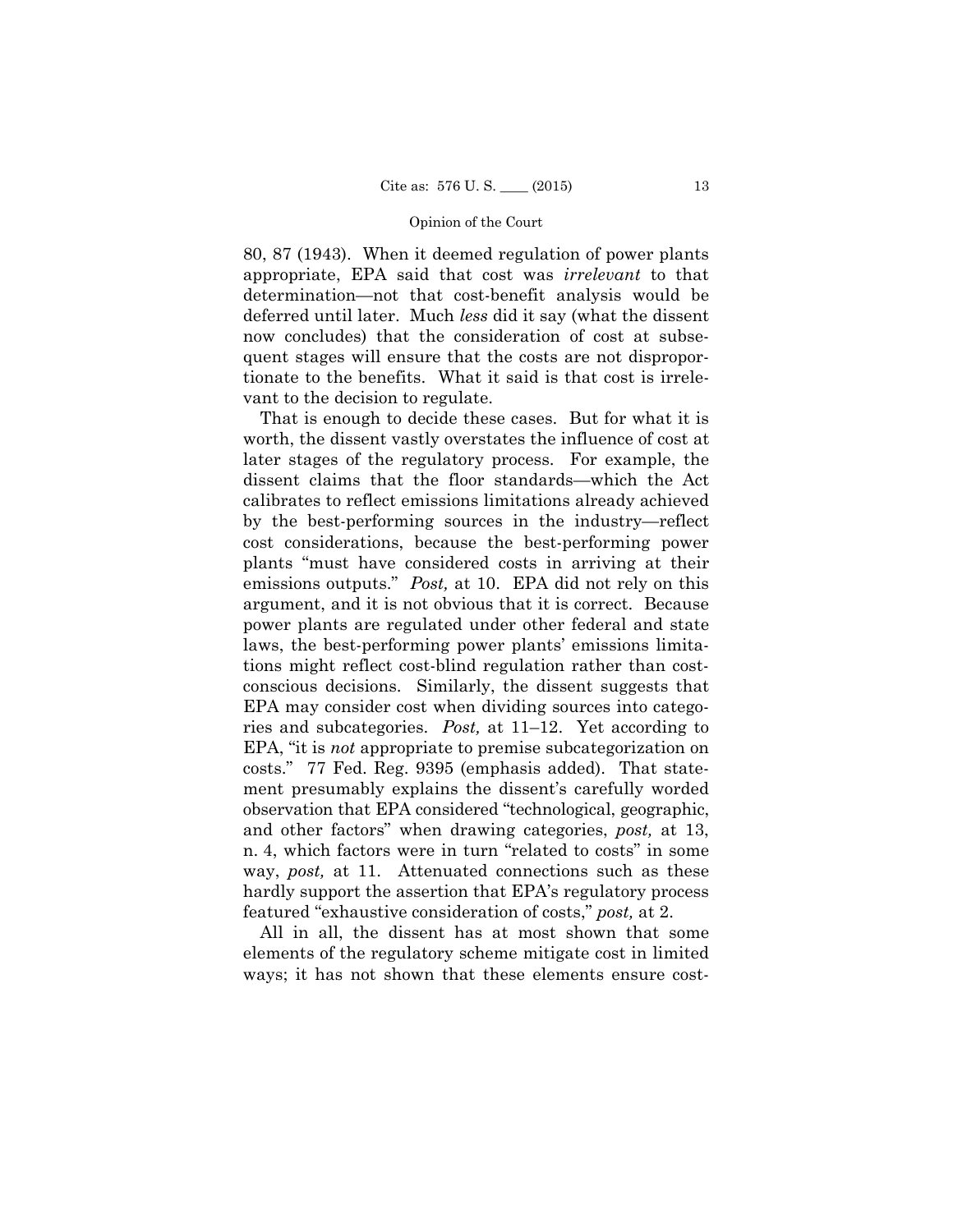# 14 MICHIGAN *v.* EPA

### Opinion of the Court

effectiveness. If (to take a hypothetical example) regulating power plants would yield \$5 million in benefits, the prospect of mitigating cost from \$11 billion to \$10 billion at later stages of the program would not by itself make regulation appropriate. In all events, we need not pursue these points, because EPA did not say that the parts of the regulatory program mentioned by the dissent prevent the imposition of costs far in excess of benefits. "[EPA's] action must be measured by what [it] did, not by what it might have done." *Chenery*, *supra*, at 93–94.

D

Our reasoning so far establishes that it was unreasonable for EPA to read  $\frac{\xi}{4}$ (n)(1)(A) to mean that cost is irrelevant to the initial decision to regulate power plants. The Agency must consider cost—including, most importantly, cost of compliance—before deciding whether regulation is appropriate and necessary. We need not and do not hold that the law unambiguously required the Agency, when making this preliminary estimate, to conduct a formal cost-benefit analysis in which each advantage and disadvantage is assigned a monetary value. It will be up to the Agency to decide (as always, within the limits of reasonable interpretation) how to account for cost.

Some of the respondents supporting EPA ask us to uphold EPA's action because the accompanying regulatory impact analysis shows that, once the rule's ancillary benefits are considered, benefits plainly outweigh costs. The dissent similarly relies on these ancillary benefits when insisting that "the outcome here [was] a rule whose benefits exceed its costs." *Post,* at 16. As we have just explained, however, we may uphold agency action only upon the grounds on which the agency acted. Even if the Agency *could* have considered ancillary benefits when deciding whether regulation is appropriate and necessary—a point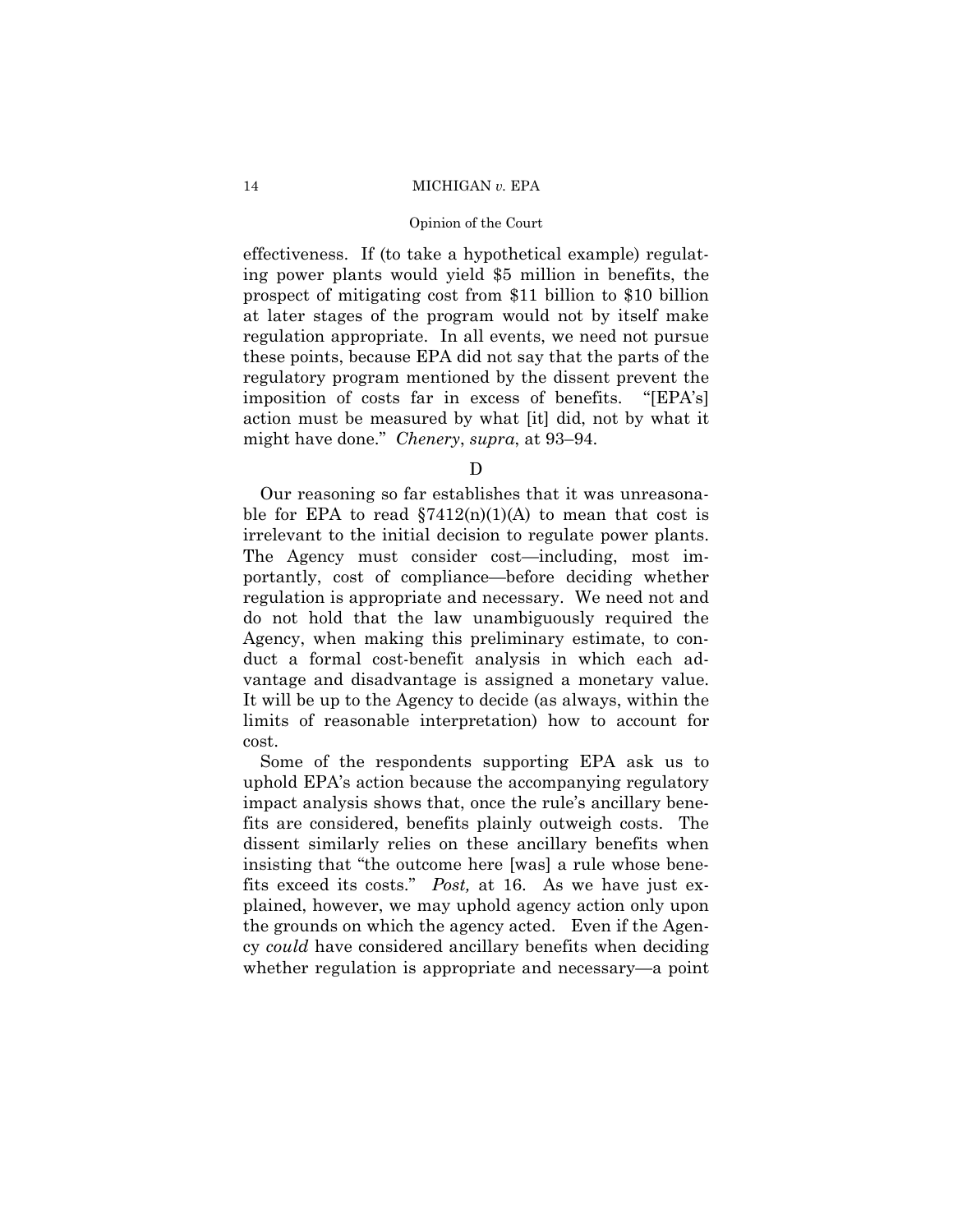we need not address—it plainly did not do so here. In the Agency's own words, the administrative record "utterly refutes [the] assertion that [ancillary benefits] form the basis for the appropriate and necessary finding." 77 Fed. Reg. 9323. The Government concedes, moreover, that "EPA did not rely on the [regulatory impact analysis] when deciding to regulate power plants," and that "[e]ven if EPA had considered costs, it would not necessarily have adopted . . . the approach set forth in [that analysis]." Brief for Federal Respondents 53–54.

\* \* \*

We hold that EPA interpreted  $\frac{\gamma}{4}$  7412(n)(1)(A) unreasonably when it deemed cost irrelevant to the decision to regulate power plants. We reverse the judgment of the Court of Appeals for the D. C. Circuit and remand the cases for further proceedings consistent with this opinion.

*It is so ordered*.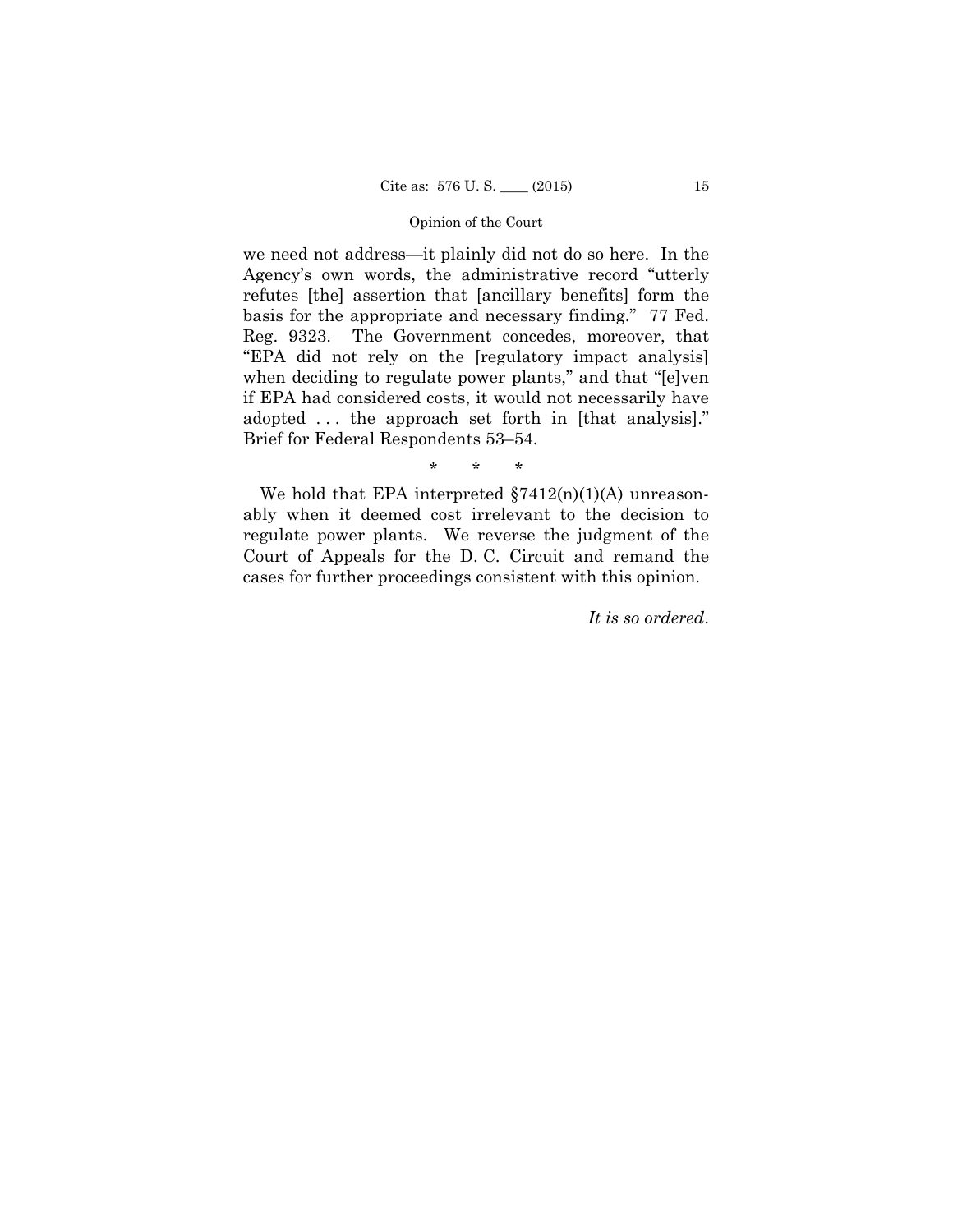# $\frac{1}{2}$  ,  $\frac{1}{2}$  ,  $\frac{1}{2}$  ,  $\frac{1}{2}$  ,  $\frac{1}{2}$  ,  $\frac{1}{2}$  ,  $\frac{1}{2}$ **SUPREME COURT OF THE UNITED STATES**

### $\frac{1}{2}$  ,  $\frac{1}{2}$  ,  $\frac{1}{2}$  ,  $\frac{1}{2}$  ,  $\frac{1}{2}$  ,  $\frac{1}{2}$ Nos. 14–46, 14–47, and 14–49

# MICHIGAN, ET AL., PETITIONERS 14–46 *v.*  ENVIRONMENTAL PROTECTION AGENCY, ET AL.

# UTILITY AIR REGULATORY GROUP, PETITIONER 14–47 *v.*

ENVIRONMENTAL PROTECTION AGENCY, ET AL.

# NATIONAL MINING ASSOCIATION, PETITIONER 14–49 *v.*  ENVIRONMENTAL PROTECTION AGENCY, ET AL.

# ON WRITS OF CERTIORARI TO THE UNITED STATES COURT OF APPEALS FOR THE DISTRICT OF COLUMBIA CIRCUIT

### [June 29, 2015]

### JUSTICE THOMAS, concurring.

The Environmental Protection Agency (EPA) asks the Court to defer to its interpretation of the phrase "appropriate and necessary" in  $$112(n)(1)(A)$  of the Clean Air Act, 42 U. S. C. §7412. JUSTICE SCALIA's opinion for the Court demonstrates why EPA's interpretation deserves no deference under our precedents. I write separately to note that its request for deference raises serious questions about the constitutionality of our broader practice of deferring to agency interpretations of federal statutes. See *Chevron U. S. A. Inc.* v. *Natural Resources Defense Council, Inc.*, 467 U. S. 837 (1984).

*Chevron* deference is premised on "a presumption that Congress, when it left ambiguity in a statute meant for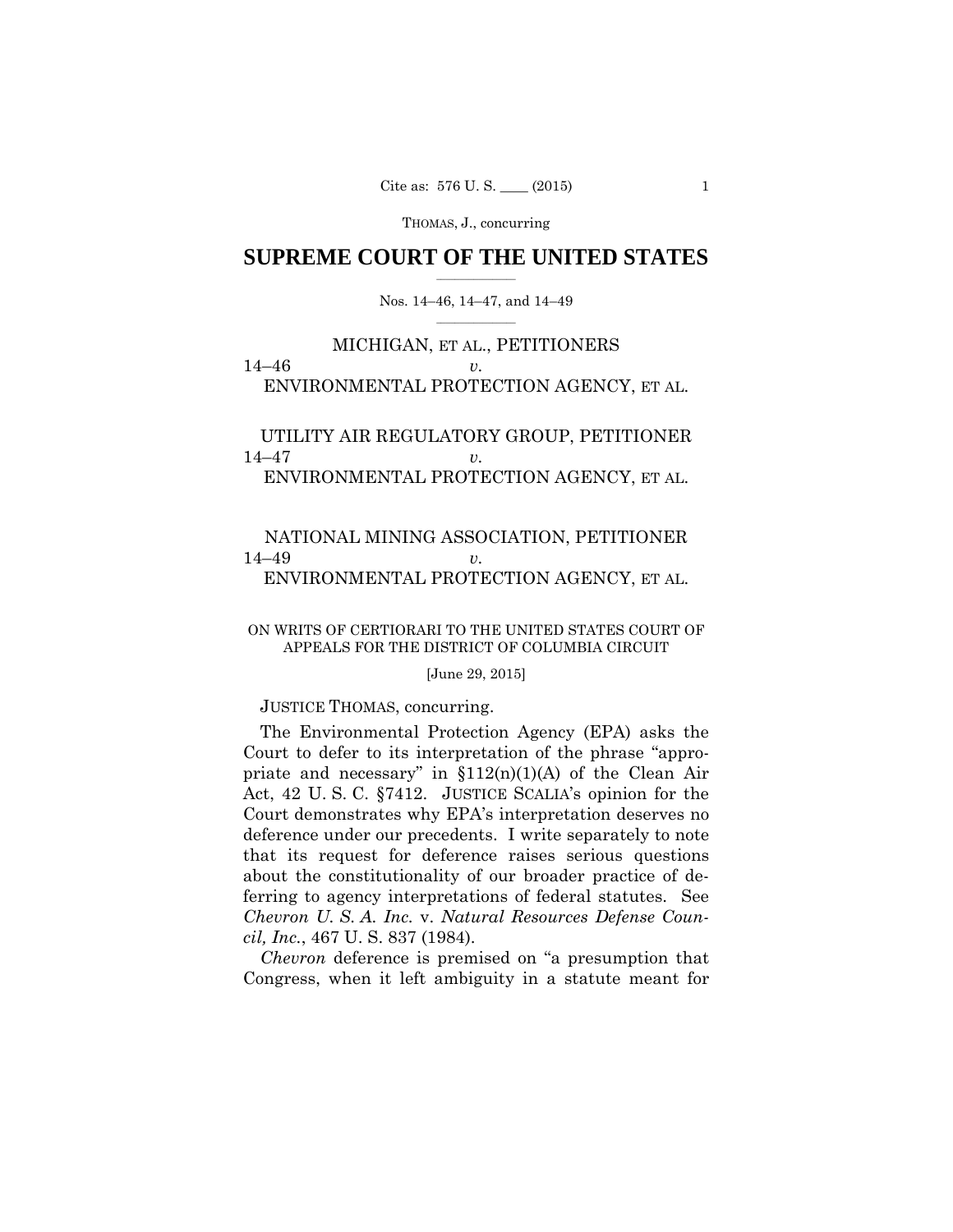implementation by an agency, understood that the ambiguity would be resolved, first and foremost, by the agency, and desired the agency (rather than the courts) to possess whatever degree of discretion the ambiguity allows." *Smiley* v. *Citibank (South Dakota), N. A.*, 517 U. S. 735, 740–741 (1996). We most often describe Congress' supposed choice to leave matters to agency discretion as an allocation of interpretive authority. See, *e.g., National Cable & Telecommunications Assn.* v. *Brand X Internet Services*, 545 U. S. 967, 983 (2005) (referring to the agency as "the authoritative interpreter (within the limits of reason) of [ambiguous] statutes"). But we sometimes treat that discretion as though it were a form of legislative power. See, *e.g., United States* v. *Mead Corp.*, 533 U. S. 218, 229 (2001) (noting that the agency "speak[s] with the force of law when it addresses ambiguity in the statute or fills a space in the enacted law" even when "'Congress did not actually have an intent' as to a particular result"). Either way, *Chevron* deference raises serious separationof-powers questions.

As I have explained elsewhere, "[T]he judicial power, as originally understood, requires a court to exercise its independent judgment in interpreting and expounding upon the laws." *Perez* v. *Mortgage Bankers Assn.*, 575 U. S.  $\_\_\_\_\_\_\_\_\_\_\$  (2015) (opinion concurring in judgment) (slip op., at 8). Interpreting federal statutes—including ambiguous ones administered by an agency—"calls for that exercise of independent judgment." *Id.*, at \_\_\_ (slip op., at 12). *Chevron* deference precludes judges from exercising that judgment, forcing them to abandon what they believe is "the best reading of an ambiguous statute" in favor of an agency's construction. *Brand X*, *supra,* at 983. It thus wrests from Courts the ultimate interpretative authority to "say what the law is," *Marbury* v. *Madison*, 1 Cranch 137, 177 (1803), and hands it over to the Executive. See *Brand X*, *supra,* at 983 (noting that the judicial construc-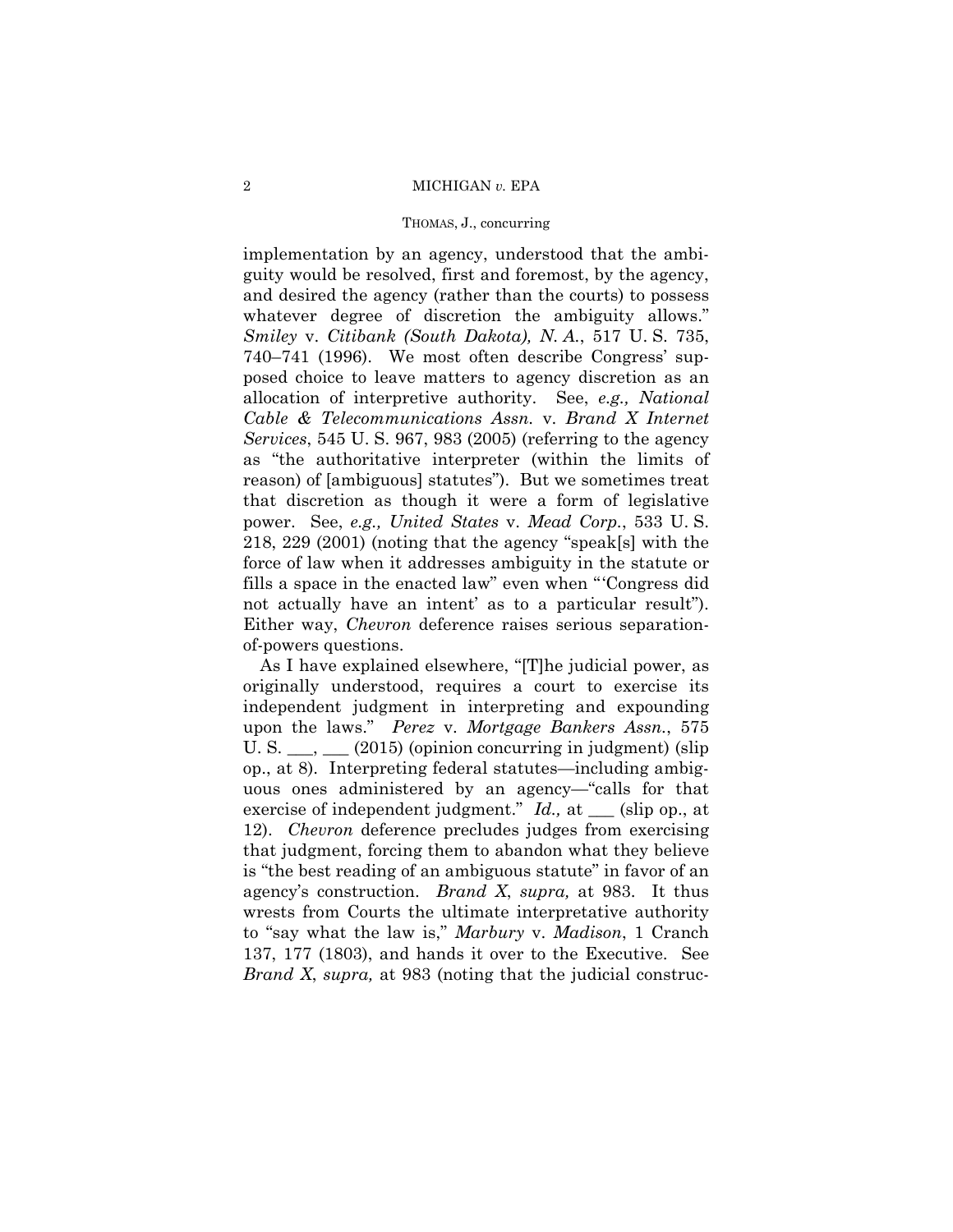tion of an ambiguous statute is "not authoritative"). Such a transfer is in tension with Article III's Vesting Clause, which vests the judicial power exclusively in Article III courts, not administrative agencies. U. S. Const., Art. III, §1.

In reality, as the Court illustrates in the course of dismantling EPA's interpretation of  $$112(n)(1)(A)$ , agencies "interpreting" ambiguous statutes typically are not engaged in acts of interpretation at all. See, *e.g., ante,* at 9. Instead, as *Chevron* itself acknowledged, they are engaged in the "'formulation of policy.'" 467 U. S., at 843. Statutory ambiguity thus becomes an implicit delegation of rulemaking authority, and that authority is used not to find the best meaning of the text, but to formulate legally binding rules to fill in gaps based on policy judgments made by the agency rather than Congress.

Although acknowledging this fact might allow us to escape the jaws of Article III's Vesting Clause, it runs headlong into the teeth of Article I's, which vests "[a]ll legislative Powers herein granted" in Congress. U. S. Const., Art I., §1. For if we give the "force of law" to agency pronouncements on matters of private conduct as to which "'Congress did not actually have an intent,'" *Mead*, *supra,* at 229, we permit a body other than Congress to perform a function that requires an exercise of the legislative power. See *Department of Transportation* v. *Association of American Railroads*, 575 U. S. \_\_\_, \_\_\_–\_\_\_ (2015) (THOMAS, J., concurring in judgment) (slip op., at 21–22).

These cases bring into bold relief the scope of the potentially unconstitutional delegations we have come to countenance in the name of *Chevron* deference. What EPA claims for itself here is not the power to make political judgments in implementing Congress' policies, nor even the power to make tradeoffs between competing policy goals set by Congress, *American Railroads*, *supra*, at \_\_\_–  $\Box$  (opinion of THOMAS, J.) (slip op., at 20–21) (collecting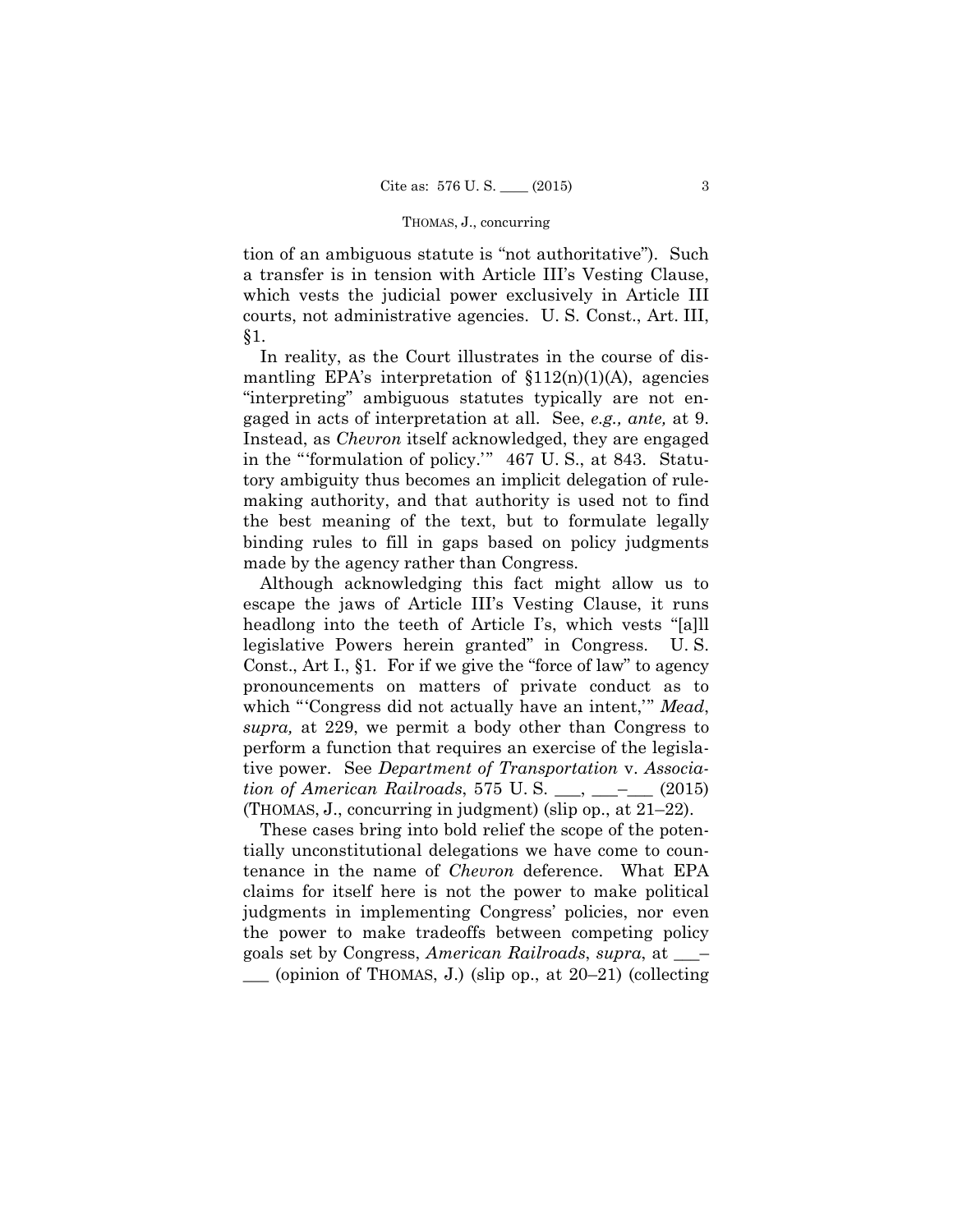### 4 MICHIGAN *v.* EPA

### THOMAS, J., concurring

cases involving statutes that delegated this legislative authority). It is the power to decide—without any particular fidelity to the text—which policy goals EPA wishes to pursue. Should EPA wield its vast powers over electric utilities to protect public health? A pristine environment? Economic security? We are told that the breadth of the word "appropriate" authorizes EPA to decide for itself how to answer that question. Compare 77 Fed. Reg. 9327 (2012) ("[N]othing about the definition [of "appropriate"] *compels* a consideration of costs" (emphasis added)) with Tr. of Oral Arg. 42 ("[T]he phrase appropriate and necessary doesn't, by its terms, *preclude* the EPA from considering cost" (emphasis added)).<sup>1</sup>

 (SCALIA, J., dissenting), but these cases reveal how paltry Perhaps there is some unique historical justification for deferring to federal agencies, see *Mead*, *supra,* at 243 an effort we have made to understand it or to confine ourselves to its boundaries. Although we hold today that EPA exceeded even the extremely permissive limits on agency power set by our precedents, we should be alarmed that it felt sufficiently emboldened by those precedents to make the bid for deference that it did here.<sup>2</sup> As in other areas of our jurisprudence concerning administrative agencies, see, *e.g., B&B Hardware, Inc.* v. *Hargis Industries, Inc.*, 575 U. S. \_\_\_, \_\_\_–\_\_\_ (2015) (THOMAS, J., dissenting) (slip op., at 10–14), we seem to be straying

——————

 through an exercise of the judicial power. *Perez* v. *Mortgage Bankers*  <sup>1</sup>I can think of no name for such power other than "legislative power." Had we deferred to EPA's interpretation in these cases, then, we might have violated another constitutional command by abdicating our check on the political branches—namely, our duty to enforce the rule of law Assn., 575 U.S. \_\_, \_\_-\_\_ (2015) (THOMAS, J., concurring in judgment) (slip op., at  $14-16$ ).<br><sup>2</sup>This is not the first time an agency has exploited our practice of

deferring to agency interpretations of statutes. See, *e.g., Texas Dept. of Housing and Community Affairs* v. *Inclusive Communities Project, Inc., ante,* at 6–7 (THOMAS, J., dissenting).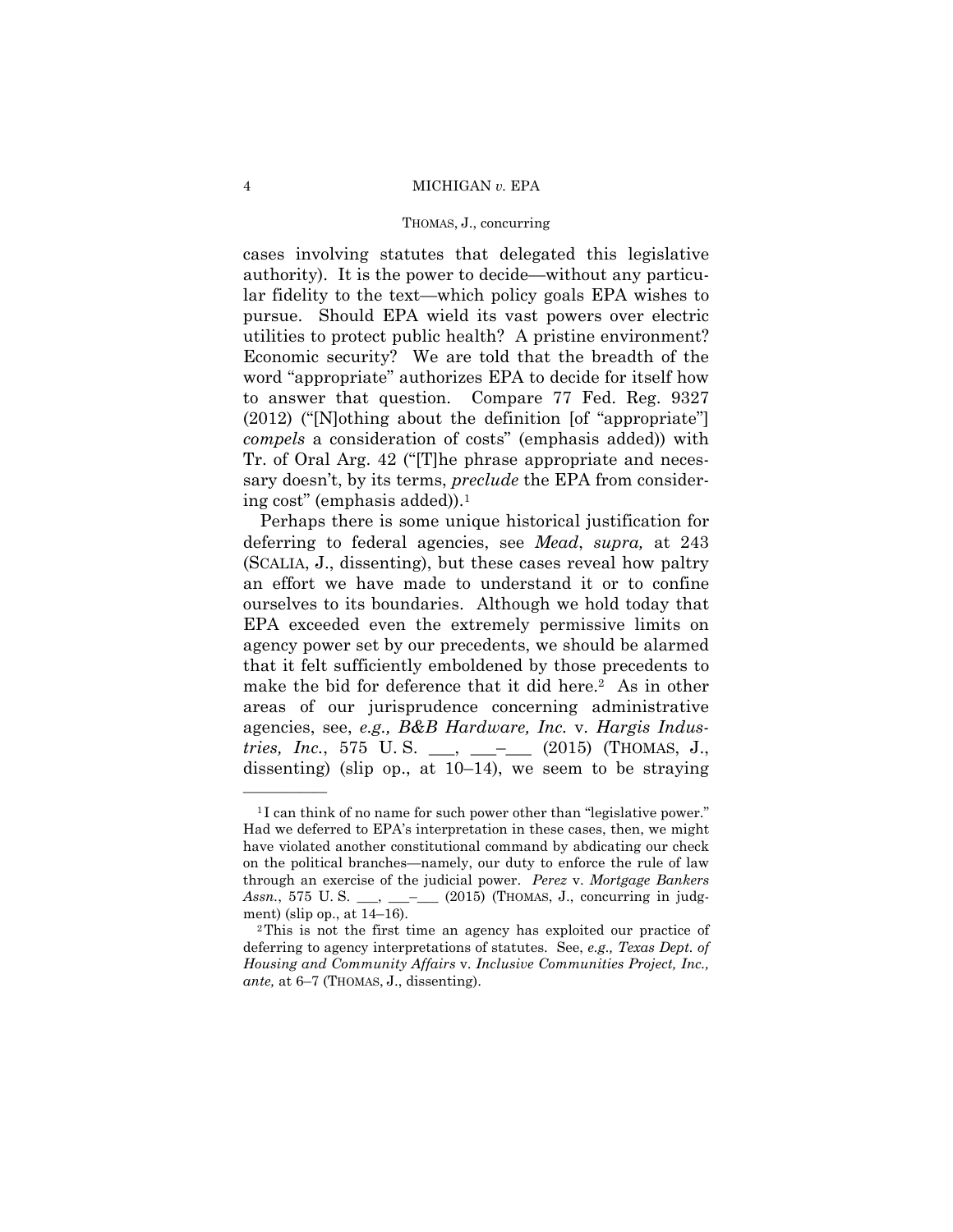further and further from the Constitution without so much as pausing to ask why. We should stop to consider that document before blithely giving the force of law to any other agency "interpretations" of federal statutes.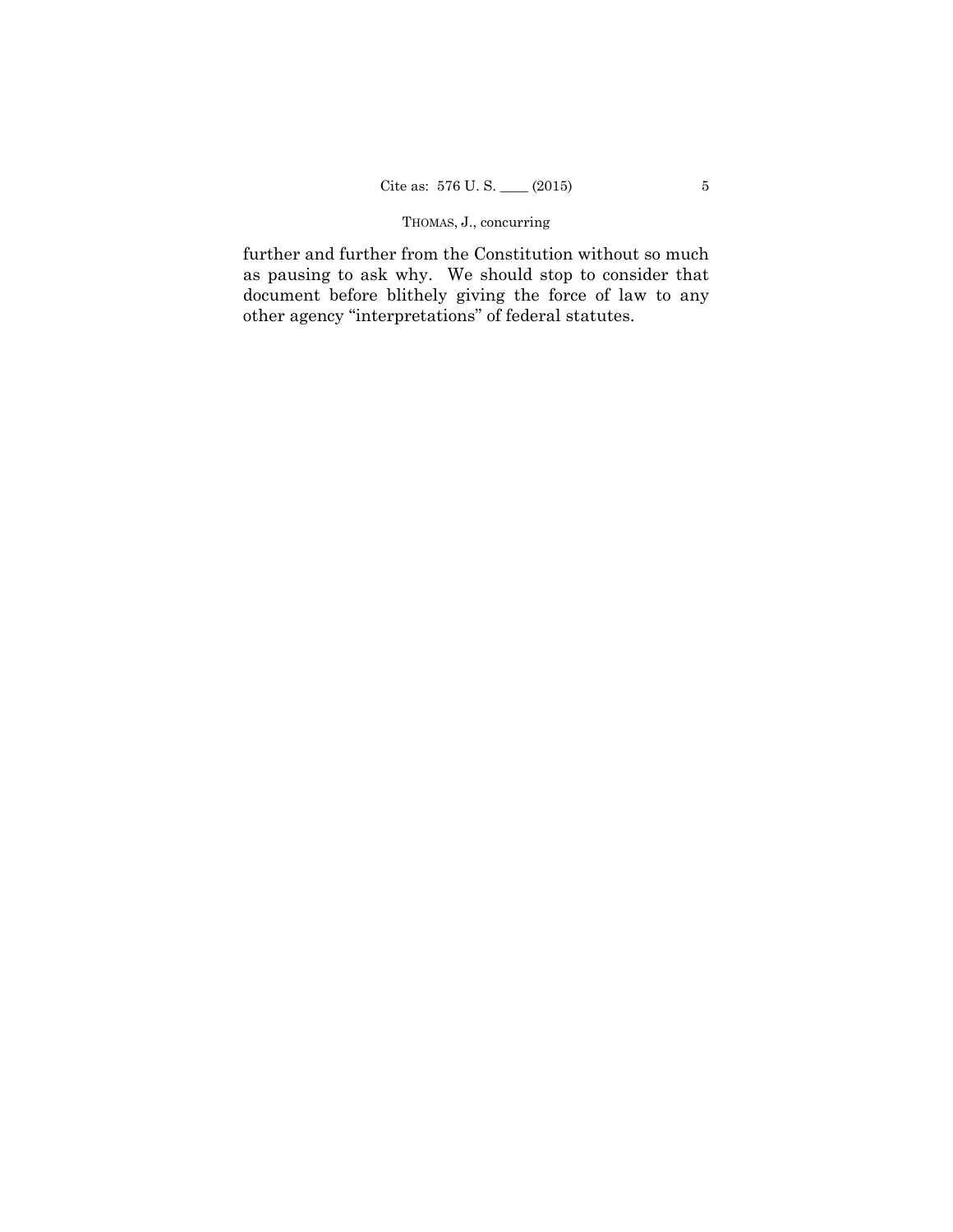# $\frac{1}{2}$  ,  $\frac{1}{2}$  ,  $\frac{1}{2}$  ,  $\frac{1}{2}$  ,  $\frac{1}{2}$  ,  $\frac{1}{2}$  ,  $\frac{1}{2}$ **SUPREME COURT OF THE UNITED STATES**

### $\frac{1}{2}$  ,  $\frac{1}{2}$  ,  $\frac{1}{2}$  ,  $\frac{1}{2}$  ,  $\frac{1}{2}$  ,  $\frac{1}{2}$ Nos. 14–46, 14–47, and 14–49

# MICHIGAN, ET AL., PETITIONERS 14–46 *v.*  ENVIRONMENTAL PROTECTION AGENCY, ET AL.

# UTILITY AIR REGULATORY GROUP, PETITIONER 14–47 *v.*

ENVIRONMENTAL PROTECTION AGENCY, ET AL.

# NATIONAL MINING ASSOCIATION, PETITIONER 14–49 *v.*  ENVIRONMENTAL PROTECTION AGENCY, ET AL.

## ON WRITS OF CERTIORARI TO THE UNITED STATES COURT OF APPEALS FOR THE DISTRICT OF COLUMBIA CIRCUIT

### [June 29, 2015]

JUSTICE KAGAN, with whom JUSTICE GINSBURG, JUSTICE BREYER, and JUSTICE SOTOMAYOR join, dissenting.

The Environmental Protection Agency placed emissions limits on coal and oil power plants following a lengthy regulatory process during which the Agency carefully considered costs. At the outset, EPA determined that regulating plants' emissions of hazardous air pollutants is "appropriate and necessary" given the harm they cause, and explained that it would take costs into account in developing suitable emissions standards. Next, EPA divided power plants into groups based on technological and other characteristics bearing significantly on their cost structures. It required plants in each group to match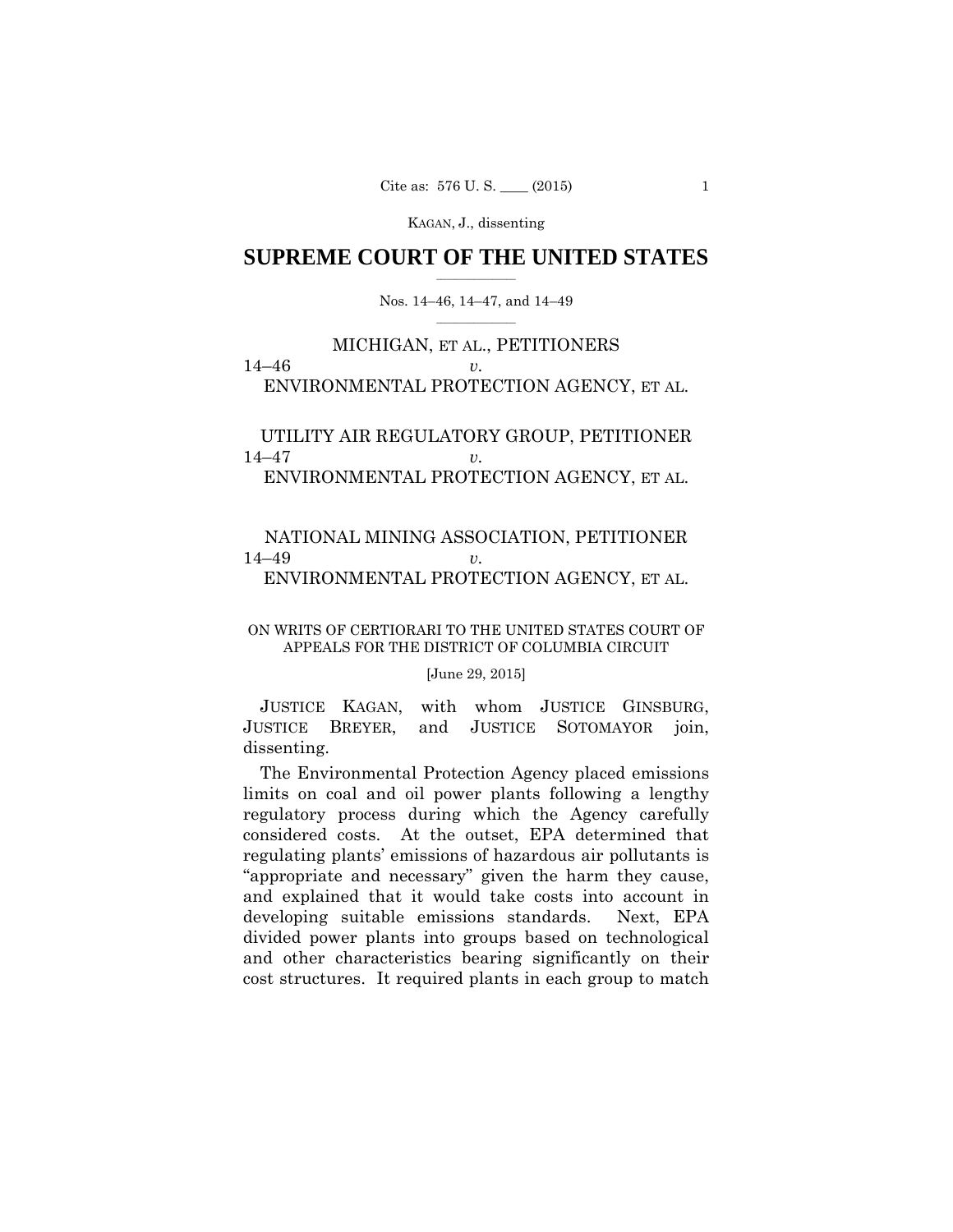the emissions levels already achieved by the bestperforming members of the same group—benchmarks necessarily reflecting those plants' own cost analyses. EPA then adopted a host of measures designed to make compliance with its proposed emissions limits less costly for plants that needed to catch up with their cleaner peers. And with only one narrow exception, EPA decided not to impose any more stringent standards (beyond what some plants had already achieved on their own) because it found that doing so would not be cost-effective. After all that, EPA conducted a formal cost-benefit study which found that the quantifiable benefits of its regulation would exceed the costs up to nine times over—by as much as \$80 billion each year. Those benefits include as many as 11,000 fewer premature deaths annually, along with a far greater number of avoided illnesses.

Despite that exhaustive consideration of costs, the Court strikes down EPA's rule on the ground that the Agency "unreasonably . . . deemed cost irrelevant." *Ante*, at 15. On the majority's theory, the rule is invalid because EPA did not explicitly analyze costs at the very first stage of the regulatory process, when making its "appropriate and necessary" finding. And that is so even though EPA later took costs into account again and again and  $\dots$  so on. The majority thinks entirely immaterial, and so entirely ignores, all the subsequent times and ways EPA considered costs in deciding what any regulation would look like.

 in original). But that is just not what happened here. That is a peculiarly blinkered way for a court to assess the lawfulness of an agency's rulemaking. I agree with the majority—let there be no doubt about this—that EPA's power plant regulation would be unreasonable if "[t]he Agency gave cost no thought *at all*." *Ante*, at 5 (emphasis Over more than a decade, EPA took costs into account at multiple stages and through multiple means as it set emissions limits for power plants. And when making its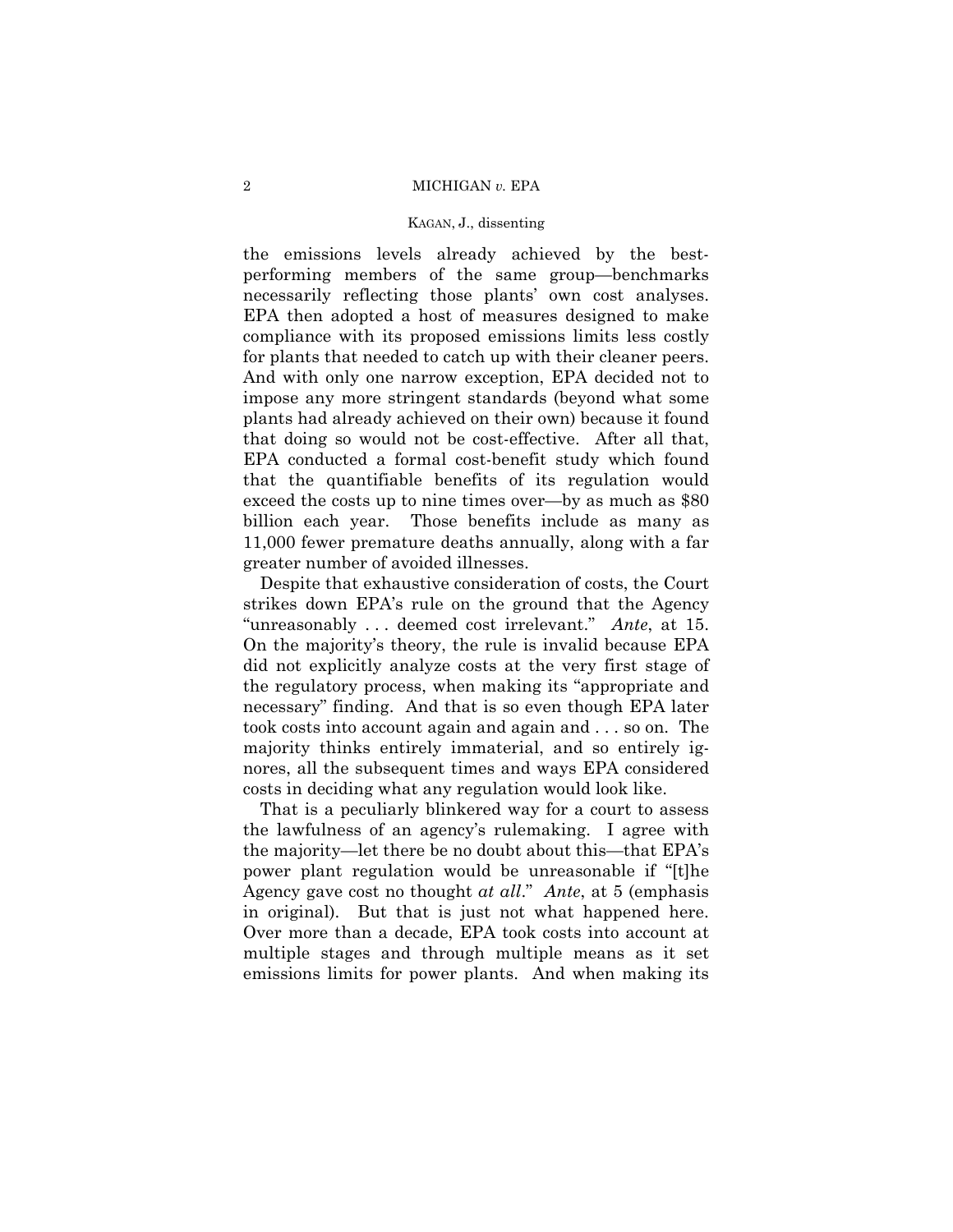initial "appropriate and necessary" finding, EPA knew it would do exactly that—knew it would thoroughly consider the cost-effectiveness of emissions standards later on. That context matters. The Agency acted well within its authority in declining to consider costs at the opening bell of the regulatory process given that it would do so in every round thereafter—and given that the emissions limits finally issued would depend crucially on those accountings. Indeed, EPA could not have measured costs at the process's initial stage with any accuracy. And the regulatory path EPA chose parallels the one it has trod in setting emissions limits, at Congress's explicit direction, for every other source of hazardous air pollutants over two decades. The majority's decision that EPA cannot take the same approach here—its micromanagement of EPA's rulemaking, based on little more than the word "appropriate"—runs counter to Congress's allocation of authority between the Agency and the courts. Because EPA reasonably found that it was "appropriate" to decline to analyze costs at a single stage of a regulatory proceeding otherwise imbued with cost concerns, I respectfully dissent.

> I A

 sources discharging those substances in large quantities.  See *ante*, at 2. For most industries, the statute prescribes The Clean Air Act Amendments of 1990, as the majority describes, obligate EPA to regulate emissions of mercury and other hazardous air pollutants from stationary the same multi-step regulatory process. At the initial stage, EPA must decide whether to regulate a source, based solely on the quantity of pollutants it emits and their health and environmental effects. See 42 U. S. C. §§7412(a)(1), (a)(2), (c)(1), (c)(3); *ante*, at 2. Costs enter the equation after that, affecting the emissions limits that the eventual regulation will require. Under the statute, EPA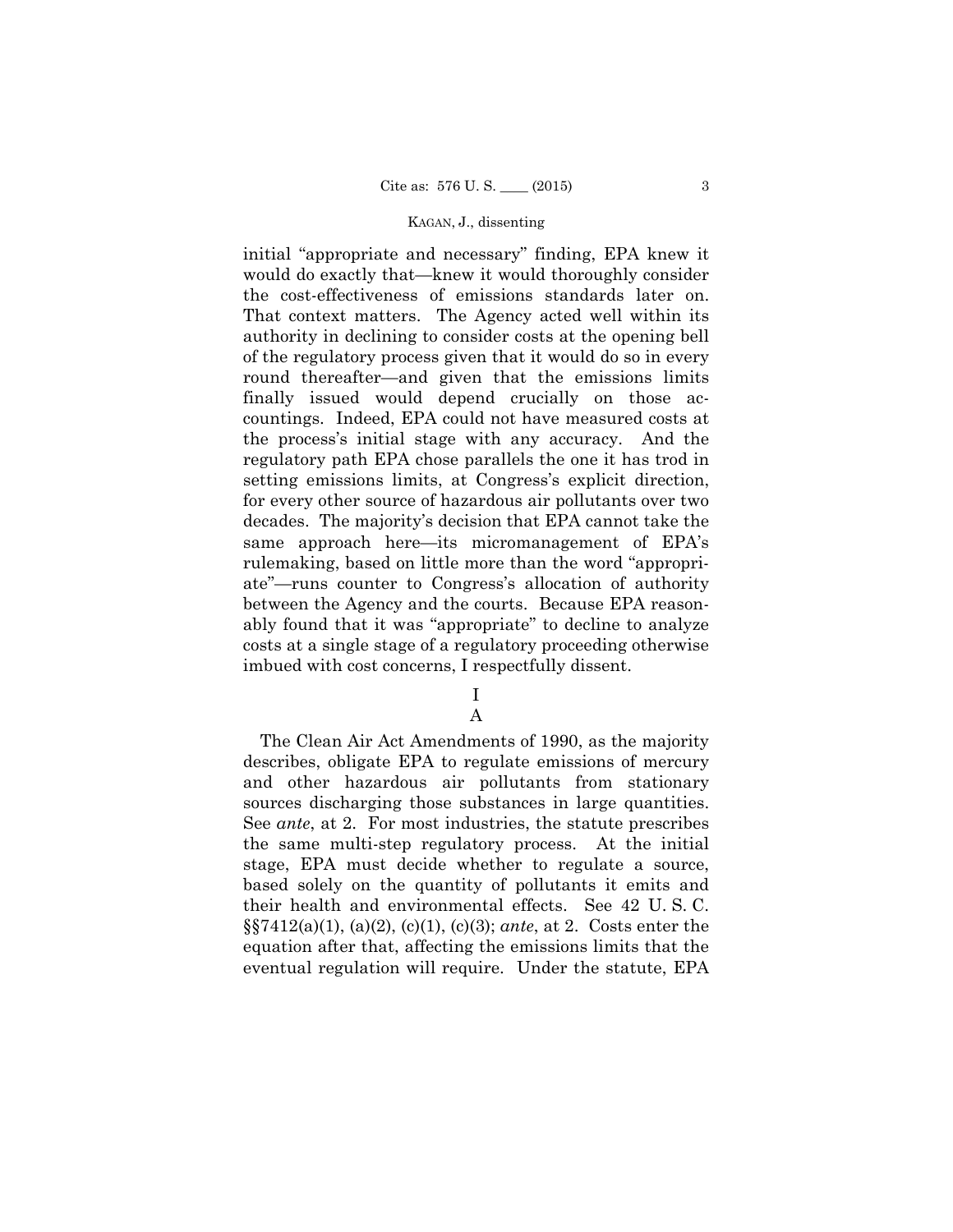### 4 MICHIGAN *v.* EPA

### KAGAN, J., dissenting

must divide sources into categories and subcategories and then set "floor standards" that reflect the average emissions level already achieved by the best-performing 12% of sources within each group. See §7412(d)(3); *ante*, at 3. Every 12% floor has cost concerns built right into it because the top sources, as successful actors in a market economy, have had to consider costs in choosing their own emissions levels. Moreover, in establishing categories and subcategories at this first stage, EPA can (significantly) raise or lower the costs of regulation for each source, because different classification schemes will alter the group—and so the emissions level—that the source has to match.1 Once the floor is set, EPA has to decide whether to impose any stricter ("beyond-the-floor") standards, "taking into consideration," among other things, "the cost of achieving such emissions reduction."  $\S 7412(d)(2)$ ; see *ante*, at 3. Finally, by virtue of a longstanding Executive Order applying to significant rules issued under the Clean Air Act (as well as other statutes), the Agency must systematically assess the regulation's costs and benefits. See Exec. Order No. 12866, 58 Fed. Reg. 51735, 51738, 51741 (1993) (applying to all rules with an annual economic effect of at least \$100 million).

Congress modified that regulatory scheme for power plants. It did so because the 1990 amendments established a separate program to control power plant emissions contributing to acid rain, and many thought that just by complying with those requirements, plants might

——————

<sup>&</sup>lt;sup>1</sup>Consider it this way: Floor standards equal the top  $12\%$  of something, but until you know the something, you can't know what it will take to attain that level. To take a prosaic example, the strongest 12% of NFL players can lift a lot more weight than the strongest 12% of human beings generally. To match the former, you will have to spend many more hours in the gym than to match the latter—and you will probably still come up short. So everything depends on the comparison group.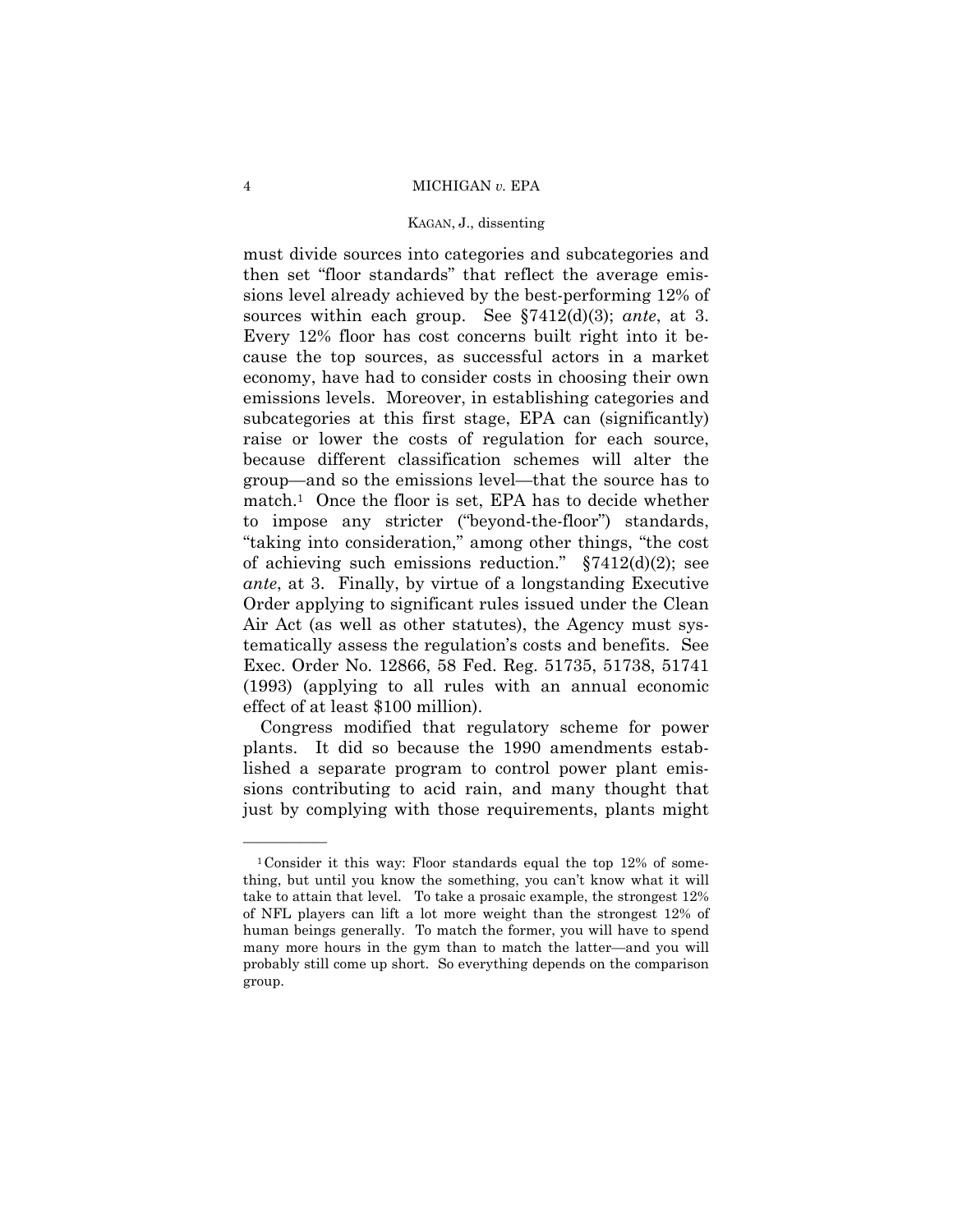acceptable levels. See *ante*, at 2. That prospect counseled reduce their emissions of hazardous air pollutants to a "wait and see" approach, under which EPA would give the Act's acid rain provisions a chance to achieve that side benefit before imposing any further regulation. Accordingly, Congress instructed EPA to "perform a study of the hazards to public health reasonably anticipated" to result from power plants' emissions after the 1990 amendments had taken effect.  $\S7412(n)(1)(A)$ . And Congress provided that EPA "shall regulate" those emissions only if the Agency "finds such regulation is appropriate and necessary after considering the results of the [public health] study." *Ibid.* Upon making such a finding, however, EPA is to regulate power plants as it does every other stationary source: first, by categorizing plants and setting floor standards for the different groups; then by deciding whether to regulate beyond the floors; and finally, by conducting the cost-benefit analysis required by Executive Order.

EPA completed the mandated health study in 1998, and the results gave much cause for concern. The Agency concluded that implementation of the acid rain provisions had failed to curb power plants' emissions of hazardous air pollutants. Indeed, EPA found, coal plants were on track to increase those emissions by as much as 30% over the next decade. See 1 EPA, Study of Hazardous Air Pollutant Emissions from Electric Utility Steam Generating Units—Final Report to Congress, p. ES–25 (1998). And EPA determined, focusing especially on mercury, that the substances released from power plants cause substantial health harms. Noting that those plants are "the largest [non-natural] source of mercury emissions," *id.*, §1.2.5.1, at 1–7, EPA found that children of mothers exposed to high doses of mercury during pregnancy "have exhibited a variety of developmental neurological abnormalities," including delayed walking and talking, altered muscles,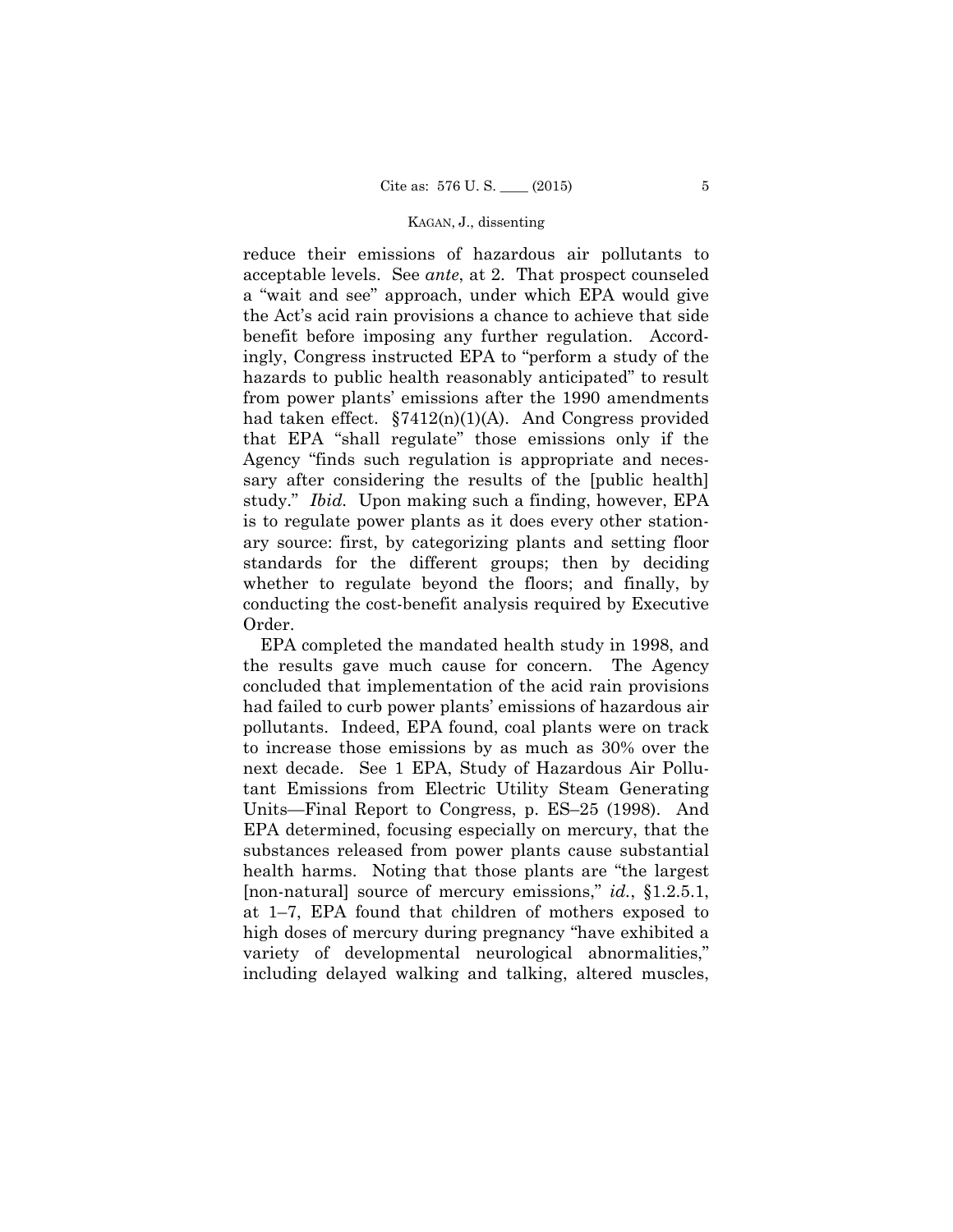and cerebral palsy. *Id.*, §7.2.2, at 7–17 to 7–18; see also 7 EPA, Mercury Study Report to Congress, p. 6–31 (1997) (Mercury Study) (estimating that 7% of women of childbearing age are exposed to mercury in amounts exceeding a safe level).

Informed by its public health study and additional data, EPA found in 2000 that it is "appropriate and necessary" to regulate power plants' emissions of mercury and other hazardous air pollutants. 65 Fed. Reg. 79830.<sup>2</sup> Pulling apart those two adjectives, the Agency first stated that such regulation is "appropriate" because those pollutants "present[] significant hazards to public health and the environment" and because "a number of control options" can "effectively reduce" their emission. *Ibid.* EPA then determined that regulation is "necessary" because other parts of the 1990 amendments—most notably, the acid rain provisions—"will not adequately address" those hazards. *Ibid.* In less bureaucratic terms, EPA decided that it made sense to kick off the regulatory process given that power plants' emissions pose a serious health problem, that solutions to the problem are available, and that the problem will remain unless action is taken.

B

If the regulatory process ended as well as started there, I would agree with the majority's conclusion that EPA failed to adequately consider costs. Cost is almost always a relevant—and usually, a highly important—factor in regulation. Unless Congress provides otherwise, an agency acts unreasonably in establishing "a standard-setting process that ignore[s] economic considerations." *Industrial* 

——————

 24980 (2011) ("The Agency's appropriate and necessary finding was 2EPA reaffirmed its "appropriate and necessary" finding in 2011 and 2012 when it issued a proposed rule and a final rule. See 76 Fed. Reg. correct in 2000, and it remains correct today"); accord, 77 Fed. Reg. 9310–9311 (2012).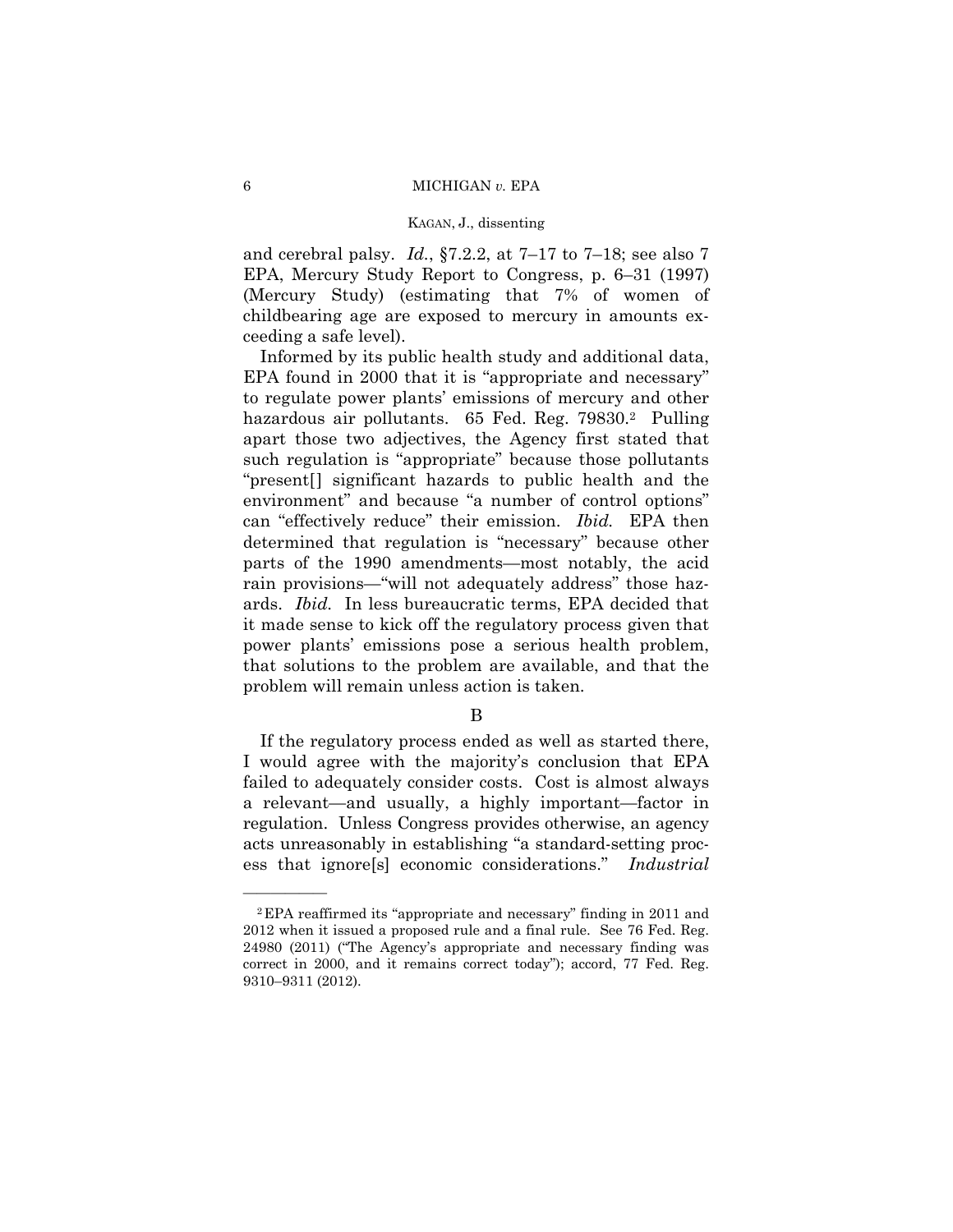formal cost-benefit analysis of every administrative action. *Union Dept., AFL–CIO* v. *American Petroleum Institute*, 448 U. S. 607, 670 (1980) (Powell, J., concurring in part and concurring in judgment). At a minimum, that is because such a process would "threaten[] to impose massive costs far in excess of any benefit." *Entergy Corp.* v. *Riverkeeper, Inc.*, 556 U. S. 208, 234 (2009) (BREYER, J., concurring in part and dissenting in part). And accounting for costs is particularly important "in an age of limited resources available to deal with grave environmental problems, where too much wasteful expenditure devoted to one problem may well mean considerably fewer resources available to deal effectively with other (perhaps more serious) problems." *Id.*, at 233; see *ante*, at 7. As the Court notes, that does not require an agency to conduct a See *ante*, at 14. But (absent contrary indication from Congress) an agency must take costs into account in some manner before imposing significant regulatory burdens.

That proposition, however, does not decide the issue before us because the "appropriate and necessary" finding was only the beginning. At that stage, EPA knew that a lengthy rulemaking process lay ahead of it; the determination of emissions limits was still years away. And the Agency, in making its kick-off finding, explicitly noted that consideration of costs would follow: "As a part of developing a regulation" that would impose those limits, "the effectiveness and costs of controls will be examined." 65 Fed. Reg. 79830. Likewise, EPA explained that, in the course of writing its regulation, it would explore regulatory approaches "allowing for least-cost solutions." *Id.*, at 79830–79831. That means the Agency, when making its "appropriate and necessary" finding, did not decline to consider costs as part of the regulatory process. Rather, it declined to consider costs at a single stage of that process, knowing that they would come in later on.

The only issue in these cases, then, is whether EPA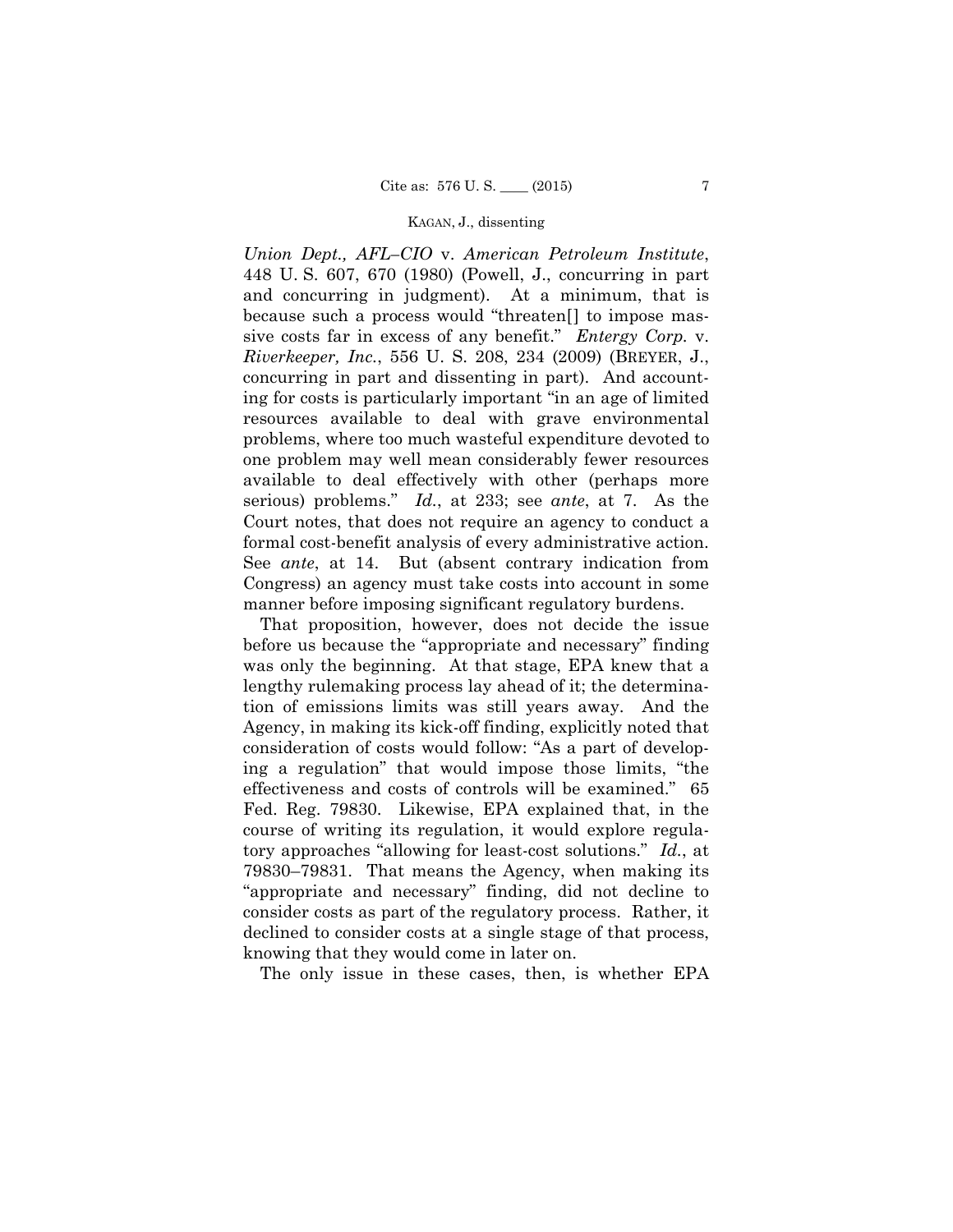### 8 MICHIGAN *v*. EPA

### KAGAN, J., dissenting

acted reasonably in structuring its regulatory process in that way—in making its "appropriate and necessary finding" based on pollution's harmful effects and channeling cost considerations to phases of the rulemaking in which emission levels are actually set. Said otherwise, the question is not whether EPA can reasonably find it "appropriate" to regulate without thinking about costs, full stop. It cannot, and it did not. Rather, the question is whether EPA can reasonably find it "appropriate" to trigger the regulatory process based on harms (and technological feasibility) alone, given that costs will come into play, in multiple ways and at multiple stages, before any emission limit goes into effect.

 *this* stage." *Ante*, at 11 (emphasis in original). The task In considering that question, the very nature of the word "appropriate" matters. "[T]he word 'appropriate,'" this Court has recognized, "is inherently contextdependent": Giving it content requires paying attention to the surrounding circumstances. *Sossamon* v. *Texas*, 563 U. S. 277, \_\_\_ (2011) (slip op., at 7). (That is true, too, of the word "necessary," although the majority spends less time on it. See *Armour & Co.* v. *Wantock*, 323 U. S. 126, 129–130 (1944) ("[T]he word 'necessary' . . . has always been recognized as a word to be harmonized with its context").) And here that means considering the place of the "appropriate and necessary" finding in the broader regulatory scheme—as a triggering mechanism that gets a complex rulemaking going. The interpretive task is thus at odds with the majority's insistence on staring fixedly "at instead demands taking account of the entire regulatory process in thinking about what is "appropriate" in its first phase. The statutory language, in other words, is a directive to remove one's blinders and view things whole—to consider what it is fitting to do at the threshold stage given what will happen at every other.

And that instruction is primarily given to EPA, not to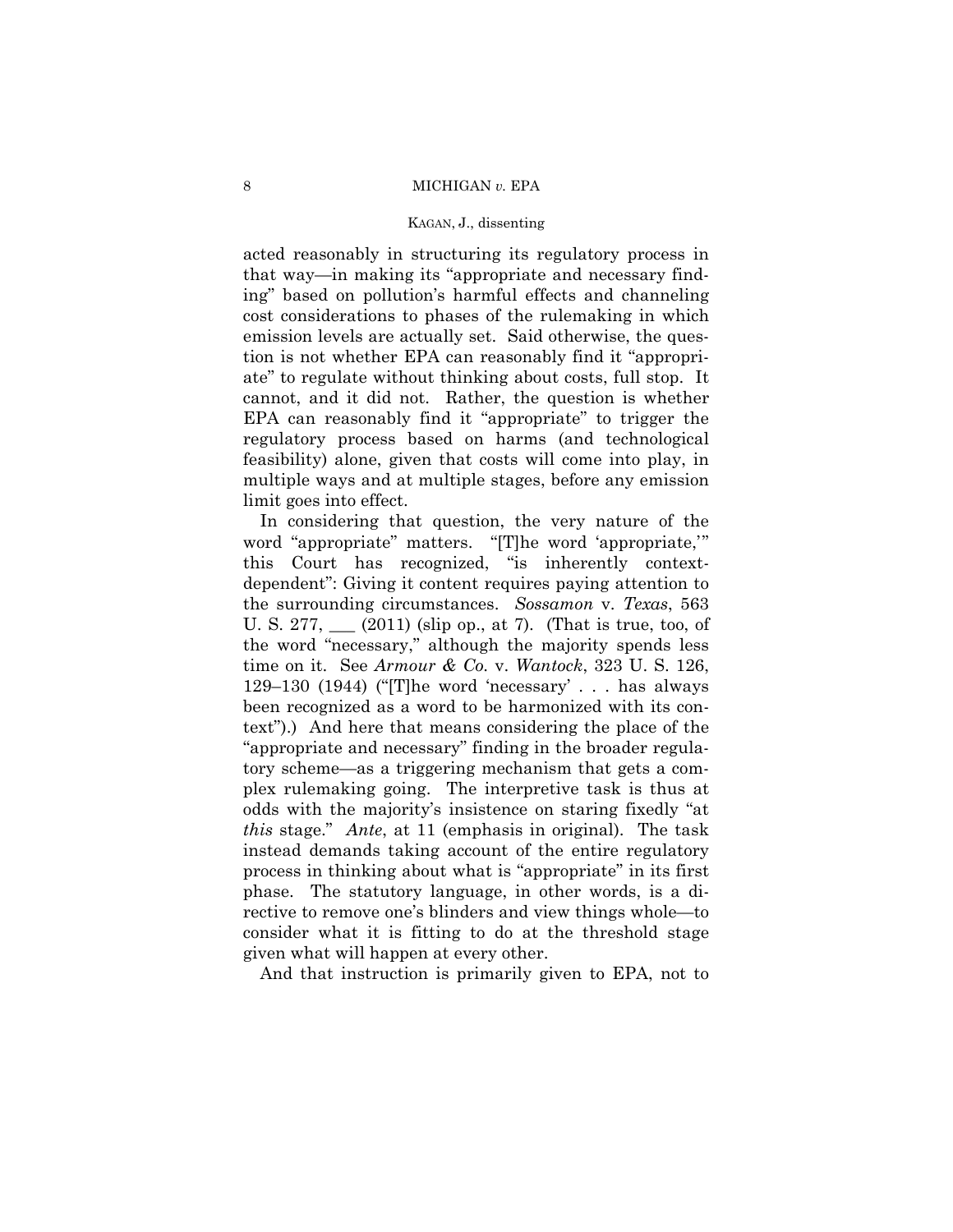account for cost." *Ante*, at 14. That judges might have courts: Judges may interfere only if the Agency's way of ordering its regulatory process is unreasonable—*i.e.*, something Congress would never have allowed. The question here, as in our seminal case directing courts to defer to agency interpretations of their own statutes, arises "not in a sterile textual vacuum, but in the context of implementing policy decisions in a technical and complex arena." *Chevron U. S. A. Inc.* v. *Natural Resources Defense Council, Inc.*, 467 U. S. 837, 863 (1984). EPA's experience and expertise in that arena—and courts' lack of those attributes—demand that judicial review proceed with caution and care. The majority actually phrases this principle well, though honors it only in the breach: Within wide bounds, it is "up to the Agency to decide . . . how to made different regulatory choices—might have considered costs in different ways at different times—will not suffice to overturn EPA's action where Congress, as here, chose not to speak directly to those matters, but to leave them to the Agency to decide.

All of that means our decision here properly rests on something the majority thinks irrelevant: an understanding of the full regulatory process relating to power plants and of EPA's reasons for considering costs only after making its initial "appropriate and necessary" finding. I therefore turn to those issues, to demonstrate the simple point that should resolve these cases: that EPA, in regulating power plants' emissions of hazardous air pollutants, accounted for costs in a reasonable way.

# II

A

In the years after its "appropriate and necessary" finding, EPA made good on its promise to account for costs "[a]s a part of developing a regulation." 65 Fed. Reg. 79830; see *supra*, at 7. For more than a decade, as EPA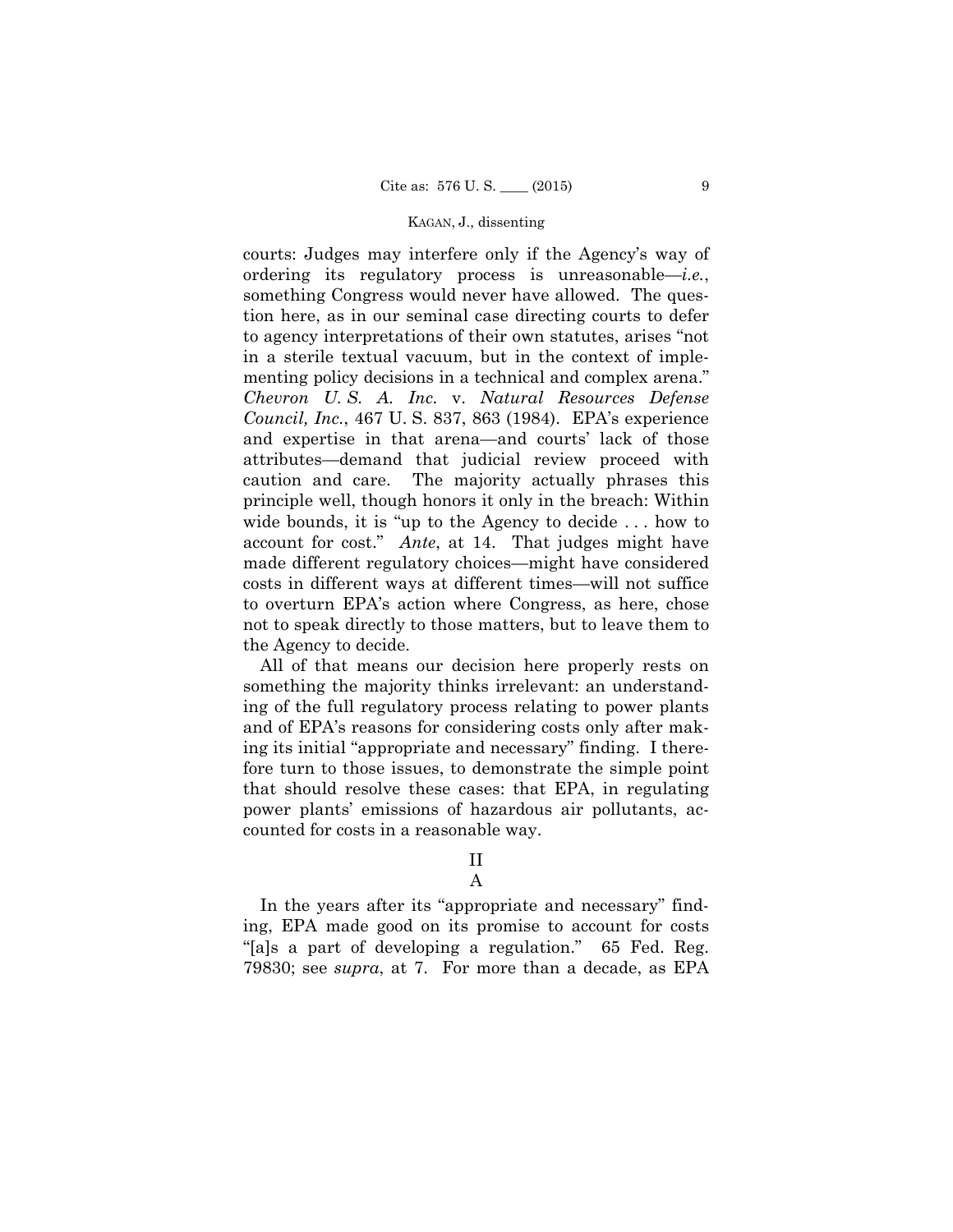deliberated on and then set emissions limits, costs came into the calculus at nearly every turn. Reflecting that consideration, EPA's final rule noted that steps taken during the regulatory process had focused on "flexib[ility] and cost-effective[ness]" and had succeeded in making "the rule less costly and compliance more readily manageable." 77 Fed. Reg. 9306, 9376. And the regulation concluded that "the benefits of th[e] rule" to public health and the environment "far outweigh the costs." *Id.*, at 9306.

Consistent with the statutory framework, EPA initially calculated floor standards: emissions levels of the bestperforming 12% of power plants in a given category or subcategory. The majority misperceives this part of the rulemaking process. It insists that EPA "must promulgate certain . . . floor standards no matter the cost." *Ante*, at 11. But that ignores two crucial features of the top-12% limits: first, the way in which any such standard intrinsically accounts for costs, and second, the way in which the Agency's categorization decisions yield different standards for plants with different cost structures.

The initial point is a fact of life in a market economy: Costs necessarily play a role in any standard that uses power plants' existing emissions levels as a benchmark. After all, the best-performing 12% of power plants must have considered costs in arriving at their emissions outputs; that is how profit-seeking enterprises make decisions. And in doing so, they must have selected achievable levels; else, they would have gone out of business. (The same would be true even if other regulations influenced some of those choices, as the majority casually speculates. See *ante*, at 13.) Indeed, this automatic accounting for costs is why Congress adopted a market-leader-based standard. As the Senate Report accompanying the 1990 amendments explained: "Cost considerations are reflected in the selection of emissions limitations which have been achieved in practice (rather than those which are merely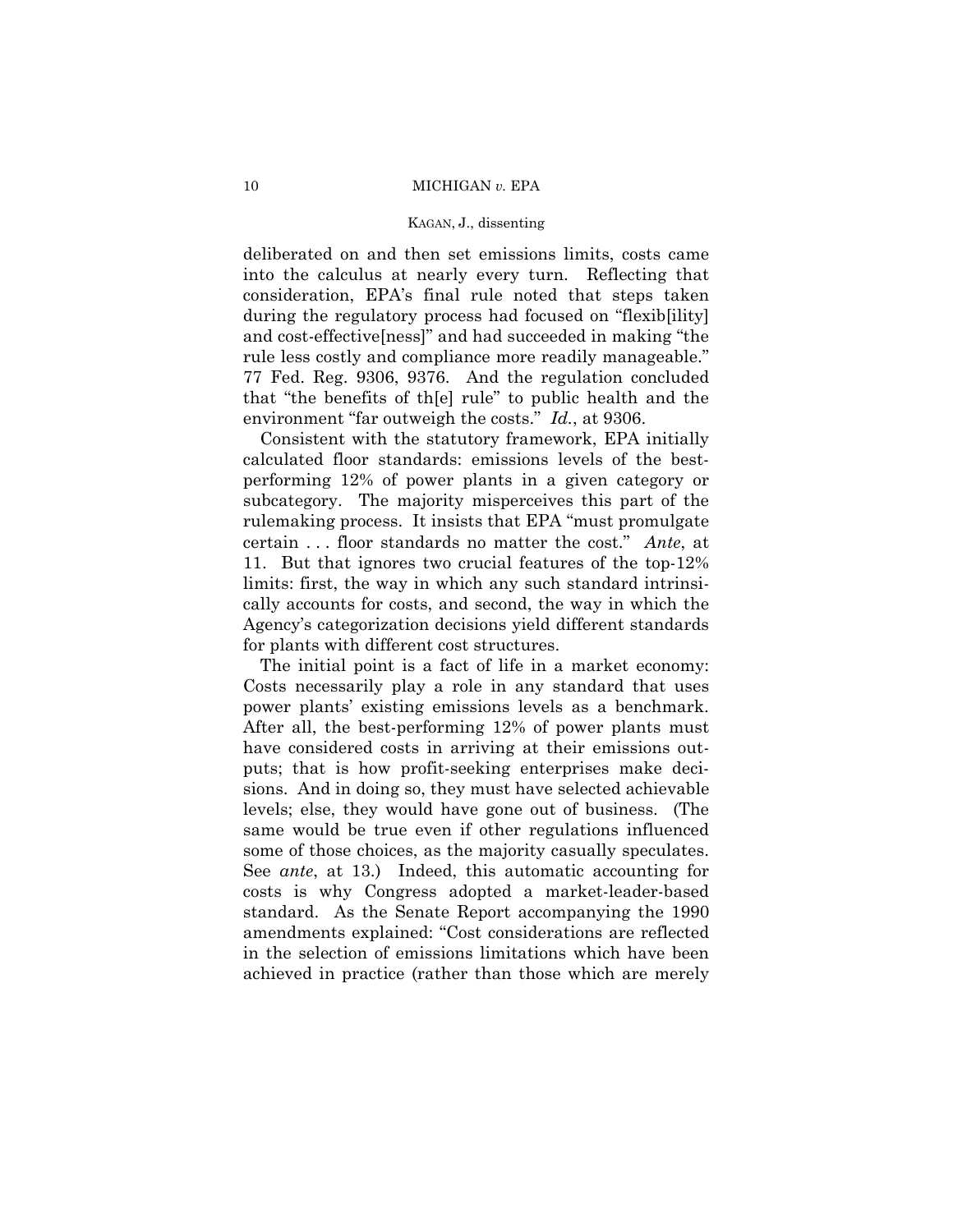theoretical) by sources of a similar type or character." S. Rep. No. 101–228, pp. 168–169 (1989). Of course, such a standard remains technology-forcing: It requires laggards in the industry to catch up with frontrunners, sometimes at significant expense. But the benchmark is, by definition, one that some power plants have achieved economically. And when EPA made its "appropriate and necessary" finding, it knew that fact—knew that the consequence of doing so was to generate floor standards with cost considerations baked right in.

Still more, EPA recognized that in making categorization decisions, it could take account of multiple factors related to costs of compliance—and so avoid impracticable regulatory burdens. Suppose, to use a simple example, that curbing emissions is more technologically difficult and therefore more costly—for plants burning coal than for plants burning oil. EPA can then place those two types of plants in different categories, so that coal plants need only match other coal plants rather than having to incur the added costs of meeting the top oil plants' levels. Now multiply and complexify that example many times over. As the Agency noted when making its "appropriate and necessary" finding, EPA "build[s] flexibility" into the regulatory regime by "bas[ing] subcategorization on . . . the size of a facility; the type of fuel used at the facility; and the plant type," and also "may consider other relevant factors such as geographic conditions." 65 Fed. Reg. 79830; see S. Rep. No. 101–228, at 166 (listing similar factors and noting that "[t]he proper definition of categories . . . will assure maximum protection of public health and the environment while minimizing costs imposed on the regulated community"). Using that classification tool, EPA can ensure that plants have to attain only the emissions levels previously achieved by peers facing comparable cost constraints, so as to further protect plants from unrealistic floor standards.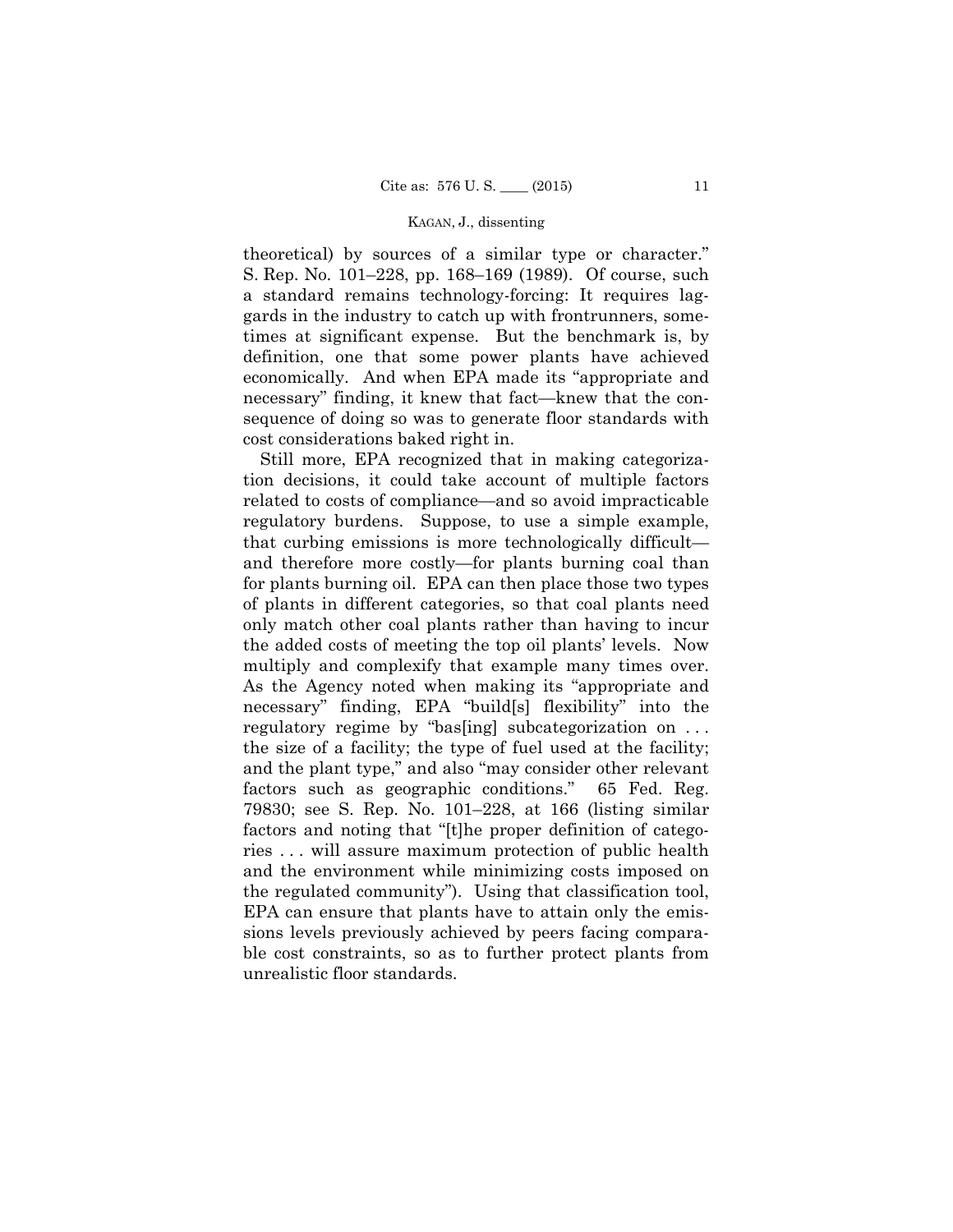And that is exactly what EPA did over the course of its rulemaking process, insisting on apples-to-apples comparisons that bring floor standards within reach of diverse kinds of power plants. Even in making its "appropriate and necessary" finding, the Agency announced it would divide plants into the two categories mentioned above: "coal-fired" and "oil-fired." 65 Fed. Reg. 79830.3 Then, as the rulemaking progressed, EPA went further. Noting that different technologies significantly affect the ease of attaining a given emissions level, the Agency's proposed rule subdivided those two classes into five: plants designed to burn high-rank coal; plants designed to burn low-rank virgin coal; plants that run on a technology termed integrated gasification combined cycle; liquid oil units; and solid oil units. See 76 Fed. Reg. 25036–25037. EPA explained that by subcategorizing in that way, it had spared many plants the need to "retrofit[]," "redesign[]," or make other "extensive changes" to their facilities. *Id.*, at 25036. And in its final rule, EPA further refined its groupings in ways that eased compliance. Most notably, the Agency established a separate subcategory, and attendant (less stringent) floor, for plants in Hawaii, Puerto Rico, Guam, and the Virgin Islands on the ground that plants in those places have "minimal control over the quality of available fuel<sup>[]</sup> and disproportionately high operational and maintenance costs." 77 Fed. Reg. 9401.4

——————

<sup>3</sup>EPA also determined at that stage that it is "not appropriate or necessary" to regulate natural gas plants' emissions of hazardous air pollutants because they have only "negligible" impacts. 65 Fed. Reg. 79831. That decision meant that other plants would not have to match their cleaner natural gas counterparts, thus making the floor standards EPA established that much less costly to achieve.<br><sup>4</sup>The majority insists on disregarding how EPA's categorization deci-

 achieve, citing the Agency's statement that "it is not appropriate to sions made floor standards less costly for various power plants to premise subcategorization on costs." 77 Fed. Reg. 9395 (quoted *ante*, at 13). But that misunderstands EPA's point. It is quite true that EPA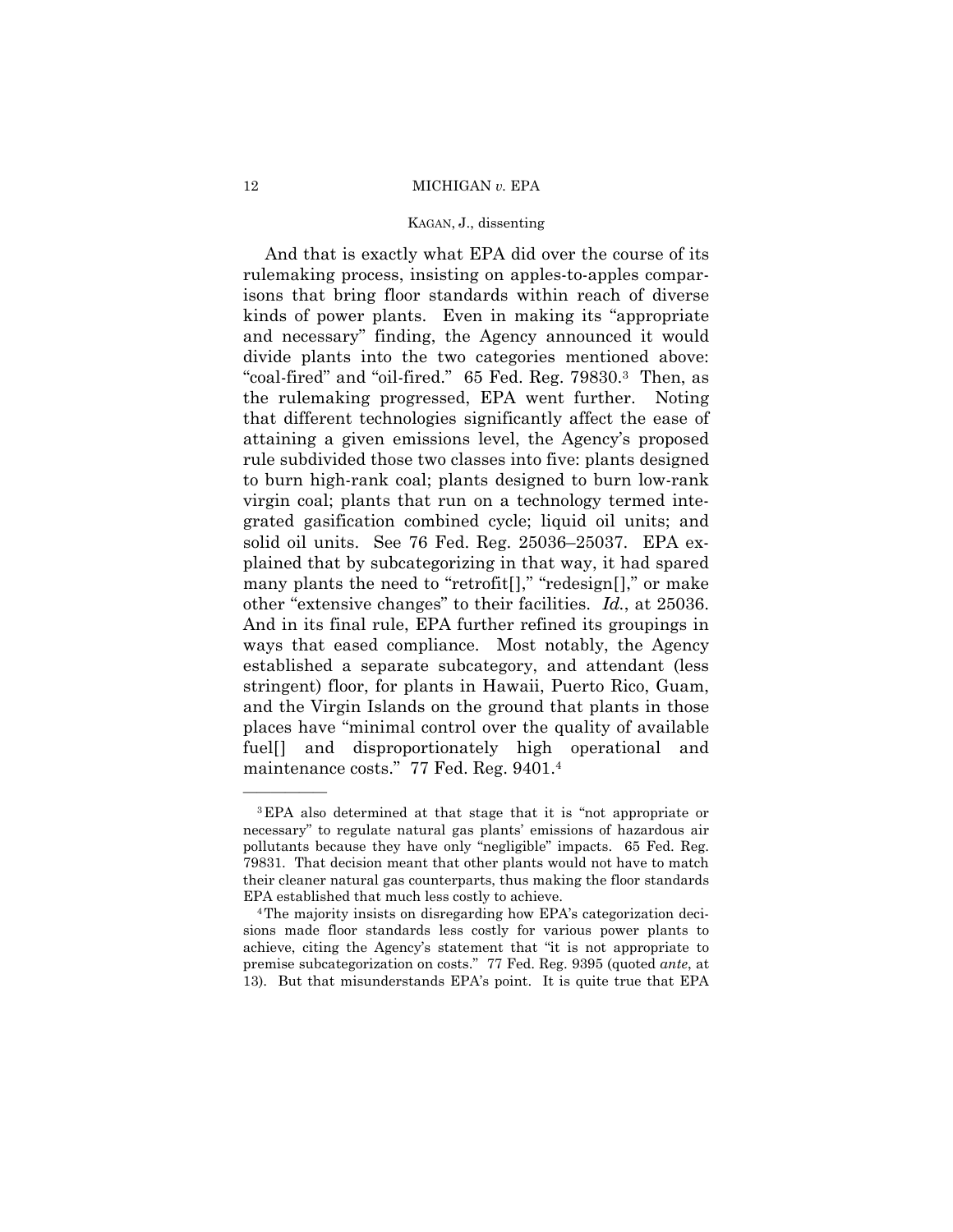Even after establishing multiple floor standards that factored in costs, EPA adopted additional "compliance options" to "minimize costs" associated with attaining a given floor—just as its "appropriate and necessary" finding explicitly contemplated. *Id.*, at 9306; 76 Fed. Reg. 25057; see 65 Fed. Reg. 79830. For example, the Agency calculated each floor as both an "input-based" standard (based on emissions per unit of energy *used*) and an "output-based" standard (based on emissions per unit of useful energy *produced*), and allowed plants to choose which standard they would meet. That option, EPA explained, can "result in . . . reduced compliance costs." 76 Fed. Reg. 25063. Similarly, EPA allowed plants to meet a given 12% floor by averaging emissions across all units at the same site, instead of having to meet the floor at each unit. Some plants, EPA understood, would find such averaging a "less costly alternative." 77 Fed. Reg. 9385. Yet again: EPA permitted "limited use" plants—those primarily burning

——————

 did not consider costs separate and apart from all other factors in wholly on economic grounds"); 77 Fed. Reg. 9395 (citing Senate Report). crafting categories and subcategories. See S. Rep. No. 101–128, p. 166 (1989) (noting that EPA may not make classifications decisions "based That approach could have subverted the statutory scheme: To use an extreme example, it would have allowed EPA, citing costs of compliance, to place the top few plants in one category, the next few in another category, the third in a third, and all the way down the line, thereby insulating every plant from having to make an appreciable effort to catch up with cleaner facilities. But in setting up categories and subcategories, EPA did consider technological, geographic, and other factors directly relevant to the costs that diverse power plants would bear in trying to attain a given emissions level. (For some reason, the majority calls this a "carefully worded observation," *ante*, at 13, but it is nothing other than the fact of the matter.) The Agency's categorization decisions (among several other measures, see *supra*, at 10–11; *infra*  this page and 14) thus refute the majority's suggestion, see *ante*, at 11, that the "appropriate and necessary" finding automatically generates floor standards with no relation to cost. To the contrary, the Agency used its categorization authority to establish different floor standards for different types of plants with different cost structures.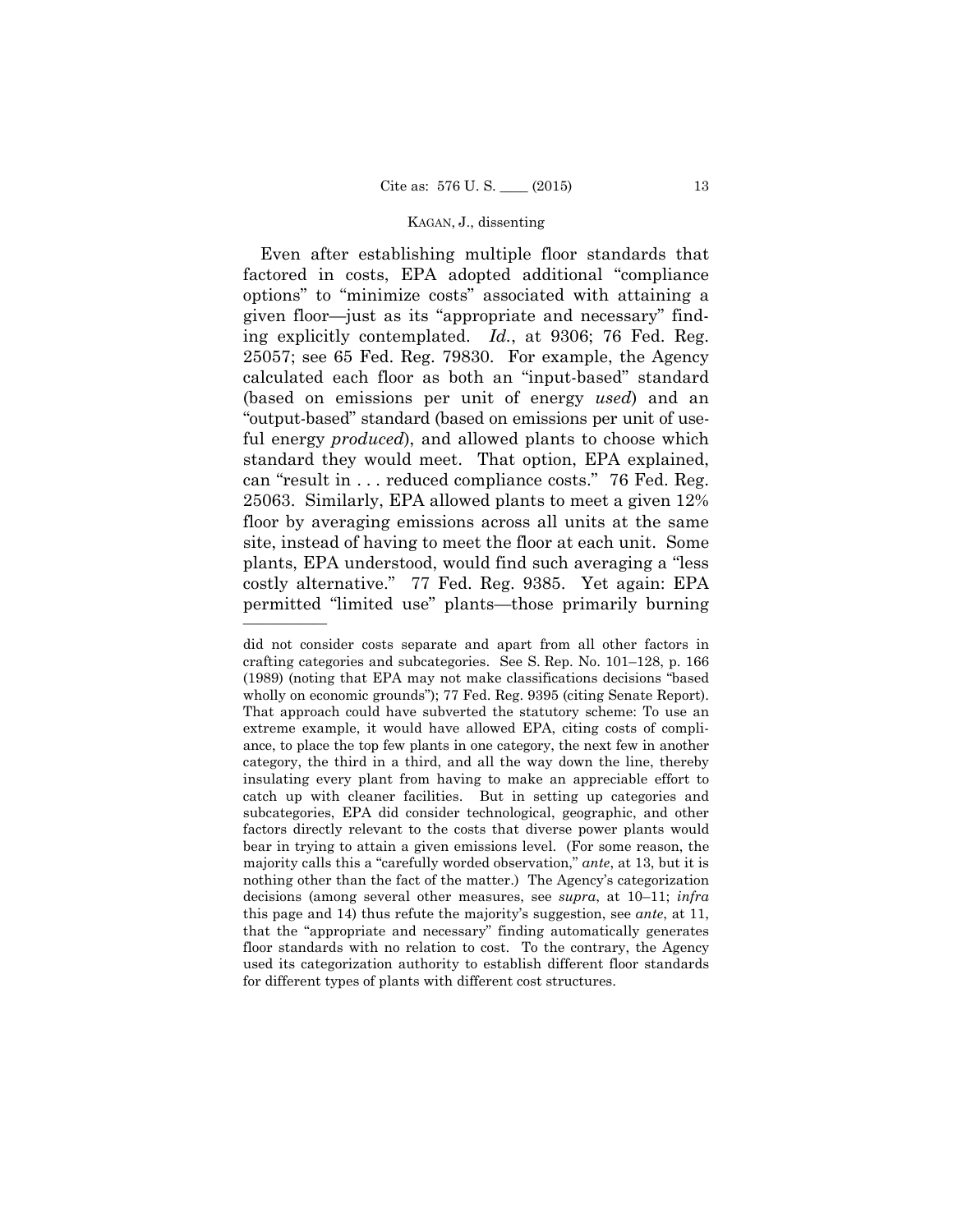natural gas but sometimes switching to oil—to comply with the final rule by meeting qualitative "work practice" standards" rather than numeric emissions limits. *Id.*, at 9400–9401. EPA explained that it would be "economically impracticable" for those plants to demonstrate compliance through emissions testing, and that an alternative standard, focused on their adoption of pollution control techniques, would allow them to both reduce emissions and avoid "extra cost." *Id.*, at 9401. And the list goes on. See, *e.g.*, *id.*, at 9409–9410 (allowing extra year for plants to comply with emissions limits where "source-specific construction, permitting, or labor, procurement or resource challenges" arise); *id.*, at 9417 (describing additional "compliance options").

With all that cost-consideration under its belt, EPA next assessed whether to set beyond-the-floor standards, and here too, as it knew it would, the Agency took costs into account. For the vast majority of coal and oil plants, EPA decided that beyond-the-floor standards would not be "reasonable after considering costs." *Id.*, at 9331. The Agency set such a standard for only a single kind of plant, and only after determining that the technology needed to meet the more lenient limit would also achieve the more stringent one. See *id.*, at 9393; 76 Fed. Reg. 25046–25047. Otherwise, EPA determined, the market-leader-based standards were enough.

Finally, as required by Executive Order and as anticipated at the time of the "appropriate and necessary" finding, EPA conducted a formal cost-benefit analysis of its new emissions standards and incorporated those findings into its proposed and final rules. See *id.*, at 25072–25078; 77 Fed. Reg. 9305–9306, 9424–9432. That analysis estimated that the regulation's yearly costs would come in at under \$10 billion, while its annual measureable benefits would total many times more—between \$37 and \$90 billion. See *id.*, at 9305–9306; *ante*, at 4. On the costs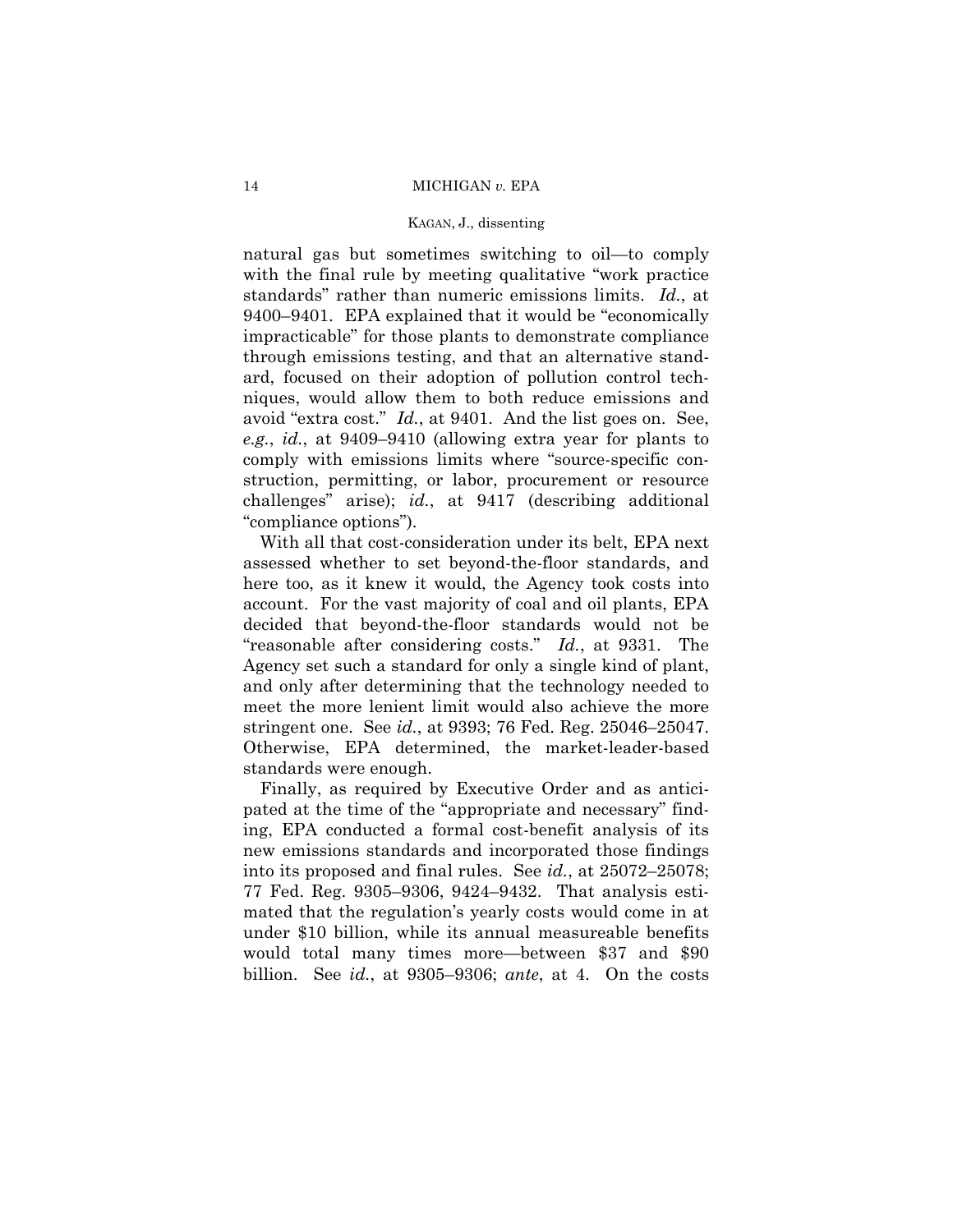side, EPA acknowledged that plants' compliance with the rule would likely cause electricity prices to rise by about 3%, but projected that those prices would remain lower than they had been as recently as 2010. See 77 Fed. Reg. 9413–9414. EPA also thought the rule's impact on jobs would be about a wash, with jobs lost at some highemitting plants but gained both at cleaner plants and in the pollution control industry. See *ibid.* On the benefits side, EPA noted that it could not quantify many of the health gains that would result from reduced mercury exposure. See *id.*, at 9306. But even putting those aside, the rule's annual benefits would include between 4,200 and 11,000 fewer premature deaths from respiratory and cardiovascular causes, 3,100 fewer emergency room visits for asthmatic children, 4,700 fewer non-fatal heart attacks, and 540,000 fewer days of lost work. See *id.*, at 9429.

Those concrete findings matter to these cases—which, after all, turn on whether EPA reasonably took costs into account in regulating plants' emissions of hazardous air pollutants. The majority insists that it may ignore EPA's cost-benefit analysis because "EPA did not rely on" it when issuing the initial "appropriate and necessary" finding. *Ante*, at 15 (quoting Solicitor General); see also *SEC* v. *Chenery Corp.*, 318 U. S. 80, 87, 93–94 (1943). At one level, that description is true—indeed, a simple function of chronology: The kick-off finding preceded the costbenefit analysis by years and so could not have taken its conclusions into account. But more fundamentally, the majority's account is off, because EPA knew when it made that finding that it would consider costs at every subsequent stage, culminating in a formal cost-benefit study. And EPA knew that, absent unusual circumstances, the rule would need to pass that cost-benefit review in order to issue. See Exec. Order No. 12866, 58 Fed. Reg. 51736 ("Each agency shall . . . adopt a regulation only upon a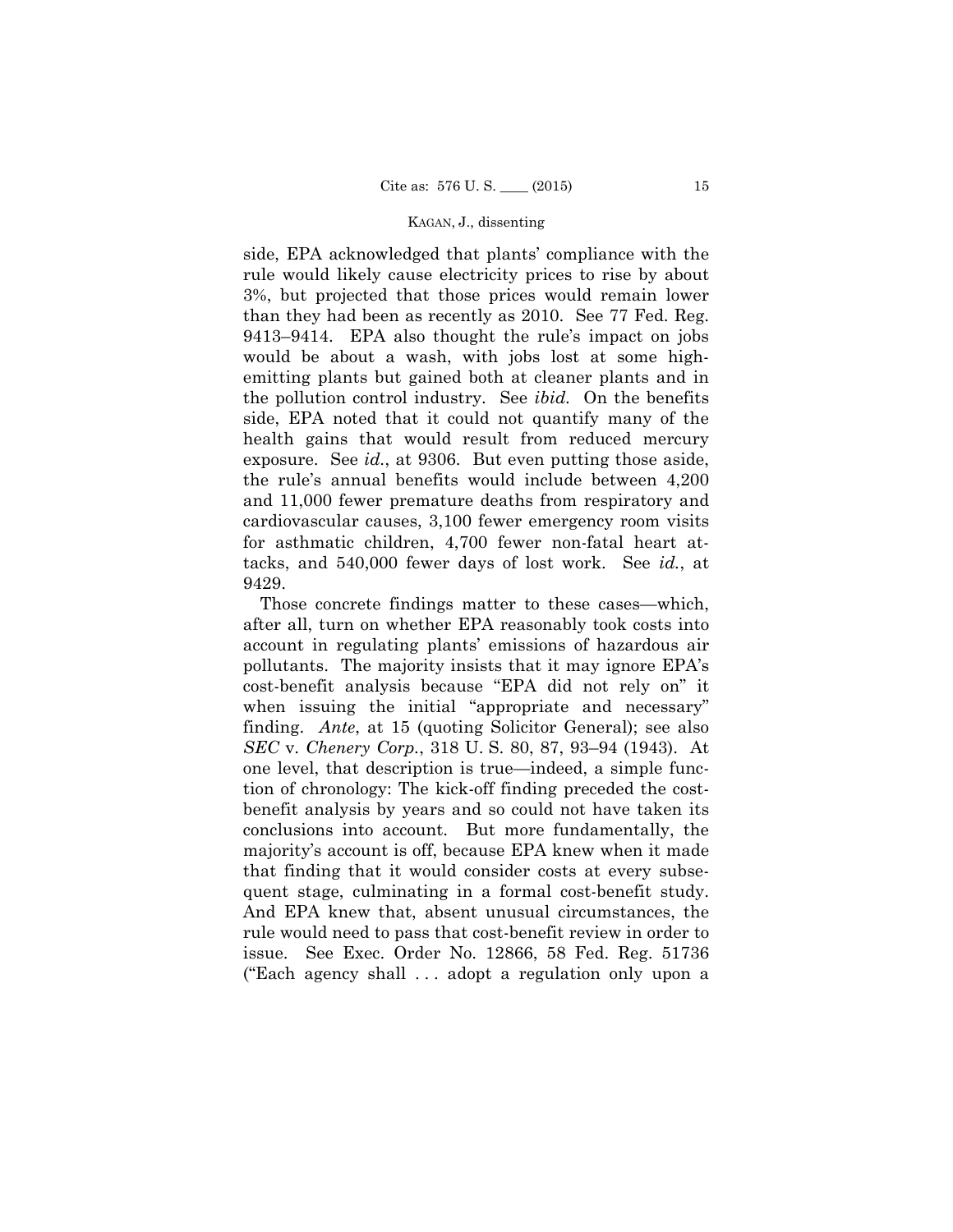### 16 MICHIGAN *v.* EPA

### KAGAN, J., dissenting

reasoned determination that the benefits of the intended regulation justify its costs"). The reasonableness of the Agency's decision to consider only the harms of emissions at the threshold stage must be evaluated in that broader context. And in thinking about that issue, it is well to remember the outcome here: a rule whose benefits exceed its costs by three to nine times. In making its "appropriate and necessary" finding, EPA had committed to assessing and mitigating costs throughout the rest of its rulemaking; if nothing else, the findings of the Agency's cost-benefit analysis—making clear that the final emissions standards were cost-effective—show that EPA did just that.

B

Suppose you were in charge of designing a regulatory process. The subject matter—an industry's emissions of hazardous material—was highly complex, involving multivarious factors demanding years of study. Would you necessarily try to do everything at once? Or might you try to break down this lengthy and complicated process into discrete stages? And might you consider different factors, in different ways, at each of those junctures? I think you might. You know that everything must get done in the end—every relevant factor considered. But you tend to think that "in the end" does not mean "in the beginning." And you structure your rulemaking process accordingly, starting with a threshold determination that does not mirror your end-stage analysis. Would that be at least (which is all it must be) a "reasonable policy choice"? *Chevron*, 467 U. S., at 845.

That is the question presented here, and it nearly answers itself. Setting emissions levels for hazardous air pollutants is necessarily a lengthy and complicated process, demanding analysis of many considerations over many years. Costs are a key factor in that process: As I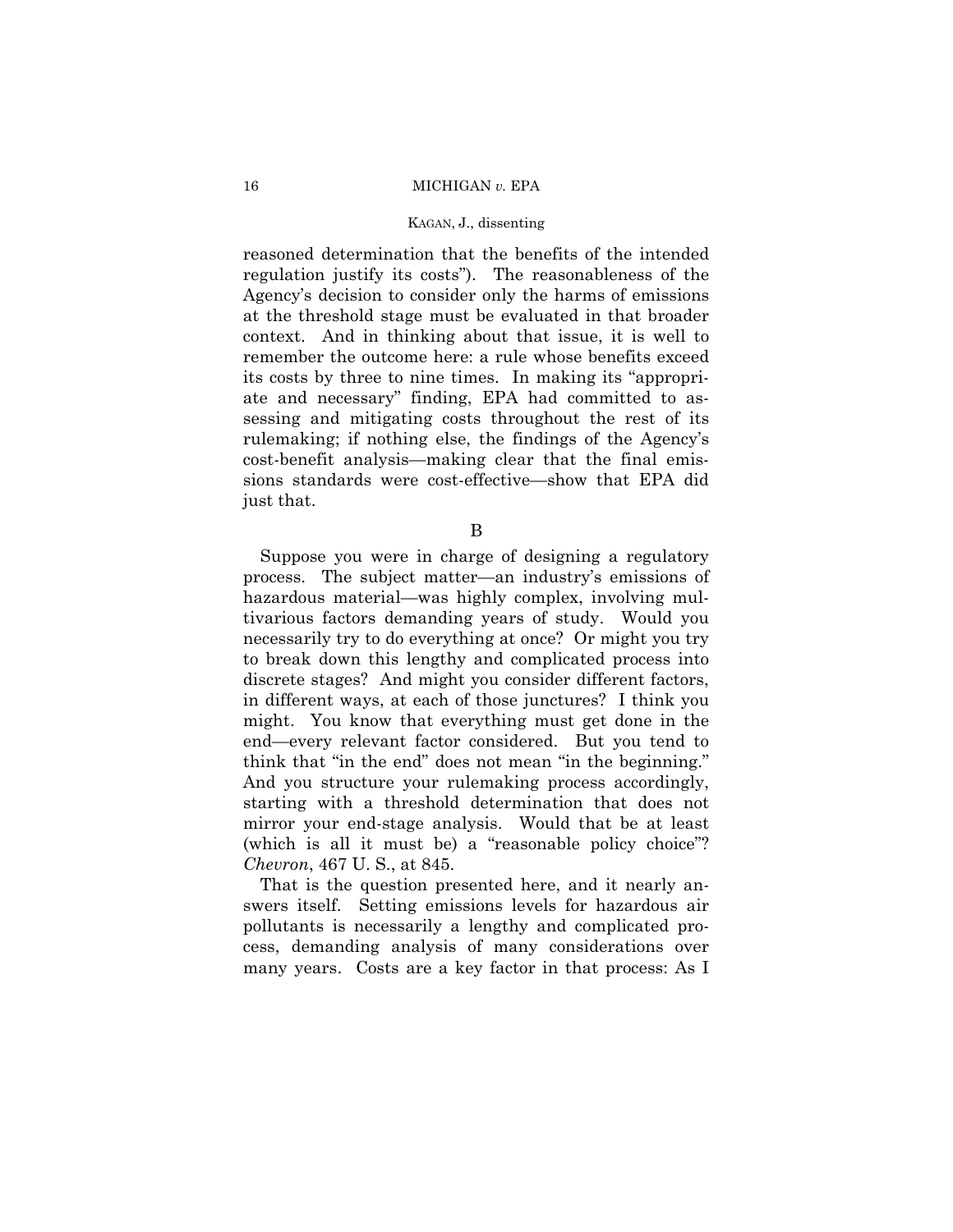have said, sensible regulation requires careful scrutiny of the burdens that potential rules impose. See *supra*, at 6– 7. But in ordering its regulatory process, EPA knew it would have the opportunity to consider costs in one after another of that rulemaking's stages—in setting the level of floor standards, in providing a range of options for plants to meet them, in deciding whether or where to require limits beyond the floor, and in finally completing a formal cost-benefit analysis. See 65 Fed. Reg. 79830–79831; *supra*, at 9–15. Given that context, EPA reasonably decided that it was "appropriate"—once again, the only statutory requirement relevant here—to trigger the regulatory process based on the twin findings that the emissions in question cause profound health and environmental harms and that available pollution control technologies can reduce those emissions. By making that decision, EPA did no more than commit itself to developing a realistic and cost-effective regulation—a rule that would take account of every relevant factor, costs and benefits alike. And indeed, particular features of the statutory scheme here indicate that EPA's policy choice was not just a minimally reasonable option but an eminently reasonable one.

To start, that decision brought EPA's regulation of power plants into sync with its regulation of every other significant source of hazardous pollutants under the Clean Air Act. For all those types of sources (totaling over 100), the Act instructs EPA to make the threshold decision to regulate based solely on the quantity and effects of pollutants discharged; costs enter the picture afterward, when the Agency takes up the task of actually establishing emissions limits. See *supra*, at 3–4. Industry after industry, year after year, EPA has followed that approach to standard-setting, just as Congress contemplated. See, *e.g.*, 58 Fed. Reg. 49354 (1993) (dry cleaning facilities); 59 Fed. Reg. 64303 (1994) (gasoline distributors); 60 Fed. Reg. 45948 (1995) (aerospace manufacturers). And apparently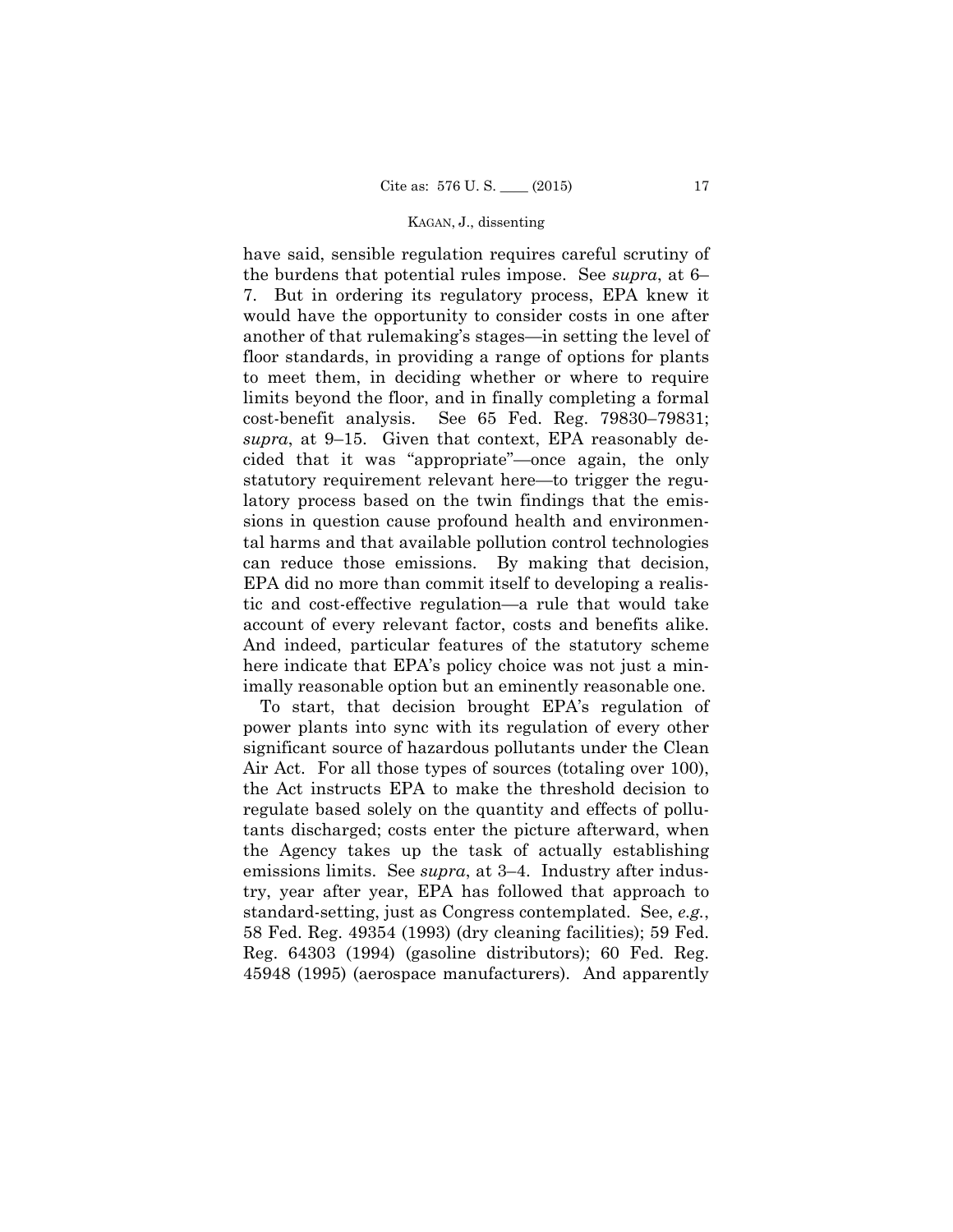with considerable success. At any rate, neither those challenging this rule nor the Court remotely suggests that these regulatory regimes have done "significantly more harm than good." *Ante*, at 7. So when making its "appropriate and necessary" finding for power plants, EPA had good reason to continue in the same vein. See, *e.g.*, *Entergy*, 556 U. S., at 236 (opinion of BREYER, J.) (noting that the reasonableness of an agency's approach to considering costs rests in part on whether that tack has met "with apparent success in the past"). And that is exactly how EPA explained its choice. Stating that it would consider the "costs of controls" when "developing a regulation," the Agency noted that such an "approach has helped build flexibility in meeting environmental objectives in the past," thereby preventing the imposition of disproportionate costs. 65 Fed. Reg. 79830. Indeed, as EPA further commented in issuing its rule, it would seem "inequitable to impose a regulatory regime on every industry in America and then to exempt one category" after finding it represented "a significant part of the air toxics problem." 77 Fed. Reg. 9322 (quoting 136 Cong. Rec. 36062 (1990) (statement of Sen. Durenberger)).

 even its own statement of facts. The majority objects that nal). But turn back about 10 pages, and read what the  the reduction was unclear." *Ante*, at 2; see *supra*, at 4–5. For that reason alone (the majority does not offer any The majority's attempt to answer this point founders on "the whole point of having a separate provision about power plants" is to "treat[] power plants *differently* from other stationary sources." *Ante*, at 11 (emphasis in origimajority says about *why* Congress treated power plants differently: because, as all parties agree, separate regulatory requirements involving acid rain "were expected to have the collateral effect of reducing power plants' emissions of hazardous air pollutants, although the extent of other), Congress diverted EPA from its usual regulatory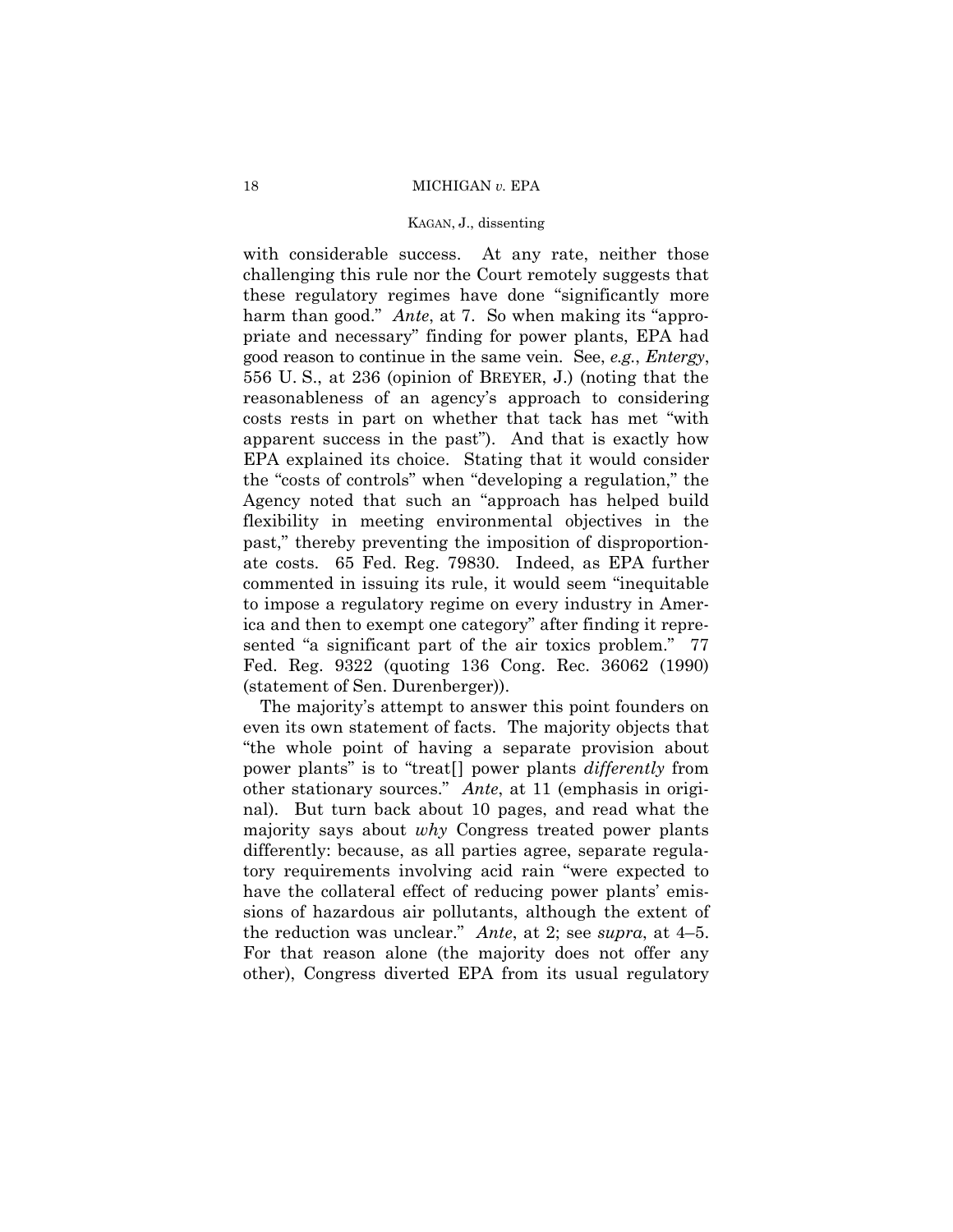path, instructing the Agency, as a preliminary matter, to complete and consider a study about the residual harms to public health arising from those emissions. See *ante*, at 2– 3; *supra*, at 5. But once EPA found in its study that the acid rain provisions would not significantly affect power plants' emissions of hazardous pollutants, any rationale for treating power plants differently from other sources discharging the same substances went up in smoke. See 65 Fed. Reg. 79830. At that point, the Agency would have had far more explaining to do if, rather than following a well-tested model, it had devised a new scheme of regulation for power plants only.

Still more, EPA could not have accurately assessed costs at the time of its "appropriate and necessary" finding. See 8 Mercury Study, at 6–2 (noting the "many uncertainties" in any early-stage analysis of pollution control costs). Under the statutory scheme, that finding comes before years before—the Agency designs emissions standards. And until EPA knows what standards it will establish, it cannot know what costs they will impose. Nor can those standards even be reasonably guesstimated at such an early stage. Consider what it takes to set floor standards alone. First, EPA must divide power plants into categories and subcategories; as explained earlier, those classification decisions significantly affect what floors are established. See *supra*, at 4, and n. 1, 11–12. And then, EPA must figure out the average emissions level already achieved by the top 12% in each class so as to set the new standards. None of that can realistically be accomplished in advance of the Agency's regulatory process: Indeed, those steps are the very stuff of the rulemaking. Similarly, until EPA knows what "compliance options" it will develop, it cannot know how they will mitigate the costs plants must incur to meet the floor standards. See *supra*, at 13–14. And again, deciding on those options takes substantial time. So there is good reason for different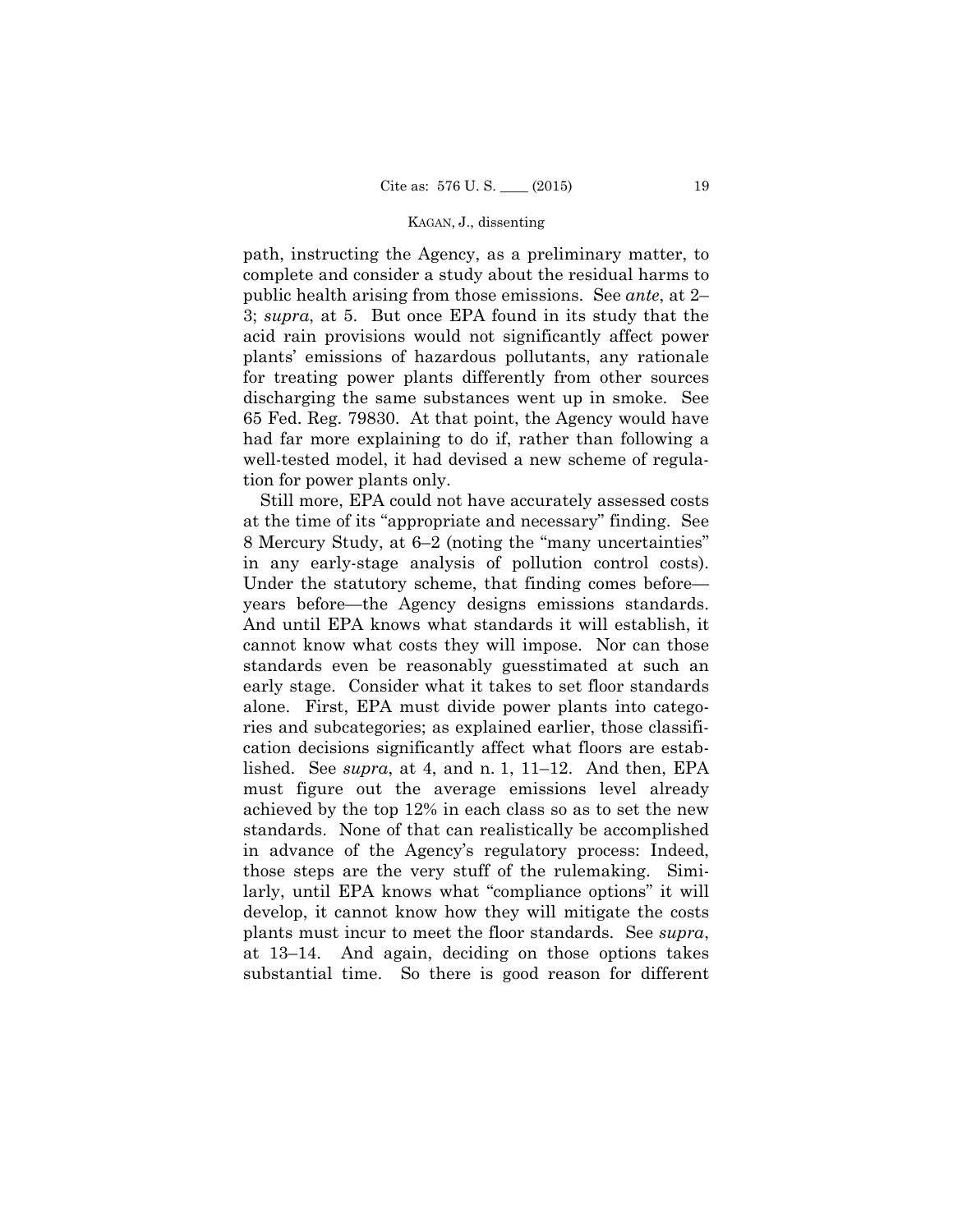considerations to go into the threshold finding than into the final rule. Simply put, calculating costs before starting to write a regulation would put the cart before the horse.

### III

The central flaw of the majority opinion is that it ignores everything but one thing EPA did. It forgets that EPA's "appropriate and necessary" finding was only a first step which got the rest of the regulatory process rolling. It narrows its field of vision to that finding in isolation, with barely a glance at all the ways in which EPA later took costs into account. See *supra*, at 10–11 (in establishing floor standards); *supra*, at 13–14 (in adopting compliance options); *supra*, at 14 (in deciding whether to regulate beyond the floor); *supra*, at 14–15 (in conducting a formal cost-benefit analysis as a final check). In sum, the majority disregards how consideration of costs infused the regulatory process, resulting not only in EPA's adoption of mitigation measures, *ante*, at 13–14, but also in EPA's crafting of emissions standards that succeed in producing benefits many times their price.

That mistake accounts for the majority's primary argument that the word "appropriate," as used in §7412(n)(1)(A), demands consideration of costs. See *ante*, at 6–7. As I have noted, that would be true if the "appropriate and necessary" finding were the only step before imposing regulations on power plants. See *supra*, at 6–7. But, as should be more than clear by now, it was just the first of many: Under the Clean Air Act, a long road lay ahead in which the Agency would have more—and far better—opportunities to evaluate the costs of diverse emissions standards on power plants, just as it did on all other sources. See *supra*, at 4, 7, 9–15. EPA well understood that fact: "We evaluate the terms 'appropriate' and 'necessary,'" it explained, in light of their "statutory con-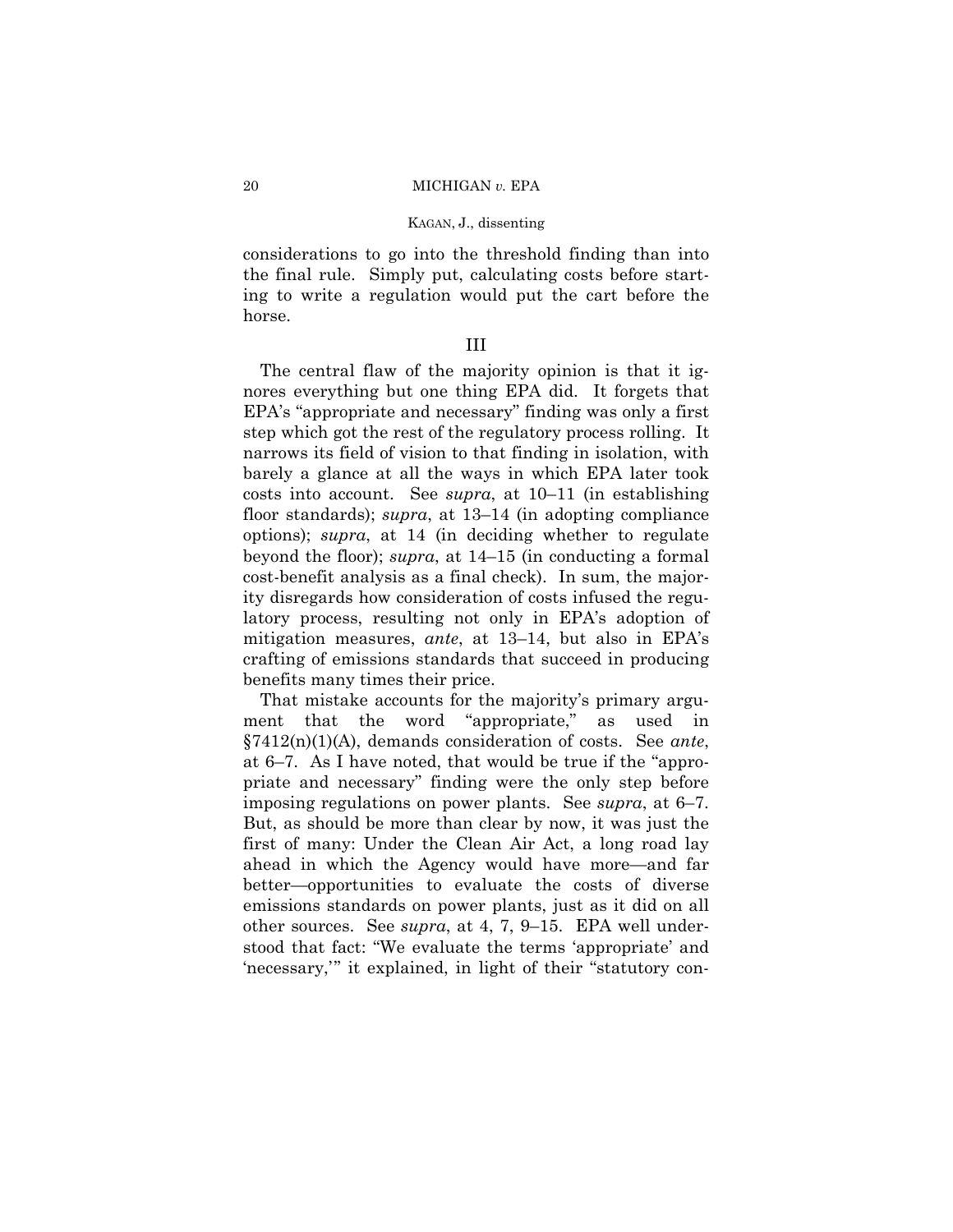text." 76 Fed. Reg. 24986. And EPA structured its regulatory process accordingly, with consideration of costs coming (multiple times) after the threshold finding. The only way the majority can cast that choice as unreasonable, given the deference this Court owes to such agency decisions, is to blind itself to the broader rulemaking scheme.

The same fault inheres in the majority's secondary argument that EPA engaged in an "interpretive gerrymander[]" by considering environmental effects but not costs in making its "appropriate and necessary" finding. *Ante*, at 8–9. The majority notes—quite rightly—that Congress called for EPA to examine both subjects in a study of mercury emissions from all sources (separate from the study relating to power plants' emissions alone). See *ante*, at 8. And the majority states—again, rightly that Congress's demand for that study "provides direct evidence that Congress was concerned with [both] environmental effects [and] cost." *Ante*, at 9 (internal quotation marks omitted). But nothing follows from that fact, because EPA too was concerned with both. True enough, EPA assessed the two at different times: environmental harms (along with health harms) at the threshold, costs afterward. But that was for the very reasons earlier described: because EPA wanted to treat power plants like other sources and because it thought harms, but not costs, could be accurately measured at that early stage. See *supra*, at 17–20. Congress's simple request for a study of mercury emissions in no way conflicts with that choice of when and how to consider both harms and costs. Once more, the majority perceives a conflict only because it takes so partial a view of the regulatory process.

And the identical blind spot causes the majority's sports-car metaphor to run off the road. The majority likens EPA to a hypothetical driver who decides that "it is 'appropriate' to buy a Ferrari without thinking about cost, because he plans to think about cost later when deciding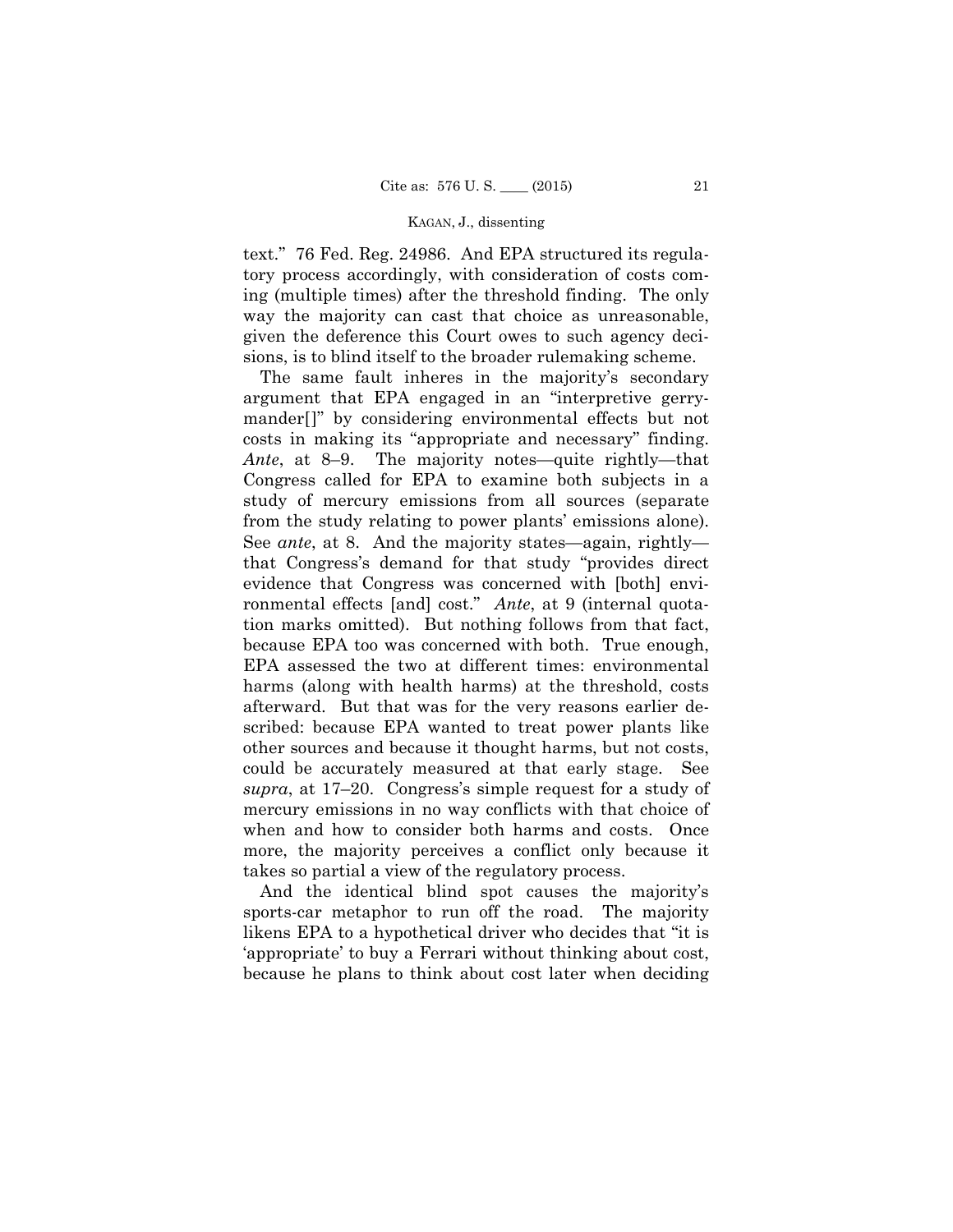whether to upgrade the sound system." *Ante*, at 11. The comparison is witty but wholly inapt. To begin with, emissions limits are not a luxury good: They are a safety measure, designed to curtail the significant health and environmental harms caused by power plants spewing hazardous pollutants. And more: EPA knows from past experience and expertise alike that it will have the opportunity to purchase that good in a cost-effective way. A better analogy might be to a car owner who decides without first checking prices that it is "appropriate and necessary" to replace her worn-out brake-pads, aware from prior experience that she has ample time to comparisonshop and bring that purchase within her budget. Faced with a serious hazard and an available remedy, EPA moved forward like that sensible car owner, with a promise that it would, and well-grounded confidence that it could, take costs into account down the line.

 what agency document the majority is reading. It denies That about does it for the majority's opinion, save for its final appeal to *Chenery*—and *Chenery* cannot save its holding. See *ante*, at 14. Of course a court may not uphold agency action on grounds different from those the agency gave. See *Chenery*, 318 U. S., at 87. But equally, a court may not strike down agency action without considering the reasons the agency gave. *Id.*, at 95. And that is what the majority does. Indeed, it is difficult to know that "EPA said . . . that cost-benefit analysis would be deferred until later." *Ante*, at 13. But EPA said exactly that: The "costs of controls," the Agency promised, "will be examined" as "a part of developing a regulation." 65 Fed. Reg. 79830. Tellingly, these words appear nowhere in the majority's opinion. But what are they other than a statement that cost concerns, contra the majority, are *not*  "irrelevant," *ante*, at 13 (without citation)—that they are simply going to come in later?

And for good measure, EPA added still extra explana-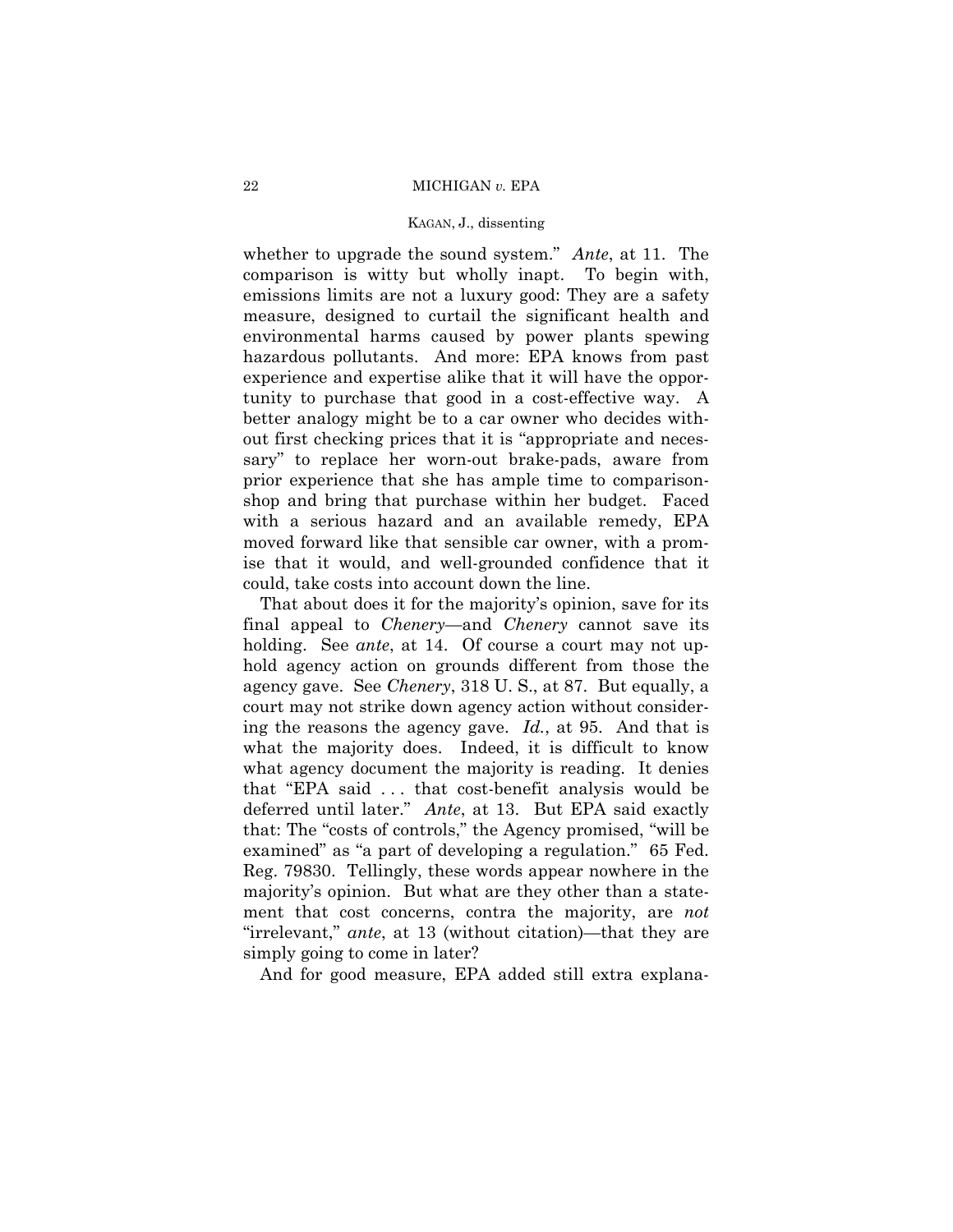tion. In its "appropriate and necessary" finding, the Agency committed to exploring "least-cost solutions" in "developing a standard for utilities." 65 Fed. Reg. 79830. The Agency explained that such an approach—particularly mentioning the use of averaging and subcategorization had offered "opportunit[ies] for lower cost solutions" and "helped build flexibility in meeting environmental objectives in the past." *Ibid.*; see *supra*, at 7, 18*.* Then, in issuing its proposed and final rules, EPA affirmed that it had done just what it said. EPA recognized that standardsetting must "allow the industry to make practical investment decisions that minimize costs." 76 Fed. Reg. 25057. Accordingly, the Agency said, it had "provid[ed] flexibility and compliance options" so as to make the rule "less costly" for regulated parties. 77 Fed. Reg. 9306. EPA added that it had rejected beyond-the-floor standards for almost all power plants because they would not be "reasonable after considering costs." *Id.*, at 9331. And it showed the results of a formal analysis finding that the rule's costs paled in comparison to its benefits. In sum, EPA concluded, it had made the final standards "costefficient." *Id.*, at 9434. What more would the majority have EPA say?

## IV

account for cost"). Far more than courts, agencies have Costs matter in regulation. But when Congress does not say how to take costs into account, agencies have broad discretion to make that judgment. Accord, *ante*, at 14 (noting that it is "up to the Agency to decide (as always, within the limits of reasonable interpretation) how to the expertise and experience necessary to design regulatory processes suited to "a technical and complex arena." *Chevron*, 467 U. S., at 863. And in any event, Congress has entrusted such matters to them, not to us.

EPA exercised that authority reasonably and responsi-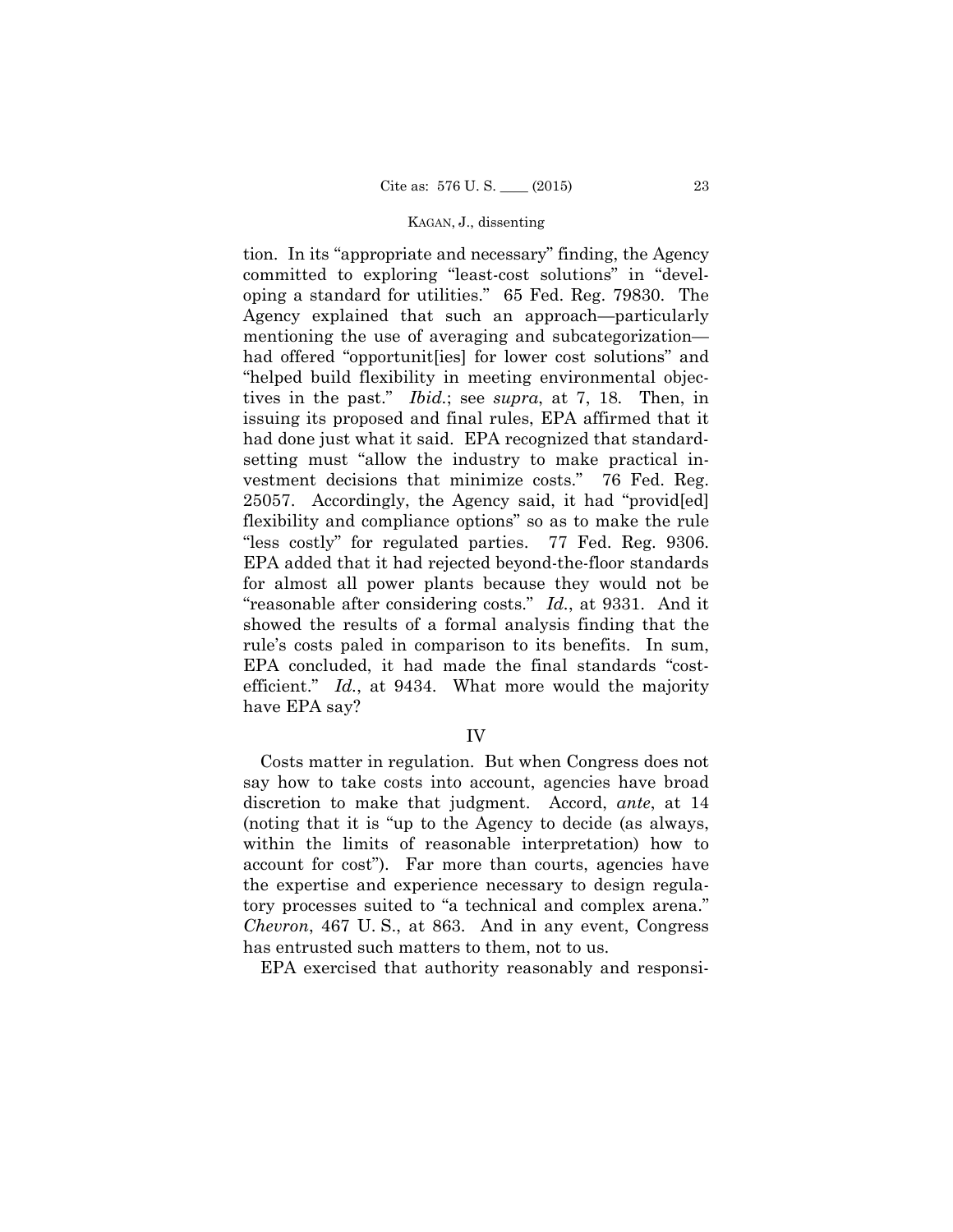### 24 MICHIGAN *v.* EPA

### KAGAN, J., dissenting

bly in setting emissions standards for power plants. The Agency treated those plants just as it had more than 100 other industrial sources of hazardous air pollutants, at Congress's direction and with significant success. It made a threshold finding that regulation was "appropriate and necessary" based on the harm caused by power plants' emissions and the availability of technology to reduce them. In making that finding, EPA knew that when it decided what a regulation would look like—what emissions standards the rule would actually set—the Agency would consider costs. Indeed, EPA expressly promised to do so. And it fulfilled that promise. The Agency took account of costs in setting floor standards as well as in thinking about beyond-the-floor standards. It used its full kit of tools to minimize the expense of complying with its proposed emissions limits. It capped the regulatory process with a formal analysis demonstrating that the benefits of its rule would exceed the costs many times over. In sum, EPA considered costs all over the regulatory process, except in making its threshold finding—when it could not have measured them accurately anyway. That approach is wholly consonant with the statutory scheme. Its adoption was "up to the Agency to decide." *Ante*, at 14.

The majority arrives at a different conclusion only by disregarding most of EPA's regulatory process. It insists that EPA must consider costs—when EPA did just that, over and over and over again. It concedes the importance of "context" in determining what the "appropriate and necessary" standard means, see *ante*, at 7, 10—and then ignores every aspect of the rulemaking context in which that standard plays a part. The result is a decision that deprives the Agency of the latitude Congress gave it to design an emissions-setting process sensibly accounting for costs and benefits alike. And the result is a decision that deprives the American public of the pollution control measures that the responsible Agency, acting well within